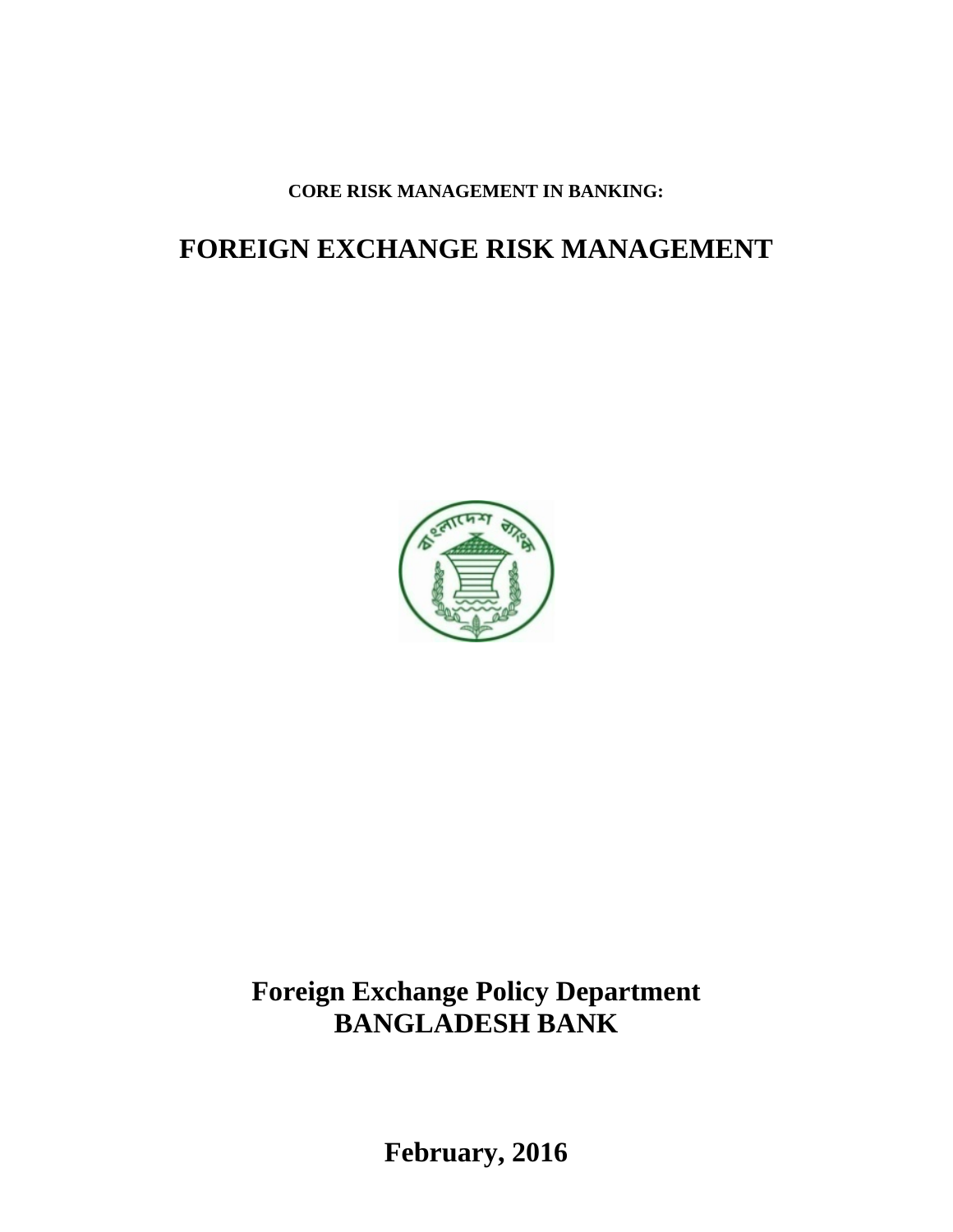# **Introduction**

Globally, operations in the foreign exchange market started in a major way after the breakdown of the Bretton Woods system in 1971, which marked the beginning of floating exchange rate regimes in several countries. Over the years, the foreign exchange market has emerged as the largest market in the world. The decade of the 1990s witnessed a perceptible policy shift in many emerging markets towards reorientation of their financial markets in terms of new products and instruments, development of institutional and market infrastructure and realignment of regulatory structure consistent with the liberalized operational framework. The changing contours were mirrored in a rapid expansion of foreign exchange market in terms of participants, transaction volumes, decline in transaction costs and more efficient mechanisms of risk transfer.

The new millennium brought with it an increasingly complex and unpredictable global financial market. Events like housing bubble in the US ultimately resulted in the mortgage crisis, almost crippling their financial system and its peripheral entities. The Euro zone has been faring no better since 2009 due to heavy reliance on external debt of some of its member countries. Stock markets have reacted irritably through these changes and banking regulations have been tightened. Amid these global changes, Bangladesh has been insulated from any externality due to cautious regulatory stance regarding development of any complex financial instrument and reliance on external debt.

To forge ahead in the new global economy, the right balance between development of the financial markets and its inherent risks is necessary. We will also have to be extremely cautious against any situation, whereby our internal markets are totally exposed to wayward developments happening in the world economy.

From early nineties, Bangladesh embarked on a path of stepped-up reforms for financial sector development and broader openness to global trade and financial flows, towards spurring investment and output growth. In line with the openness, Bangladesh accepted IMF Article VIII obligation in the mid nineties concerning full convertibility of Taka for current external transactions. The exchange rate of Taka was floated with market based flexibility in early 2000s. A range of foreign exchange (FX) regulations enumerates residents' access to FX for current account transactions. FX transactions in deregulatory regime may entail a bank's financial strength to the potential risk of adverse movements in foreign exchange rates. Bangladesh Bank presently does not interfere in the day to day determination of exchange rates, but operates the monetary policy prudently for minimizing extreme swings in exchange rate to avoid adverse repercussion to the domestic economy. The exchange rate is determined in the market on the basis of market demand and supply forces of the respective currencies.

Risk is defined as an event that can cause financial, physical or reputational loss or can commit the bank/business to an uncertain future. While the types and degree of risks an organization may be exposed to depend upon a number of factors such as its size, complexity business activities, volume etc, it is believed that generally the risks banks face are Credit, Market, Liquidity, Operational, Compliance / Legal /Regulatory and Reputation risks.

As a part of their business functions, all financial institutions engage in numerous complex financial activities for which they require to pay proper attention to every details including the management of risk. Risk Management encompasses all the activities that affect its risk profile. It involves identification, measurement, monitoring and controlling risks to ensure that the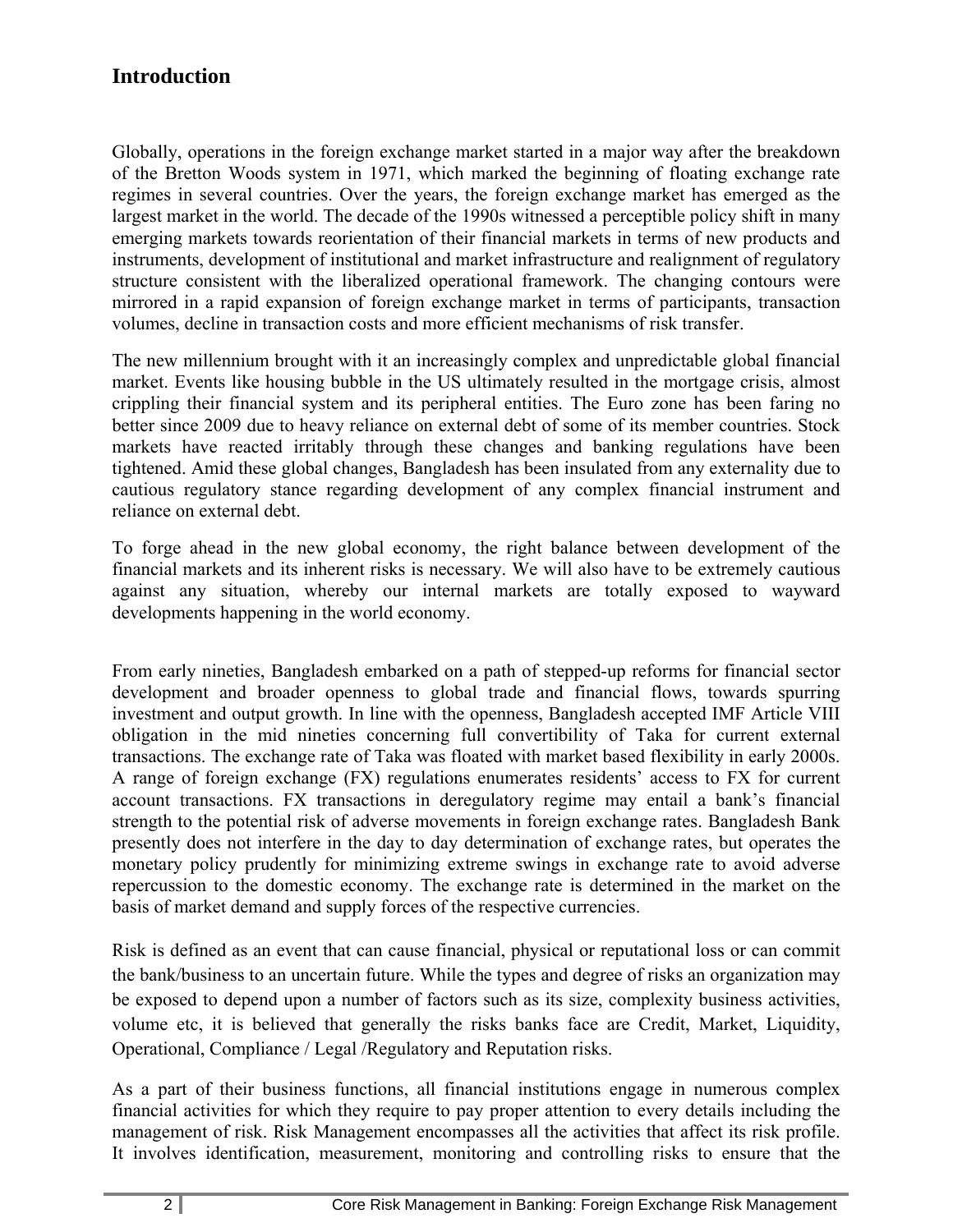individuals who take or manage risks clearly understand it, organization's Risk exposures are within the limits established by the Board of Directors (BoDs) for the state owned & local private banks and appropriate independent market risk management departments (MRM) for the foreign banks, risk taking decisions are in line with the institutions' business strategy  $\&$ objectives and risk taking decisions are explicit and clear.

It is acknowledged that specific foreign exchange risk practices may differ among banks depending upon factors such as bank's size, and the nature and complexity of its activities. However, a comprehensive foreign exchange risk program should deal with good management information systems, contingency planning and other managerial and analytical techniques. With this view in mind, this document sets out the guidance for managing risks with regard to foreign exchange which the banks follow in determining their risk acceptance criterion then for setting out various internal risk limits that should be subject to periodic reviews. The compliance of these guidelines are subject to periodic regulatory audit.

For updating the Foreign Exchange Risk Management Guidelines, a committee was formed as follows :

| SI. | <b>Name</b>                                      | <b>Designation</b>    | <b>Department</b> | <b>Position in the Committee</b> |
|-----|--------------------------------------------------|-----------------------|-------------------|----------------------------------|
| 01. | Mr. Md. Masud Biswas                             | General Manager       | <b>FEPD</b>       | Chairman                         |
| 02. | Mr. Md. Saiful Islam Khan                        | General<br>Deputy     | <b>DFEI</b>       | Member                           |
|     |                                                  | Manager               |                   |                                  |
| 03. | Mr. Shamsul Arefeen                              | Joint Director        | <b>FEID</b>       | Member                           |
| 04. | Mr. Muhommad Badiuzzaman Dider                   | Joint Director        | <b>FRTMD</b>      | Member                           |
| 05. | Mr. Mohammad Anisur Rahman                       | Joint Director        | <b>FEOD</b>       | Member                           |
| 06. | Mr. Bashar M Tareq                               | Head of Global Market | HSBC,             | Member                           |
|     |                                                  |                       | Dhaka.            |                                  |
| 07. | Mr. Md. Atower Hossain Prodhan<br>Joint Director |                       | DBI-4             | Member                           |
| 08. | Mr. Md. Mazbah Uddin                             | Joint Director        | <b>FEPD</b>       | Member                           |
| 09. | Mr. Md. Sarwar Hossain                           | Joint Director        | <b>FICSD</b>      | Member                           |

The committee decided to request different banks for giving their opinion for the up gradation of Foreign Exchange Risk Management Guidelines. Several banks give their opinion. Then the committee analyzed Foreign Exchange Risk Management Guidelines of some neighbor country like India, Pakistan and Sri Lanka to implement the Guidelines. The committee has already done four meeting to updated the Foreign Exchange Risk Management Guidelines.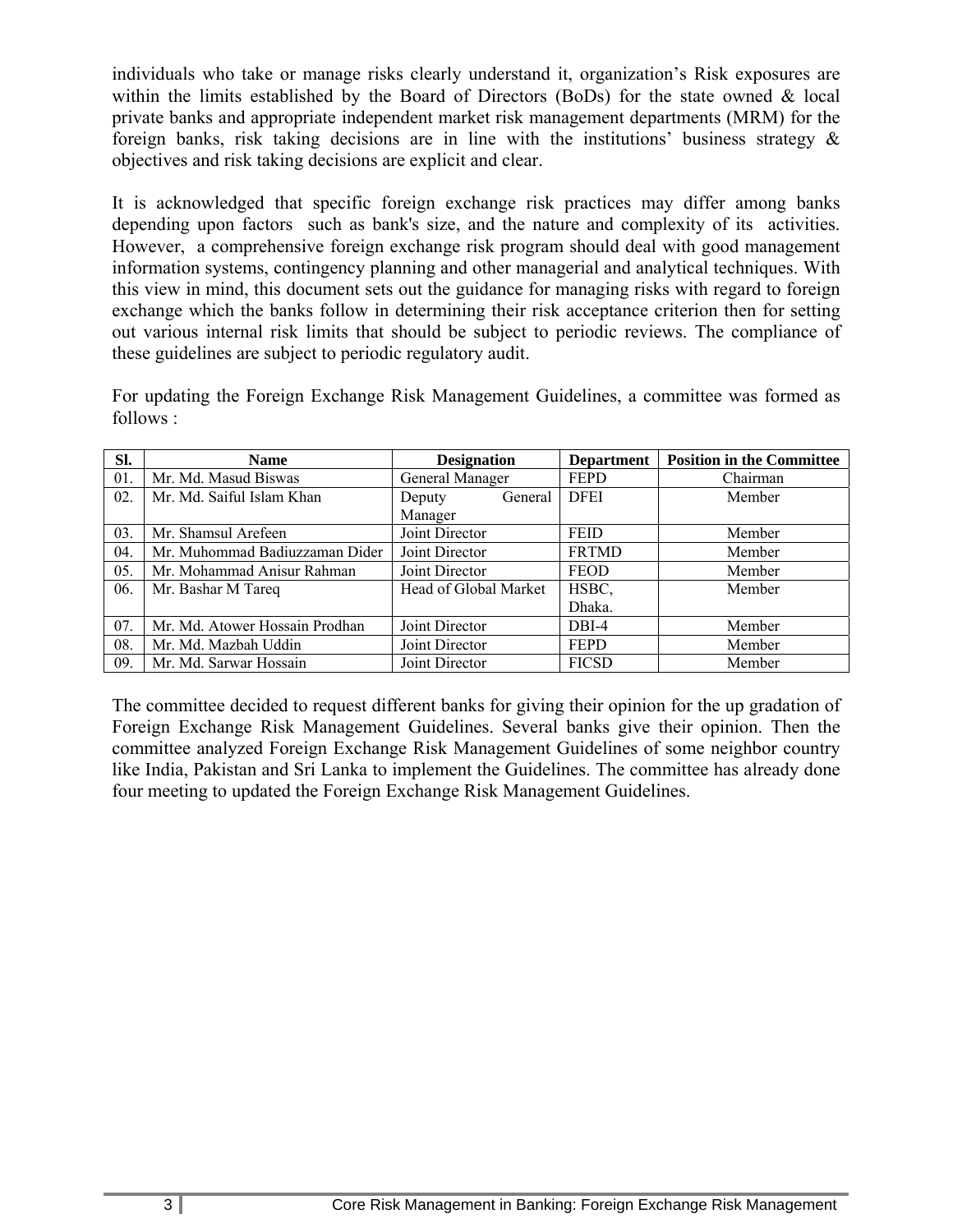| <b>TOPIC</b>                                                              | PAGE NO. |
|---------------------------------------------------------------------------|----------|
| <b>INTRODUCTION</b>                                                       | 02       |
| <b>1. FUNCTIONS AND ORGANIZATIONAL SET UP</b>                             | 07       |
| 1.1 Functions                                                             |          |
| 1.1.1 Functions of Treasury Front Office                                  | 07       |
| 1.1.2 Functions of Treasury Mid Office                                    | 08       |
| 1.1.2 Functions of Treasury Back Office                                   | 08       |
| 1.2 Organization Set up                                                   | 08       |
| 1.3 Centralized Foreign Exchange and Money Market Activities              | 09       |
| 1.4 Separate Trading and Risk Management Units                            | 09       |
| 1.4.1 Traders/ Risk-Taking Units                                          | 09       |
| 1.4.2 Market Risk Management                                              | 10       |
| 1.5 Organization Chart                                                    | 10       |
| 1.6 Job Descriptions                                                      | 10       |
| <b>1.6.1 TREASURY FRONT OFFICE</b>                                        | 10       |
| 1.6.1.1 Head of Treasury<br>1.6.1.2 Cross Currency Trader                 | 11<br>11 |
| 1.6.1.3USD/BDT Trader                                                     | 11       |
| 1.6.1.4 Securities and Statutory Management                               | 11       |
| 1.6.1.5 LCY & FCY Money Market Trader                                     | 11       |
| 1.6.1.6Balance Sheet Manager                                              | 11       |
| 1.6.1.7 Corporate Dealer/Sales Manager                                    | 11       |
| 1.6.1.8 Fixed Income Trader                                               | 12       |
| <b>1.6.2 TREASURY BACK-OFFICE</b>                                         | 12       |
| 1.6.2.1 Head of Treasury Back Office                                      | 12       |
| 1.6.2.2Manager-Local Currency Reconciliation                              | 12       |
| 1.6.2.3Manager- Nostro Reconciliation                                     | 12       |
| 1.6.2.4 - Manager - Vostro Reconciliation                                 | 12       |
| 1.6.2.5 - Manager – Foreign Currency Position Reconciliation              | 12       |
| 1.6.2.6 - Manager – Local Currency Position Reconciliation                | 13       |
| 1.6.2.7 - Manager – Foreign Currency Settlements                          | 13       |
| 1.6.2.8 - Manager – Local Currency Settlements                            | 13       |
| 1.6.2.9 - Manager – Vostro Settlements                                    | 13       |
| 1.6.2.10 - Manager – Regulatory reporting                                 | 13       |
| 1.6.3 - TREASURY MID-OFFICE                                               | 14       |
| 1.6.3.1 - Head of Treasury MID Office                                     | 14<br>14 |
| 1.6.3.2 - Manager - Risk Reporting<br>1.6.3.3 - Manager - Risk Management | 14       |
| 1.7 – Individual Trader Dealing Mandate                                   | 14       |
| $1.8 - \text{Restrictions}$                                               | 15       |
|                                                                           |          |
| 1.8.1 - Treasury front office staffs are restricted from                  | 15       |
| 1.8.2 – Treasury back-office staff are restricted from                    | 15       |
| 1.8.3 – Treasury mid-office staffs are restricted from                    | 15       |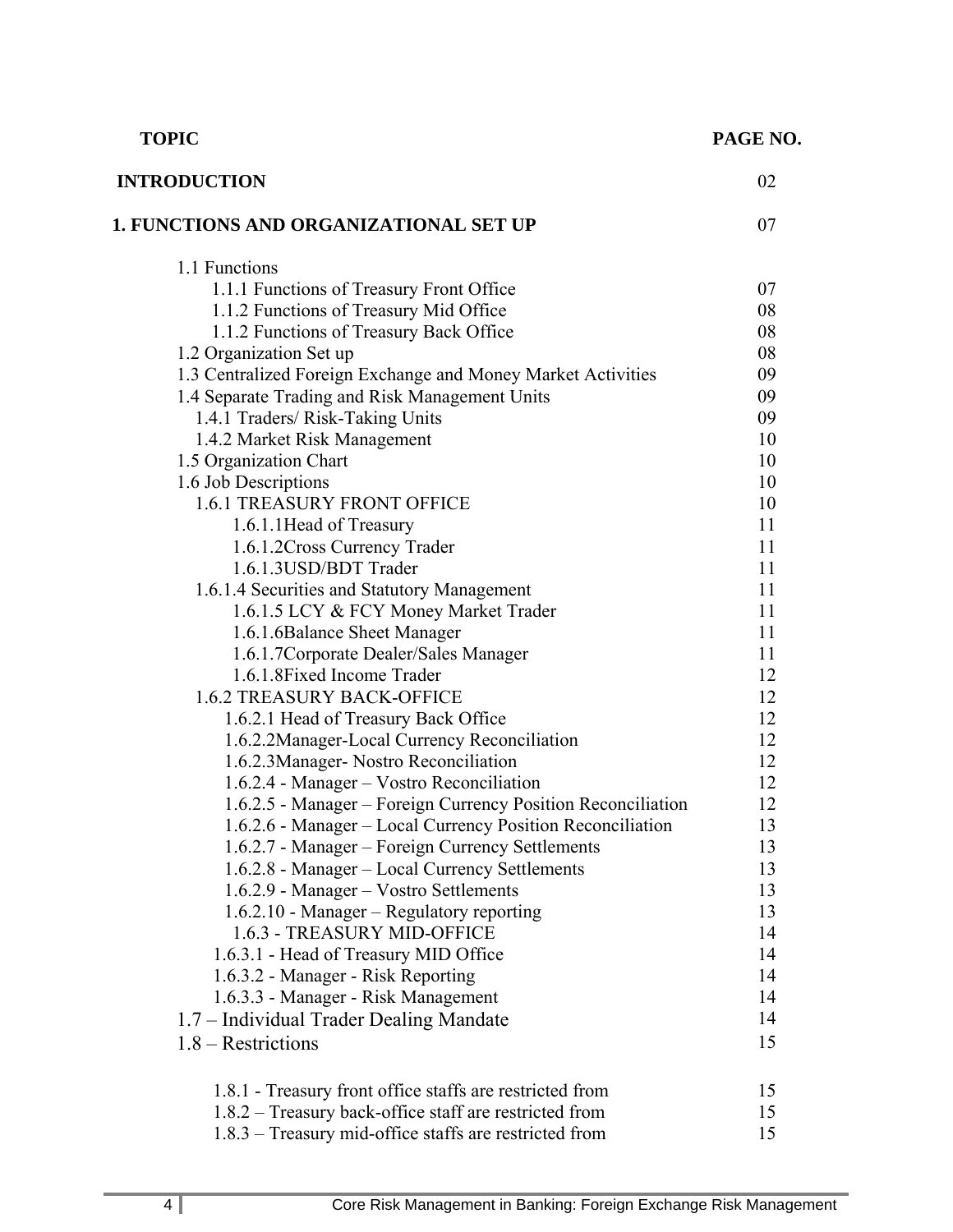# **2. PROCESS**

|           | 2.1 - Dealing Room                                                     | 16 |
|-----------|------------------------------------------------------------------------|----|
|           | 2.2 Taped Conversations                                                | 16 |
|           | 2.3 Deal Recording                                                     | 17 |
|           | 2.4 Deal Delay                                                         | 17 |
|           | 2.5 Counterparty Limits                                                | 18 |
|           | 2.6 Triggers                                                           | 18 |
|           | 2.7 Stop Loss Orders                                                   | 19 |
|           | 2.8 Appropriateness of Dealing                                         | 19 |
|           | 2.9 Rate Appropriateness                                               | 19 |
|           | 2.10 Deals Outstanding Limit                                           | 21 |
|           | 2.11 Daily Treasury Risk Report                                        | 22 |
|           | 2.12 Conversion Language                                               | 22 |
|           | <b>3. Dealing Environment</b>                                          | 22 |
|           | 3.1 Dealing Limits                                                     | 22 |
|           | 3.2 Mandatory Leave and Training                                       | 23 |
|           | 3.2.1 - Treasury Bench Strength                                        | 23 |
|           | 3.3 Stop Loss Limits                                                   | 23 |
|           | 3.4 Position Reconciliation                                            | 24 |
|           | 3.5 After-hours Dealing                                                | 24 |
|           | 3.6 Off-premises Dealing                                               | 24 |
|           | 3.7 Deal Cancel and Amend                                              | 24 |
|           | <b>4. Code of Conduct</b>                                              | 24 |
|           | 5. Electronic System and Data Safeguards                               | 25 |
|           | 5.1 Dealing Room Access log                                            | 25 |
|           | 5.2 Risk Limit Management                                              | 25 |
|           | <b>6.ALM/CFT Risk Management in Foreign Exchange</b>                   | 26 |
|           | 6.1 AML compliance during transactions                                 | 26 |
|           | 6.2 AML compliance during establishing and maintaining Nostro & Vostro | 26 |
|           | Account<br>6.3 AML compliance during wire transfer                     | 27 |
|           |                                                                        |    |
|           | <b>7. Nostro Account Reconciliation</b>                                | 27 |
|           | 7.1 Nostro Account Reconciliation                                      | 27 |
|           | 7.1.1 Operational Loss/Write Off/Late Receipt Charge/Liquidation       | 28 |
|           | 7.2 Mark-to-Market                                                     | 28 |
|           | 7.3 - Valuations                                                       | 28 |
|           | 7.4 – Model Control Policy                                             | 29 |
|           | 7.5 - Internal Audit                                                   | 29 |
| 8. Policy |                                                                        | 29 |
|           | 8.1 Market Risk                                                        | 30 |
|           | 8.2 Liquidity Risk                                                     | 31 |
|           | 8.3 Compliance Risk                                                    | 32 |
|           | 8.4 Reputational and Fraud Risk                                        | 33 |
|           | 8.5 Credit Risk                                                        | 34 |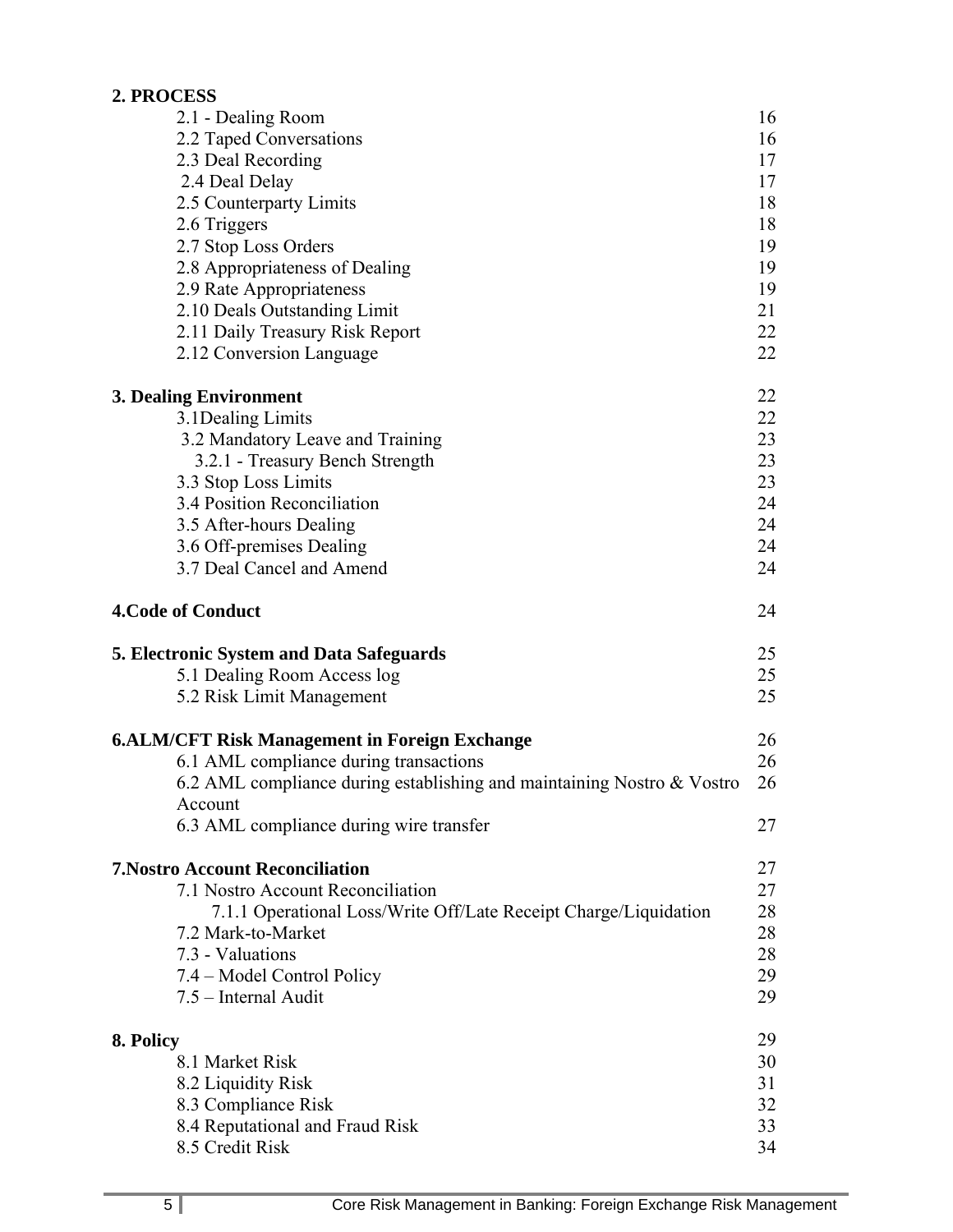| 8.6 Operational Risk                                               | 34 |
|--------------------------------------------------------------------|----|
| 8.6.1 Key considerations                                           | 34 |
| 8.6.2 Operational risk management framework                        | 34 |
| 8.6.3 Capacity                                                     | 35 |
| 8.6.4Contingency planning                                          | 35 |
| 8.7 Settlement Risk                                                | 36 |
| 8.7.1 Operational and legal risk management relating to settlement | 37 |
| <b>9. Derivatives Guidelines</b>                                   | 38 |
| 9.1 Introduction                                                   | 38 |
| 9.2 Risk Management Aspects in Derivatives and New Product         | 38 |
| Transactions                                                       |    |
| 9.2.1 - Corporate Governance                                       | 39 |
| 9.2.2 - Board and Senior Management Oversight                      | 39 |
| 9.2.3 - Checklist for Transaction Derivatives                      | 40 |
| 9.3 Product Guidelines                                             | 43 |
| 9.3.1 Spot Foreign Exchange                                        | 43 |
| 9.3.2 Forward Foreign Exchange                                     | 43 |
| 9.3.3 Forex Options                                                | 44 |
| 9.3.4 Forex Swaps                                                  | 44 |
| 9.3.5 Cross Currency Swaps                                         | 45 |
| 9.3.6 Interest Rate Swaps                                          | 46 |
| 9.3.7 Interest Rate Cap and Collar                                 | 46 |
| 10. Conclusion                                                     | 47 |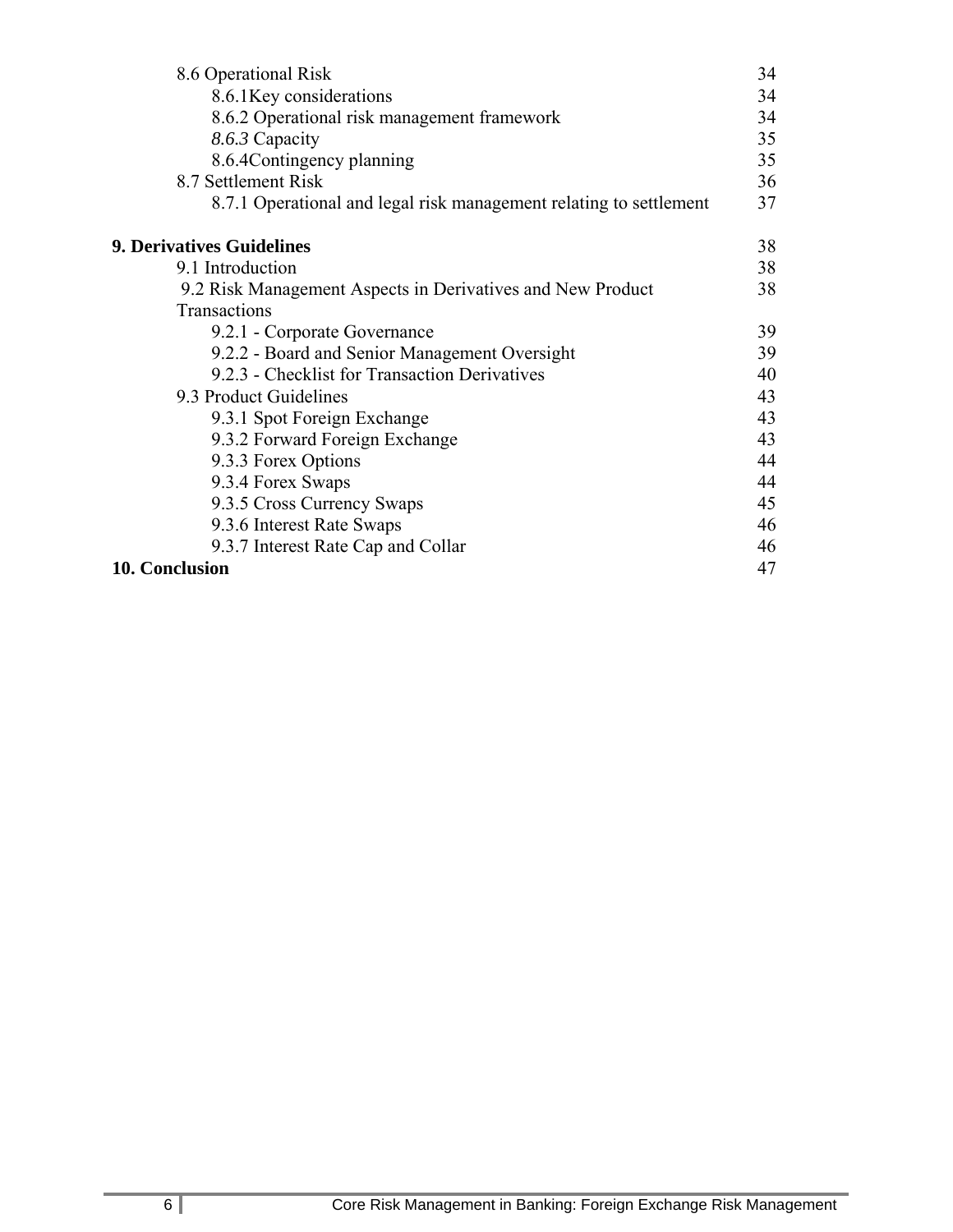# **List of Annexure**

| <b>Number</b>        | <b>Topic</b>                            | Page No. |
|----------------------|-----------------------------------------|----------|
| <b>ANNEXURE I</b>    | <b>DEFINITIONS</b>                      | 48       |
| <b>ANNEXURE II</b>   | <b>EARNINGS AT RISK</b>                 | 52       |
| <b>ANNEXURE III</b>  | <b>VALUE AT RISK</b>                    | 54       |
| <b>ANNEXURE IV</b>   | RECONCILIATION FLOW CHART               | 57       |
| <b>ANNEXURE V</b>    | ORGANOGRAM OF TREASURY                  | 58       |
| <b>ANNEXURE VI</b>   | THE PROCESS FLOW CHART                  | 59       |
| <b>ANNEXURE VII</b>  | <b>FX POSITION BLOTTER</b>              | 60       |
| <b>ANNEXURE VIII</b> | <b>FOREIGN EXCHANGE DEAL SLIP</b>       | 61       |
| <b>ANNEXURE IX</b>   | CODE OF CONDUCT OF THE FOREIGN EXCHANGE | 62       |
|                      | <b>DEALERS</b>                          |          |
| <b>ANNEXURE X</b>    | NOSTRO ACCOUNT RECONCILIATION           | 65       |
| <b>ANNEXURE XI</b>   | DERIVATIVES APPLICATION TO CENTRAL BANK | 65       |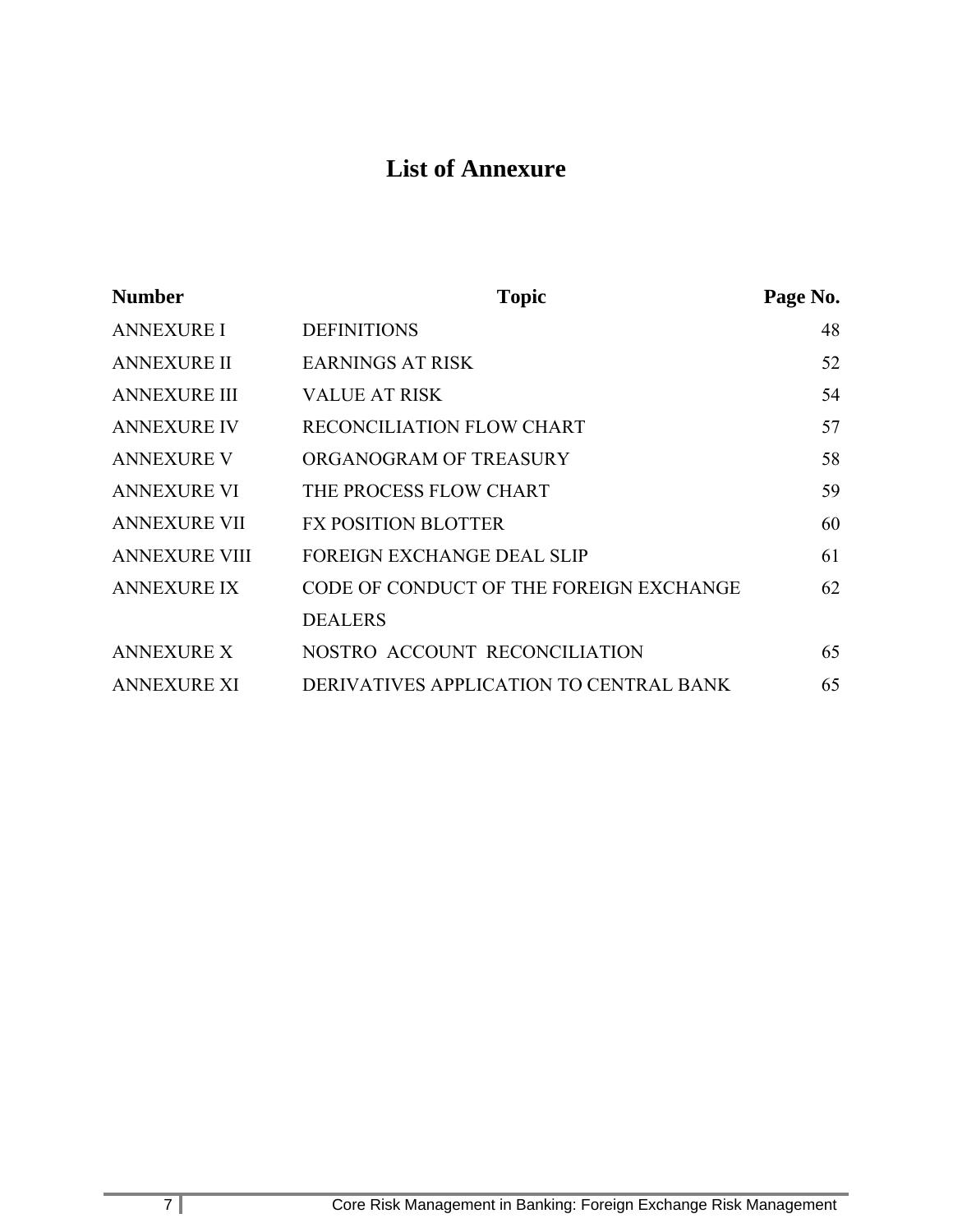# **1. Functions and Organizational set up**

# **1.1 Functions:**

The functions of today's treasury can be categorized as follows:

- Foreign exchange
- Money market
- Asset Liability Management
- Fixed Income Trading

Some of the typical products that would fall under treasury's functions are as follows. Certain products/ transactions require prior approval from Foreign Exchange Policy Department, Bangladesh Bank on a deal specific basis:

- Spot foreign exchange
- Forward foreign exchange
- Currency swap *(Plain Vanilla and Cross Currency Swap)*
- Interest rate swap *(Plain Vanilla, Collar, Cap, Cap Spread, etc.)*
- Forward rate agreement
- Non-deliverable forward exchange
- FX options (Plain Vanilla, Seagull, Range forward, *etc.*)
- Overnight deposits
- Term deposits
- Structured deposits
- Coupon securities
- Discounted securities
- Commodity trading and hedging (Swap, Collar, Put, *Cap, Cap Spread. Put Spread, etc.*)

At present the treasury functions are performed by three distinct office under separate supervision viz., front office, back office and mid-office. Functions of these offices are as follows:

#### **1.1.1 Functions of Treasury Front Office:**

- Statutory management
- Optimization of risk return through specialization and management
- Funding of the Balance Sheet at optimum prices
- Proposing interest rate matrix to the ALCO
- Proposing various investment options to the ALCO
- Analyze various economic trends and propose Balance Sheet Strategy to the ALCO
- Quotation of various foreign exchange and interest rates to customers
- Dealing in foreign exchange for position covering as well as for own account trading
- Various funding activities through various derivatives
- Provide structured treasury solutions to customer
- Remain vigilant for any arbitrage opportunities
- Marketing activities for future business growth
- Estimate daily P&L and work with reporting unit in resolving any difference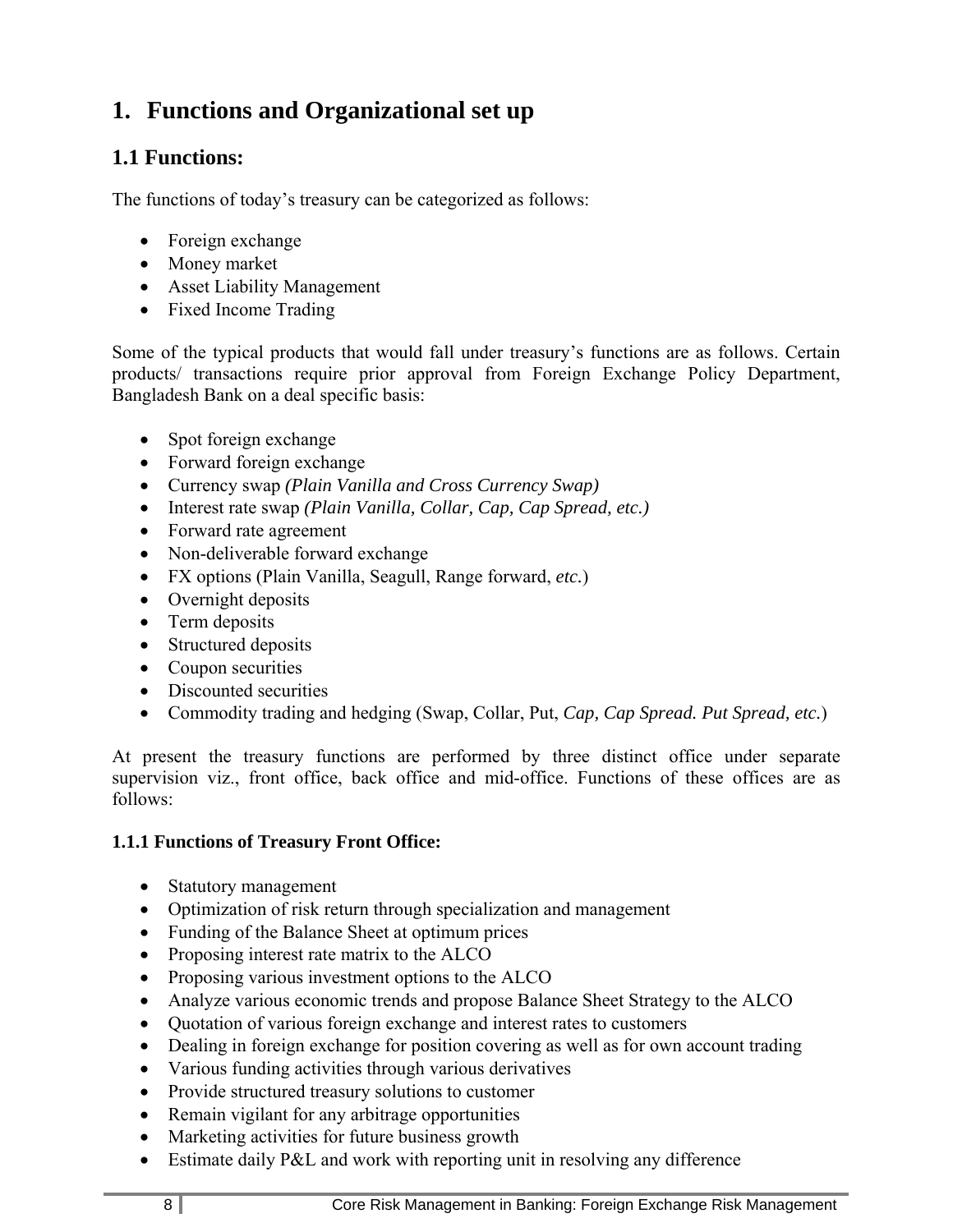- Record/ maintain all foreign exchange and money market positions and check for differences with system generated/back-office reports
- Sending dealing information to Back Office through deal slip (if the deal is not done throuh automated system)
- Performing money market activities
- Security/fixed income trading (if it is a PD)

# **1.1.2 Functions of Treasury Mid Office:**

- Limits monitoring and managing limit
- Adherence to various internal as well as regulatory policies
- Minimization of all risks
- Monitoring & management of various foreign exchange and money market positions
- Monitoring  $&$  management of various cash flows and cash positions
- Proposals/ renewals for various internal limits
- Monitor for trader's adherence to various internal and regulatory limits
- Monitor for trader's adherence to various counterparty limits
- Prepare, monitor and manage all balance sheet gaps
- Report any occurrence of crossing limit
- Various internal and regulatory reporting

# **1.1.3 Functions of Treasury Back Office:**

- Input, verification and settlement of deals
- Receiving and sending of deal confirmation certificates
- Preparation of currency positions (of previous day-end) and report to traders prior to commencement of day's dealings
- Reconciliation of currency positions
- Rate appropriateness function for all deals done
- Revaluation of all foreign exchange positions at a pre-determined frequency
- Managing discrepancies and disputes
- Daily calculation for adherence to statutory maintenance
- Reconciliation of nostro accounts
- Reconciliation of vostro accounts
- Claim/ pay good value date effect of late settlements

# **1.2 Organization setup**

In performing all the above listed functions in an appropriate manner and depending on the nature of business of the financial organization and its size, an organization would best determine the appropriate organization structure for its treasury and treasury back-office functions. However, irrespective of the size, nature of business, all treasury functions require to have clear demarcation between dealing and settlement/support functions i.e. the "treasury" that would be involved only in dealing activities and the "treasury support unit" (commonly known as the treasury back-office) that would be responsible for all related support functions including settlement of all transactions. This is required for control reasons i.e. different persons/departments should be responsible for the dealing and the settlement, measurement, reporting, etc.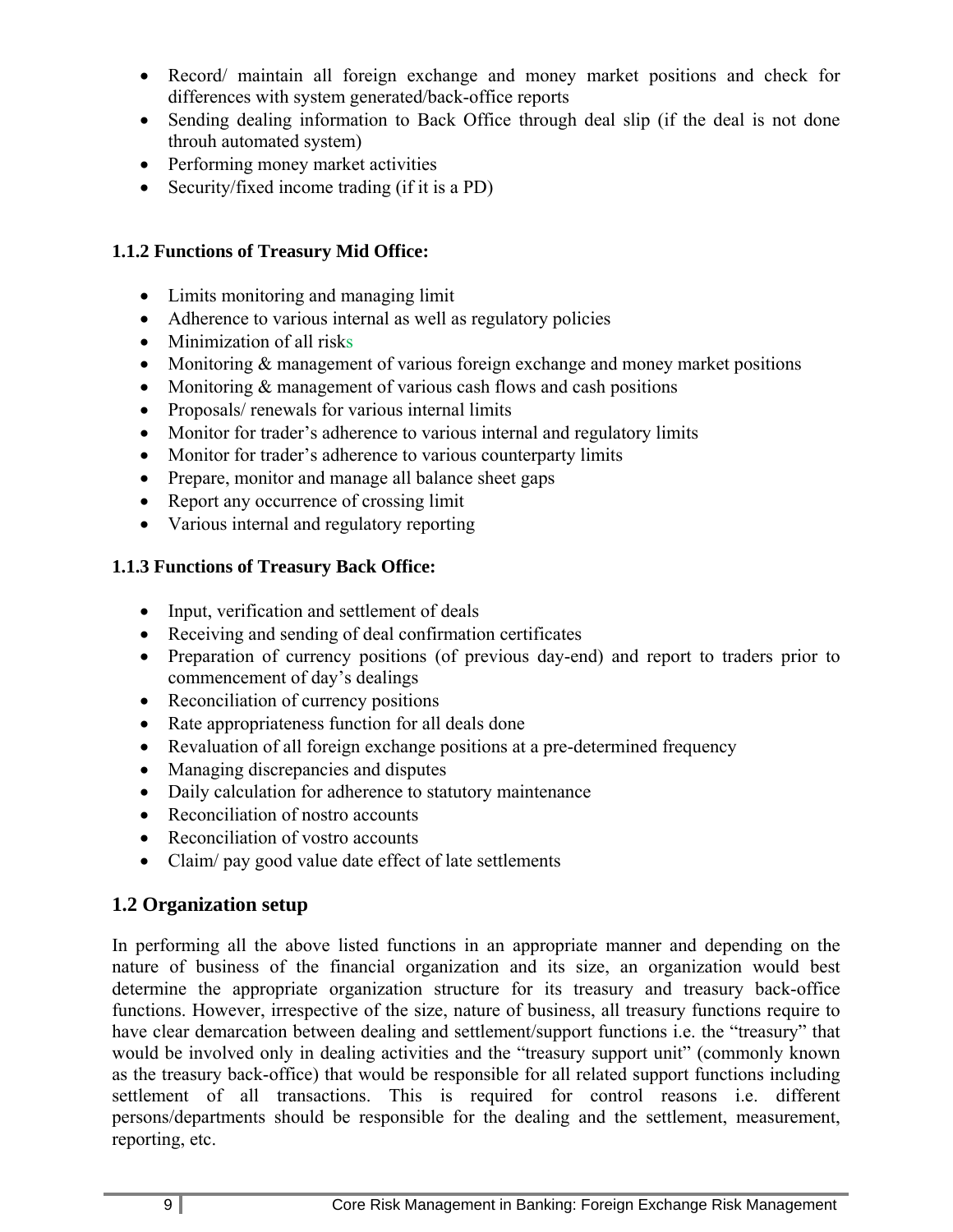In order to monitor and manage the organization's risks arising from treasury activities in a more detailed level, large financial institutions have the setup of an additional unit named as the "treasury mid-office". In smaller organizations where a separate treasury mid-office is not justified, the responsibility of the balance sheet risk measurement and reporting lies with the treasury back office. The Mid Office functions can also be performed by Finance in such smaller organizations.

# **1.3 – Centralized Foreign Exchange and Money Market Activities:**

A financial organization's balance sheet is formed from its core activities. However, as perfection in the balance sheet is almost impossible, organizations require access to the wholesale market to plug gaps and mismatches (though wholesale activities are primarily for managing gaps and mismatches, this is also done for proprietary trading and arbitrage purposes). As the two types of wholesale activities i.e. foreign exchange and money market are heavily interdependent, these are required to be housed in the same area. This means that an organization's foreign exchange and money market activities are to be unified in the same department for efficiency.

The above discussion and the listing of functions of an ideal treasury (on the previous section) clarifies that an organization's foreign exchange and money market activities are needed to be centralized under a single treasury department reporting to the head of that business.

For example, when a foreign exchange trader is doing a USD/BDT deal, this would involve the local currency money market funding for which the trader would need to take/ give feedback from/ to the money market desk. When these two functions are centralized in the same treasury department, the foreign exchange trader, in completing the deal, can exchange the feedback with the money market trader with ease and in a timely manner. As we know that inter-bank dealing is highly time-critical, the money market trader can make an optimum decision in an efficient way when s/he receives the information at the earliest possible time. Similarly, the foreign exchange trader can immediately pass on the foreign currency funding information to the relevant money market trader who can immediately make an efficient decision of the foreign currency funding impacted by the USD/BDT deal.

# **1.4 - Separate Trading and Risk Management Units:**

Where the traders are required to operate within the prescribed risk limit framework, a different group of people known as the market risk managers have the responsibilities of identifying the risk areas and the appropriate limits. The roles and responsibilities of these two departments in term of controlling and managing risk are:

# **1.4.1 Traders/Risk-Taking Units:**

- Maintain compliance with the market risk limit policies and remain within their approved independent market risk limit framework at all times
- Ensure no limit breaches and arrange for pre-approval of any higher limit requirements
- Inform the market risk management unit of any shifts in strategy or product mix that may necessitate a change in the market risk limit framework
- Seek approval from the market risk management unit prior to engaging in trading in any new product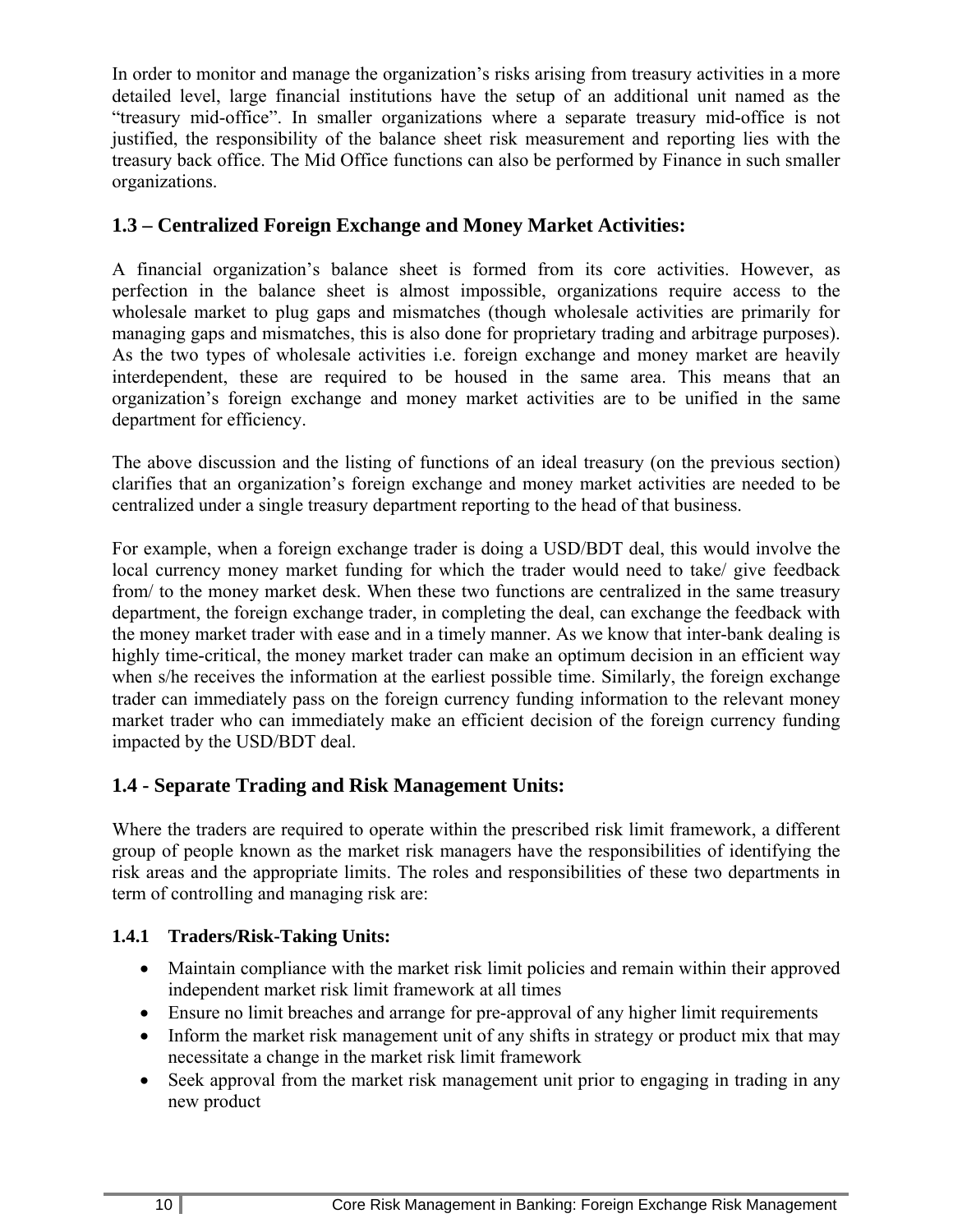### **1.4.2 Market Risk Management:**

- Review policy at least annually and update as required
- Independently identify all relevant market risk factors for each risk taking unit
- Develop proposals for the independent market risk limits/ triggers, in conjunction with the risk-taking units
- Ensure that limits/ triggers are appropriately established
- Independently monitor compliance with established market risk limits/ triggers
- Ensure ongoing applicability of the market risk limits/ triggers; formally review framework at least annually
- If applicable, review and approve limit frameworks, as well as limit change requirements
- Review and approve any temporary limit requirements
- Recommend corrective actions for any limit excesses
- Maintain documentation of limit breaches, including corrective action and resolution date

# **1.5 – Organization Chart:**

Considering the above and in relation to the local market, an appropriate organization chart has been drawn. The proposed structure has been drawn bearing in mind all possible roles and functions that are currently applicable to market. In organizations where it does not justify employment of full time employees for each of the functions, a single employee or department can be used for more than one function. A sample organization chart has been provided on annexure IV for reference.

From the organization structures shown on annexure IV, it is evident that the reporting lines for the officers managing the treasury and the treasury back office are separated. This is an ideal structure that needs to be in place for control reasons. In our domestic market, organizations according to their existing structure/ policy, would best determine in which of their departments the treasury would report and in which the treasury back office would. For banks with Treasury Mid office, the reporting line for that unit would also be different.

# **1.6 - Job Descriptions:**

Based on the organizational structure proposed on annexure IV, following is an overview of the various jobs depicting the key roles of each of these for an ideal treasury and a treasury backoffice:

# **1.6.1 - TREASURY FRONT OFFICE:**

# **1.6.1.1 - Head of Treasury:**

- Overall responsibility of all treasury activities
- Responsible for the treasury financial plan
- Determine overall treasury business and risk strategy within internal and regulatory limits
- Set individual trader dealing limits from limits approved by management
- Monitor all traders' positions and ensure traders adhere to all internal, regulatory as well as trader specific limits
- Decide on particular positions during adverse situations
- Continuous development of systems, processes, business strategies, etc.
- Membership in the ALCO
- Propose overall balance sheet strategy to the ALCO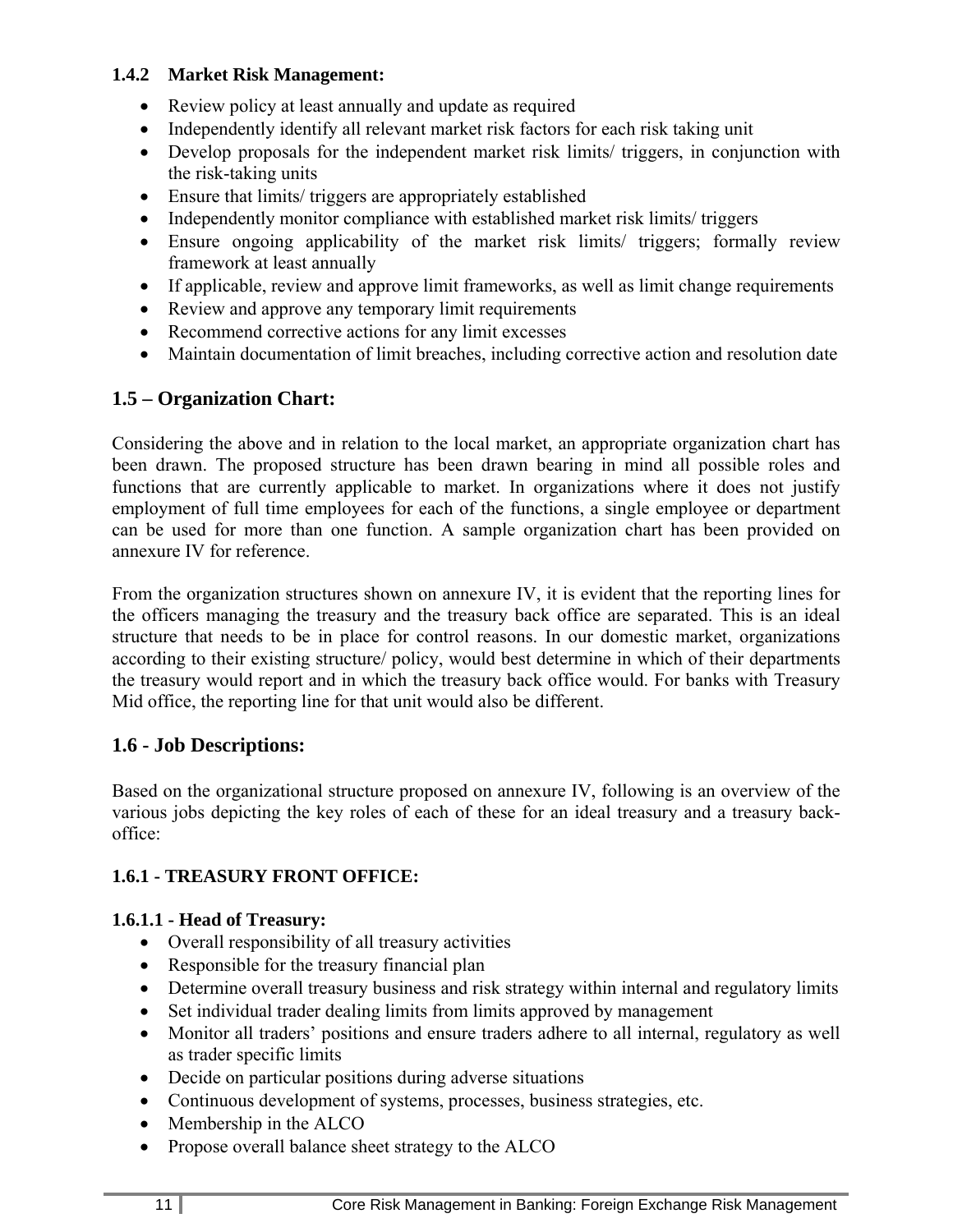Ensures a robust control environment for the treasury functions including dealers code of conduct, Chinese wall between the private and public side

# **1.6.1.2 - Cross Currency Trader:**

- Forming Market Views
- Monitoring exchange positions
- Counterparty limits monitoring
- Collating all the cross currency exchange positions
- Remaining within all given internal and regulatory limits
- Remaining within all counterparty limits at all times
- Profitably trading/squaring the positions

# **1.6.1.3 - USD/BDT Trader:**

- Trading spot and forward positions arising from import/export/remittances, etc.
- Collating the whole Bank's USD/BDT positions
- Remaining within all given internal and regulatory limits
- Remaining within all counterparty limits at all times
- Profitably trading/squaring the positions

# **1.6.1.4 - Securities and Statutory Management Trader:**

- Maintenance of CRR and SLR
- Investment in securities Portfolio as appropriate
- Repo, Reverse-repo activities
- Propose to the ALCO (through the head of treasury) of statutory investments

# **1.6.1.5 - LCY & FCY Money Market Trader:**

- Overnight/Call money activities
- Term market activities
- Repo, Reverse-repo activities
- Currency swaps
- FCY placements
- MM pricing of FCY
- Nostro fundings
- Spot any arbitrage opportunities and take advantage
- Remaining within all counterparty limits at all times
- Operating within all given balance sheet gap limits
- Profitably trading/ squaring the positions

# **1.6.1.6 - Balance Sheet Manager:**

- Managing all balance sheet gaps
- Monitoring of market factors
- Interest rate and market forecasts
- Analysis of risk reports for presentation to ALCO
- Daily reports to senior management

# **1.6.1.7 – Corporate Dealer/Sales Manager**

- Managing Client Relationships
- Checking Dealing Appropriateness
- Ensuring all appropriate documentation in place before dealing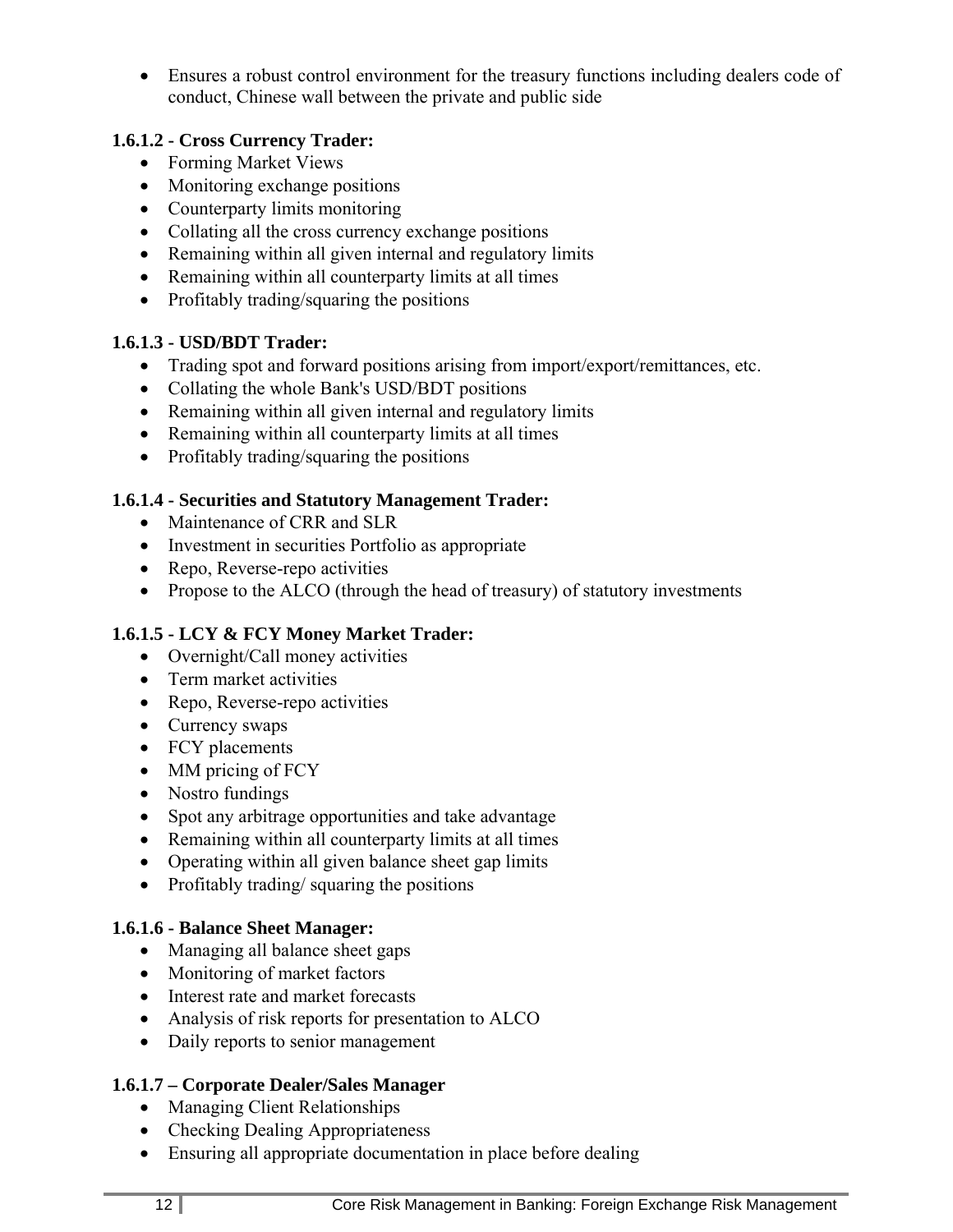- Preparing FX and IR Rate sheets
- Ensuring compliance with Credit/Risk Limits

## **1.6.1.8 – Fixed Income Trader**

- Take positions in Securities
- Quote price to clients
- Manage the trading portfolio of securities
- Ensure compliance with Regulations
- Manage client purchase/sale, both local and foreign, in T-bonds/bills

# **1.6.2 - TREASURY BACK-OFFICE:**

#### **1.6.2.1 - Head of Treasury Back Office:**

- Overall responsibility of all treasury back office activities
- Responsible for all relevant regulatory reporting
- Ensure compliance with Regulatory limits and escalate any excesses
- Escalate reconciliation related issues
- Discuss Treasury Risk issues with the Management
- Responsible for accuracy and timeliness of all Back office reports and MIS

# **1.6.2.2 - Manager – Local Currency Reconciliation:**

- Reconcile all local currency accounts on a day to day basis
- Immediately advise money market trader and balance sheet manager of any discrepancy
- Track for reconcilement of any unmatched item
- Claim or arrange payment of good value date effects for any late settlements
- Send chasers for any unsettled items until it is settled

#### **1.6.2.3 - Manager –Nostro Reconciliation:**

- Reconcile all nostro accounts on a day to day basis
- Immediately advise USD/BDT or cross currency trader of any discrepancy
- Track for reconcilement of any unmatched item
- Claim or arrange payment of good value date effects for any late settlements
- Send chasers for any unsettled items until it is settled

#### **1.6.2.4 - Manager – Vostro Reconciliation:**

- Reconcile all vostro accounts on a day to day basis
- Immediately advise money market trader and balance sheet manager of any discrepancy
- Track for reconcilement of any unmatched item
- Claim or arrange payment of good value date effects for any late settlements
- Send chasers for any unsettled items until it is settled

# **1.6.2.5 - Manager – Foreign Currency Position Reconciliation:**

- Receive copies of USD/BDT and cross currency traders' position blotters
- Reconcile all foreign currency positions between accounted for records and USD/BDT  $\&$ cross currency traders blotters on a day to day basis
- Immediately advise USD/BDT or cross currency trader of any position discrepancy
- Investigate and match unreconciled amounts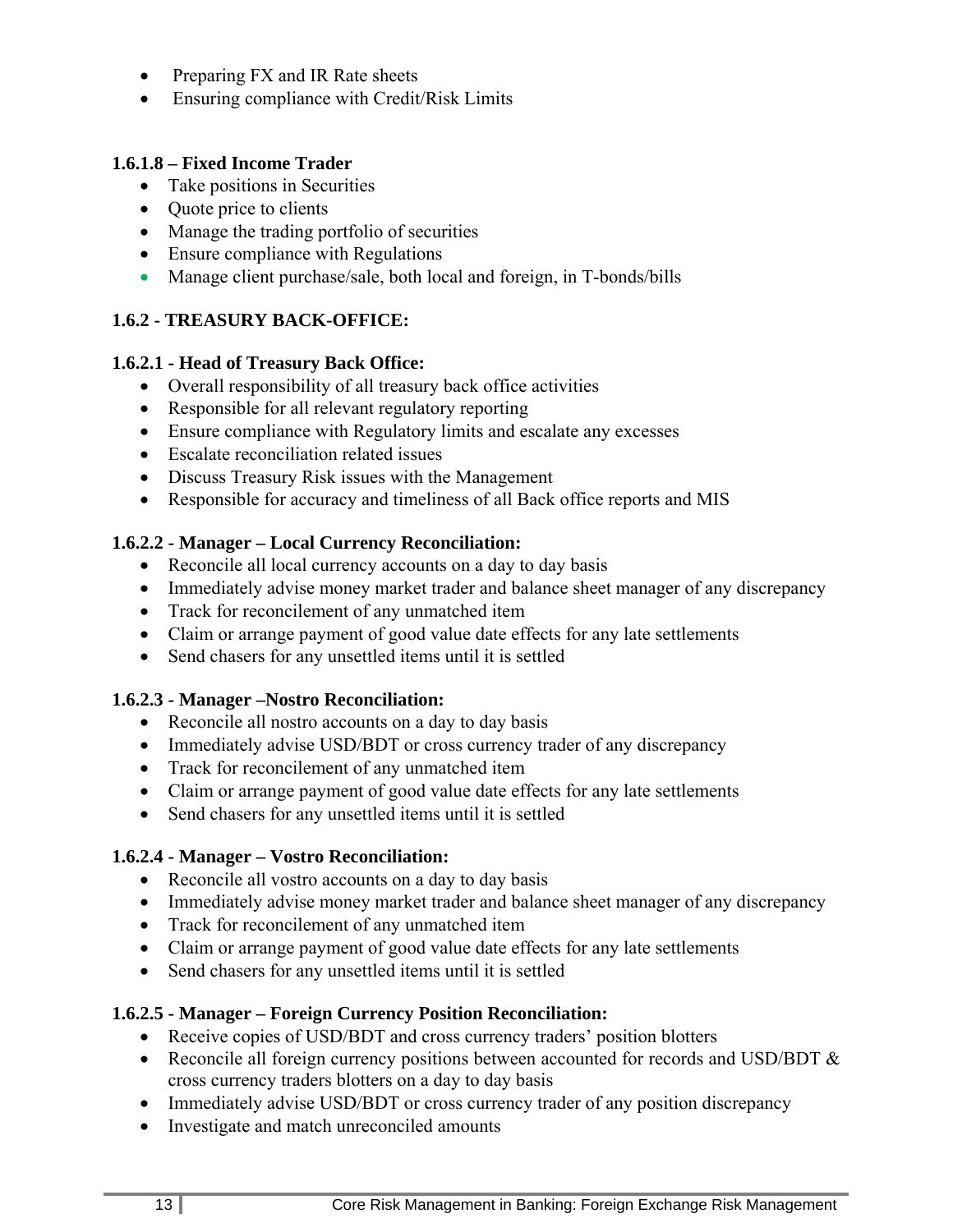Advise USD/BDT and cross currency traders of correct currency positions prior to commencement of day's dealing activities

### **1.6.2.6 - Manager – Local Currency Position Reconciliation:**

- Receive copies of position blotters from money market trader
- Reconcile all local currency positions between accounted for records and money market traders blotters on a day to day basis
- Immediately advise money market trader of any position discrepancy
- Investigate and match unmatched amounts
- Advise money market trader of correct positions prior to commencement of day's dealing activities

# **1.6.2.7 - Manager – Foreign Currency Settlements:**

- Settle for all foreign currency deals done by USD/BDT, cross currency and the Fcy money market traders
- Send and receive confirmations of all deals done by USD/BDT, cross currency and Fcy money market traders
- Check nostro statements for settlements of major items
- Advise traders of any discrepancy in settlement for the prior dealing day
- All related accounting entries
- Generate various MIS

# **10.6.2.8 - Manager – Local Currency Settlements:**

- Settle for all local currency deals done by Lcy money market traders
- Send and receive confirmations of all deals done by Lcy money market traders
- Check local currency statements for settlements of major items
- Advise traders of any discrepancy in settlement for the prior dealing day
- All related accounting entries
- Generate various MIS

#### **10.6.2.9 - Manager – Vostro Settlements:**

- Settle for all vostro transaction
- Check vostro statements for settlements of major items
- Advise dealers of any discrepancy in settlement for the prior dealing day
- All related accounting entries
- Generate various MIS

#### **1.6.2.10 - Manager – Regulatory reporting:**

- Send all required regulatory reports as per reporting schedule and as specifically required by the regulators
- Respond to various queries from regulators regarding reports
- Coordinate with other departments in receiving required information for reporting purpose
- Create awareness among various related departments of the importance of effective and accurate reporting

# **1.6.3 - TREASURY MID-OFFICE:**

#### **1.6.3.1 - Head of Treasury MID Office**:

Overall responsibility of all treasury Mid office activities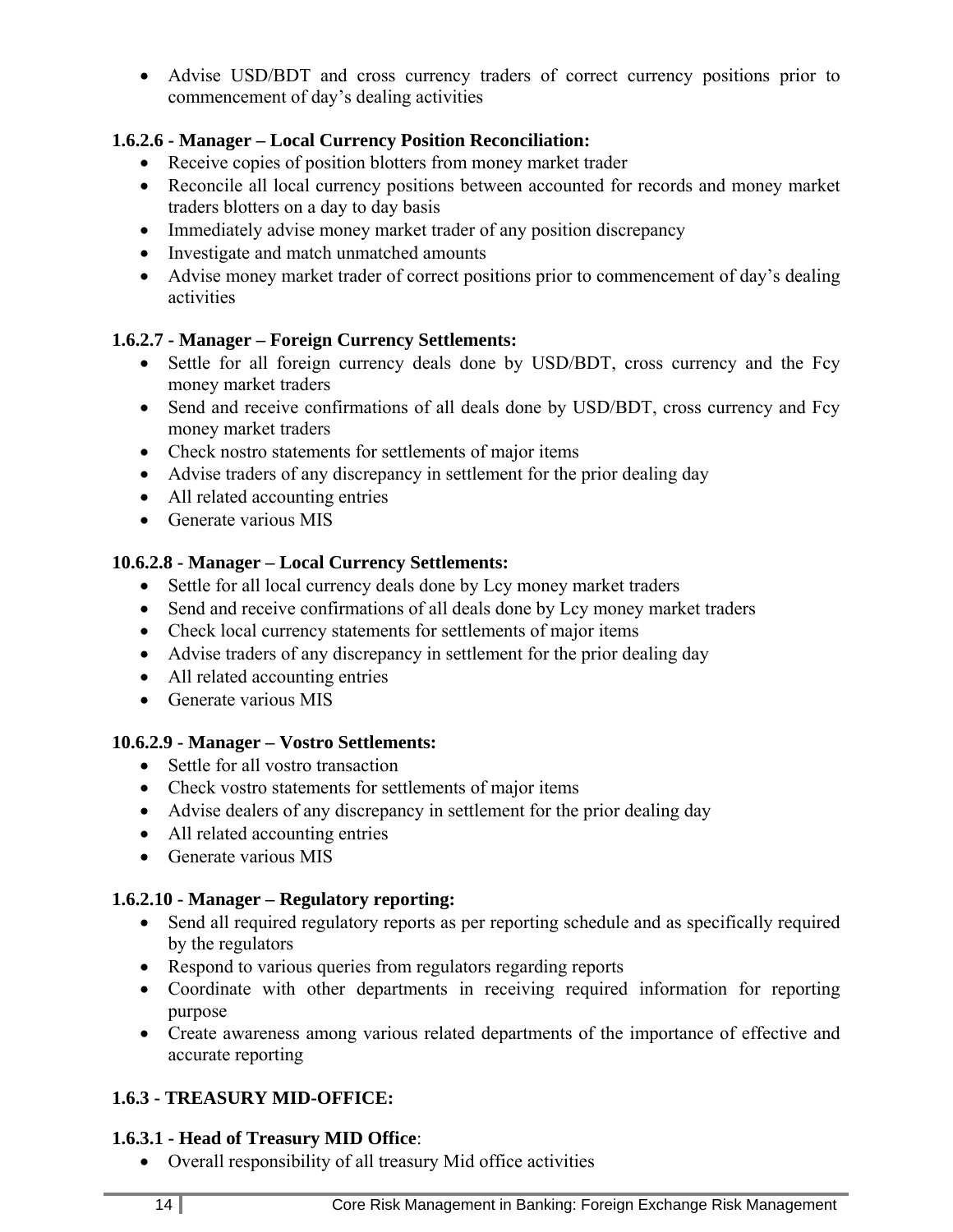- Responsible for all relevant Risk reporting
- Measure for compliance with Regulatory/Internal limits and escalate any excesses
- Escalate regulatory and internal policy breaches by Front and back office
- Monitor Treasury Risk issues (both front and back office) with Management
- Responsible for accuracy and timeliness of all reports as well as MIS

# **1.6.3.2 - Manager - Risk Reporting:**

- Monitor limit utilizations against all internal and regulatory risk limits
- Reporting of limit excesses, etc.
- Stop loss/ cumulative loss limits monitoring and reporting
- Monitoring of daily P&L
- Measuring the of balance sheet gaps
- Measuring the mark to market gain/loss
- Identify and escalate cancelled/amended deals
- Identify and escalate rate exceptions against off market rates
- Generate various MIS

# **1.6.3.3 - Manager - Risk Management:**

- Monitor Key risk indicators of front and back office
- Identify future risk and design solutions as necessary
- Confirm risk management capabilities of the bank prior to introducing any new treasury product
- Ensure compliance with all action plans
- Prepare report detailing the risk management strategy for Treasury
- Responsible for accuracy and timeliness of all MIS

Banks may have the same individual looking after multiple functions of Treasury, and in some banks' treasury back office may perform treasury mid office functions too.

# **1.7 – Individual Trader Dealing Mandate:**

Each dealer should have a dealing mandate approved by the management. The dealing mandate should describe the list of products the dealer is authorised to deal in, the individual limits authorised for each individual dealer, etc. The mandates should be reviewed and updated at least annually or more frequently if needed.

# **1.8 - Restrictions:**

It is important to note that there are certain activities that are restricted by traders and back-office staff. These are listed below:

#### **1.8.1 - TREASURY FRONT OFFICE STAFFS ARE RESTRICTED FROM:**

• Deal processing

 Accounting entries Sending/ receiving deal confirmations Issuing/ receiving any cheques Sending settlement instructions

- Generating revaluation rates
- Running the revaluation process
- Regulatory reporting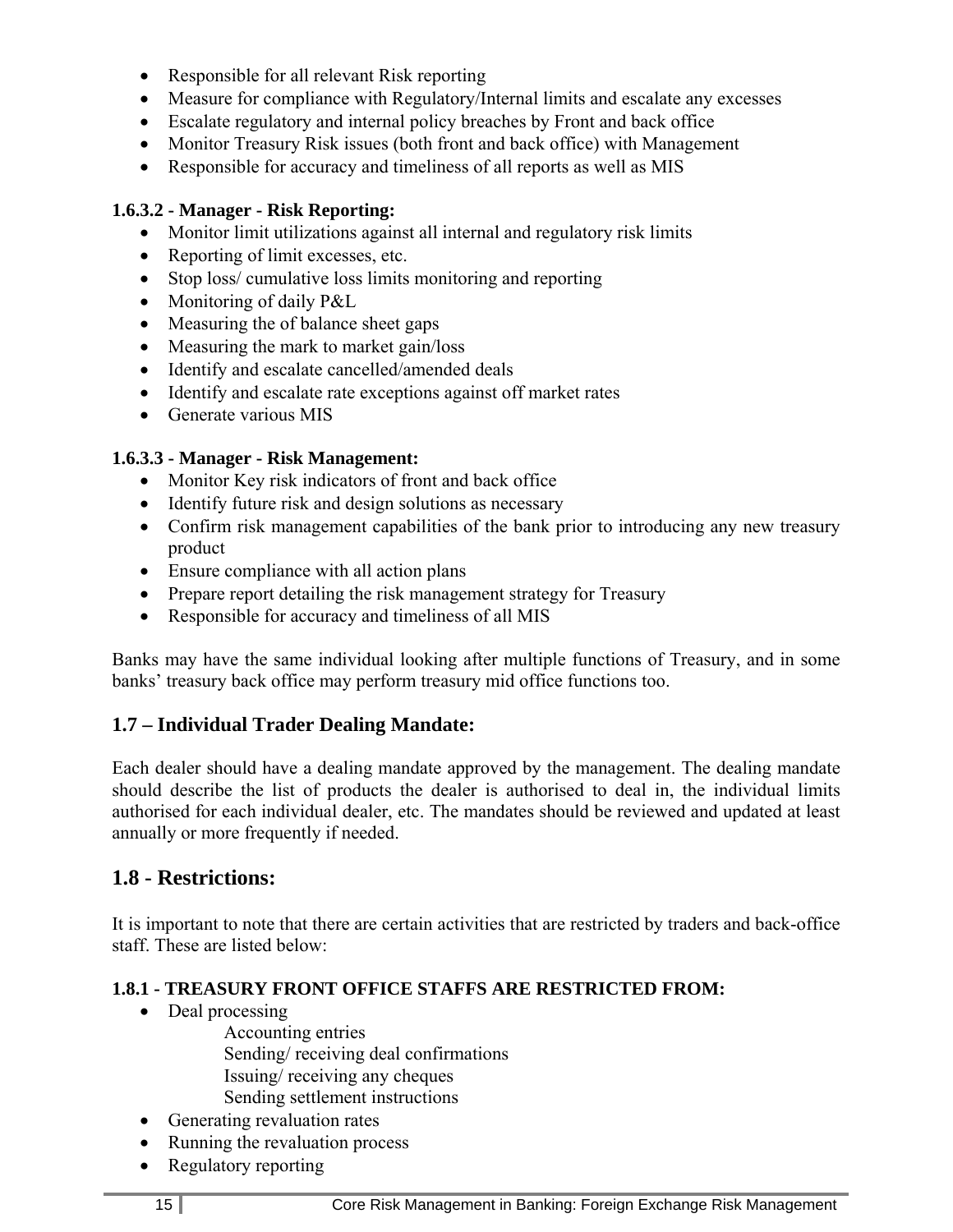- Involvement in raising rate appropriateness
- Setting up/approving counterparty credit limits
- Setting up/approving market risk limits

#### **1.8.2 – TREASURY BACK-OFFICE STAFF ARE RESTRICTED FROM:**

- Dealing activities
	- Decide on exchange rates/ quoting prices Striking deals with counterparties Raising deal slips Altering deal details
- Updating position blotters
- Deciding on nostro funding
- Approving counterparty credit limits
- Approving market risk limits

#### **1.8.3 – TREASURY MID-OFFICE STAFFS ARE RESTRICTED FROM:**

- Dealing activities
- Decide on exchange rates/ quoting prices
- Striking deals with counterparties
- Raising deal slips
- Altering deal details
- Updating position blotters
- Deciding on nostro funding

In treasuries without a dedicated mid office, back office staff may look after mid office functions.

# **2. PROCESS**

In a proper treasury setup, a trader strikes a deal in the market and maintains his/her own record for monitoring the exchange position. Within a reasonable time, s/he passes on the detailed information of the deal to the treasury back office. The back office arranges for the deal confirmation with the counterparty, arranges settlement, reconciles exchange positions and advises to treasury and runs the valuation on a periodic basis. A detailed flowchart of this function has been shown on annexure V.

The dealing function requires the traders to make very quick decisions either for taking advantages of any market movements or for unwinding an unfavorable position. Also, the treasury dealing is a wholesale function that involves large lot sizes. These together make the job of a trader requiring:

- Proper information sources e.g. Reuters Money Eikon, Bloomberg and other financial TV channels, etc.

-Adequate and dedicated communication tools e.g. a sophisticated Dealing System (optional), eplatform (optional), telephone, fax, internet facilities, etc.

- Specially designed dealing desks to appropriately accommodate the various information and communication tools

- Quick decision making authority (properly delegated authority by the management)
- Independent decision making authority
- Specific task allocations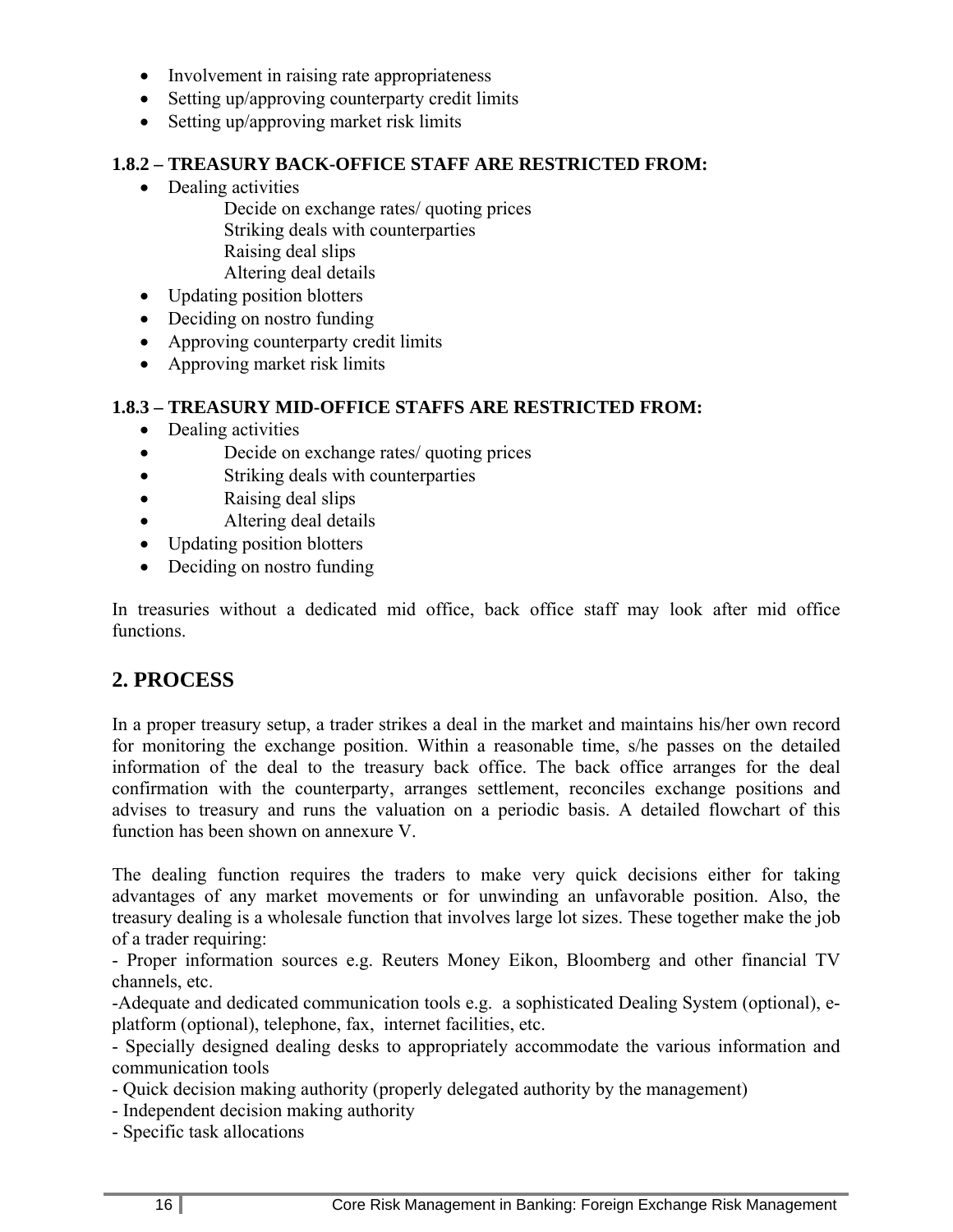In order to achieve the optimum level of efficiency, returns and most importantly controls, there are certain processes that the organization's management must put in place. The very basic ones of these which are related to our market are explained below:

# **2.1 - Dealing Room:**

Since the traders have access to global live prices of various products through their various communication tools, their desks are required to be access restricted. As a result, traders are typically housed inside a covered room known as the "dealing room" where the access is generally restricted only to the traders and the related personnel. Access to this dealing room should be restricted through electronic access control system.

# **2.2 - Taped Conversations:**

In many occasions, the traders conclude deals over the phone. This is particularly applicable where deals are done on the local market where traders are mostly known to each other and they feel comfortable dealing by talking to other traders over phone. Such deals over the phone do not have any hard evidence and in a fast dealing environment, there is risk of mistakes (of currency, purchase or sales, rates, amounts or value dates, etc.) As a result, all telephonic conversations taking place in the dealing room are required to be taped.

Taped conversations can assist in resolution of any disputes that may arise. As such, all telephone lines of the dealing rooms, may it be a direct line or a connection through the PABX, must be taped. This means that dealing over the mobile phones must be restricted. However, if the management feels that there is any specific need for dealing on mobile phone(s), this must be properly documented and recorded/tapped where specific trader(s) may be allowed to engage in dealing on mobile phone(s) under specific circumstances. In some jurisdictions, it is required to advise all traders (of other organizations) beforehand that their conversation would be taped.

# **2.3 – Deal Recording:**

The job nature of a trader is highly demanding and the environment of a dealing room is very fast moving. In such an environment when a trader continues to conclude deals, his/her focus remains on the market. As such there is a risk of a trader completely forgetting about a deal or part of a deal or making a mistake in recording that deal.

To eliminate this risk, a trader must record the deal immediately after it is concluded. The deal recording needs to be done in two ways:

**Position Blotter:** Immediately after a deal is done, the trader should record the deal on the position blotter and update his position. It is of utmost importance for a trader to remain aware of his/her position at all times. This is required to capture any immediate opportunity or to be in a position to immediately react to any adverse situation. A sample blotter has been shown on annexure VI. Banks with automated or integrated dealing systems (where deals are input directly and no deal slips are generated) have their blotter in electronic form and no paper deal slip is generated.

**Deal Slip:** A trader must, at the earliest possible time, record the details of the deal on a slip or memo which is known as the deal slip or deal ticket. For organizations that have implemented treasury automated systems, the deal slips are electronic and are through inputs into their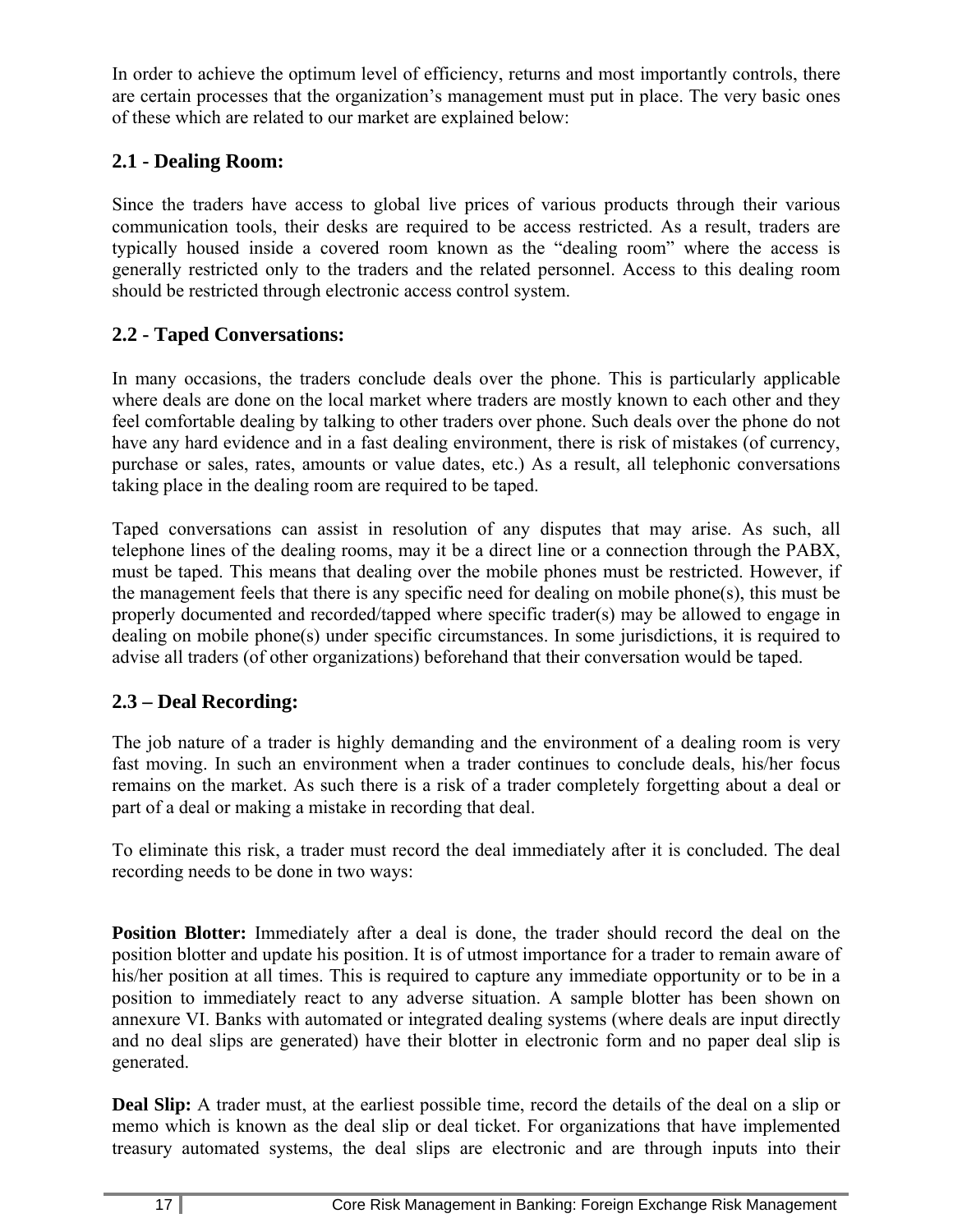automated systems. A typical deal slip would contain details such as, payment instruction counter party, value date, currencies, amounts, rate, etc.

The deal slip should be passed on to the treasury back office at the earliest for their further processing of the deal. Ideally, all deal slips should be pre-numbered for control reasons and the treasury back-office must monitor for any breakage in sequence. Where pre-numbered deal slips are in place, any cancelled deal slips must also be forwarded to treasury back office for appropriate record keeping/filling. A format of a typical deal slip has been shown on annexure VII. For Banks using electronic deal capturing systems (where deals are entered directly into a software system) no paper deal slip is generated by the front office.

# **2.4 - Deal Delay:**

Deals done by traders are processed by the treasury back office for which they need to be informed of the details of the deals within the fastest possible time.

The timeliness of raising deal slips/inputting into the automated system as well as passing them on to the back office is not only sound business practice but also critical for monitoring of credit risk, market risk and regulatory compliance. The following table provides a guide for standard time delays for deal captures:

| <b>Product</b>                                                             | Deal slip raising/System | Deal slip to reach |
|----------------------------------------------------------------------------|--------------------------|--------------------|
|                                                                            | input time               | back office        |
| Spot FX                                                                    | Within 10 Minutes        | Within 30 Minutes  |
| Forward FX                                                                 | Within 10 Minutes        | Within 30 Minutes  |
| FX Swaps                                                                   | Within 10 Minutes        | Within 30 Minutes  |
| Call Money                                                                 | Within 10 Minutes        | Within 30 Minutes  |
| Money Market Term                                                          | Within 10 Minutes        | Within 30 Minutes  |
| Foreign Currency Deposit                                                   | Within 10 Minutes        | Within 30 Minutes  |
| T-Bill/Bond Primary Auction<br>Purchase/Corporate Security<br>Underwriting | Within 10 Minutes        | Within 30 Minutes  |
| Repo                                                                       | Within 10 Minutes        | Within 25 Minutes  |
| Reverse Repo                                                               | Within 10 Minutes        | Within 25 Minutes  |
| FX Option                                                                  | Within 10 Minutes        | Within 30 Minutes  |
| T-Bill/T-Bond/Corporate security<br><b>Secondary Trade</b>                 | Within 10 Minutes        | Within 25 Minutes  |

The above time delays are good practice standards and may not be required as mandatory. These may vary from bank to bank depending on the distance of the physical locations of the treasury and the treasury back office and degree of system automation within the treasury organization.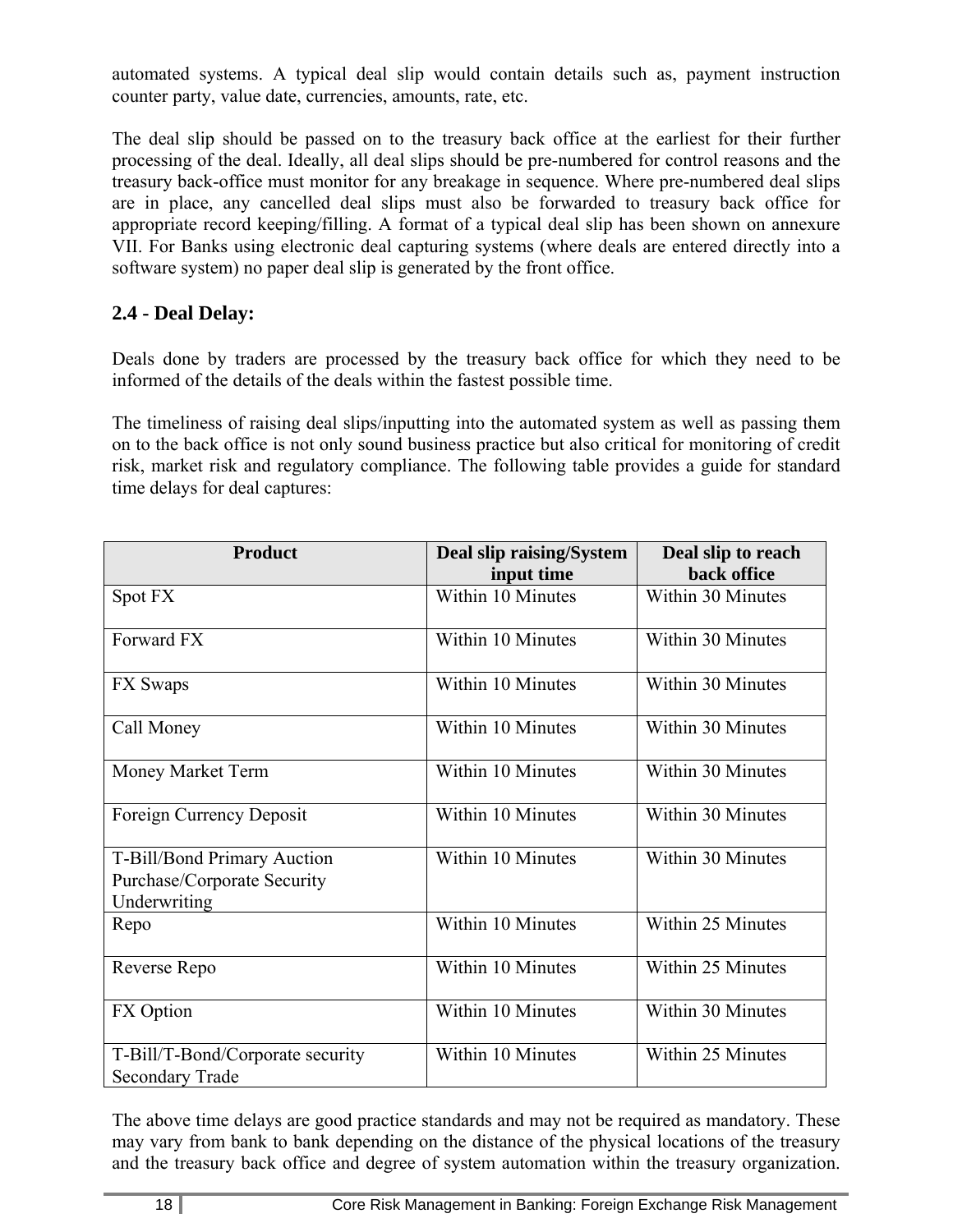Banks with integrated systems where deals input by front office in an electronic platform automatically flows into the back office settlement systems and no manual deal ticket is generated, traders should ensure that deals are entered into system within their internally stipulated time delay if any. However, this should ideally not be in excess of 10 minutes

In case the deviation from the above mentioned times delays is in excess of 10 minutes, the concept of the deal delay process would be defeated. For monitoring of the proper functioning of this process, treasuries where manual deal slips are raised, should use time stamping on deal tickets. In environments where treasury automated systems are used, the time stamping may not be required since the systems are capable of take care of time logging automatically.

# **2.5 - Counterparty Limits:**

The issue of counterparty limits arises from the risk that a customer with whom an organization had a reciprocal agreement defaults. Credit risk is the risk that the counterparty of the financial transaction, here a foreign exchange contract, may become unable to perform as per its obligation. The extent of risk depends on whether the other party's inability to pay is established before the value date or is on the same value date of the foreign exchange contract.

All bank must have prudent counterparty limit for foreign exchange exposure i.e. the maximum exposure the banks is willing to a particular counterparty should be determined.

# **2.6 - Triggers:**

A trigger is a level of a position at which an organization decides that the management should be made aware of. This may be in terms of a market value of a position or an unusual trading volume, etc. This is a predetermined level given by the management. When a trigger is hit, the management needs to be informed of the same. Upon advised of a trigger, the management usually decides on closer monitoring of the particular situation. In cases of a loss trigger, the amount is generally set at a lower level than the stop loss limit (at which the position has to be covered).

# **2.7 – Stop Loss Orders:**

It is an order placed with the dealing room to buy or sell once the currency price reaches a certain price. A stop-loss order is designed to limit the traders' loss on a fx position.

The high degree of volatility commonly found in the forex market can offer traders the potential to make big gains, but also to suffer large losses. For this reason, treasury should employ an effective trading strategy that includes stop loss orders to manage risks.

A stop loss order allows a dealer to set the minimum or maximum price at which s/he would have to buy or sell a currency.

A dealer with a long position has to set a limit order at a price below the current market price to attempt to cap the loss on the position. On the other hand a dealer with a short position will set a price above the current price as the initial target to manage risk. There are no hard and fast rules that regulate how treasury can use stop loss limit order to manage its risks. Deciding where to put these limits is its own decision because each treasury has a different risk tolerance. Some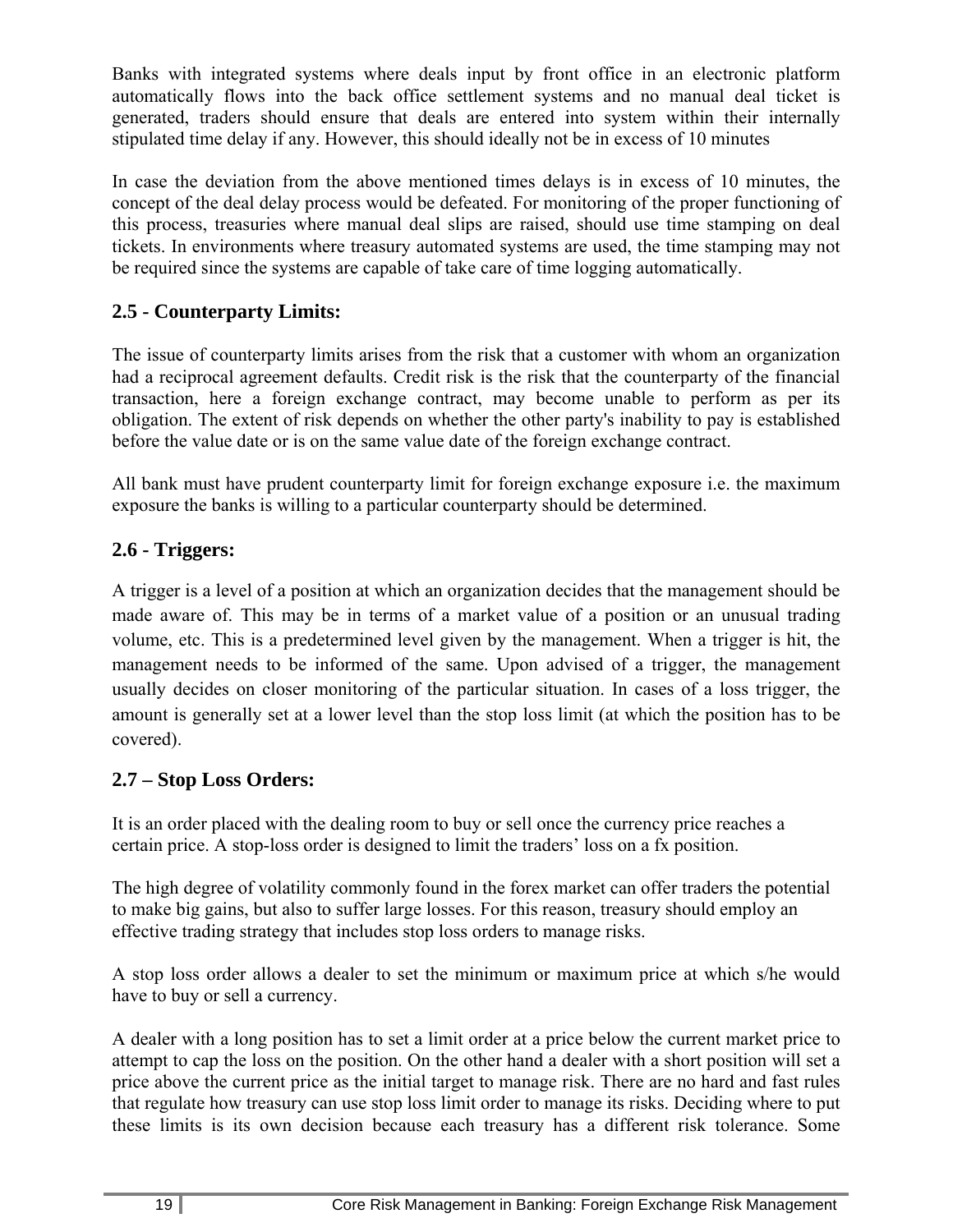treasuries may decide that they allow incurring 30 to 40-pips loss on a particular deal, while other treasury may limit themselves to only a 10-pips loss.

# **2.8 - Appropriateness of Dealing:**

While transacting with a client, a trader should be aware of the counterparty's dealing style  $\&$ product mix and assess (prior to concluding a deal) whether the customer is dealing in an "appropriate" manner. A trader should have the responsibility to ensure that the volumes of activity and types of products transacted by a particular client are appropriate for them and aligned with their business needs. Also, the trader should ensure that the risks of these transactions are clearly understood by the client. Prior to conclusion of a deal, a trader needs to ensure that the counterparty is authorized to enter into such transaction (both from counterparty's internal and regulatory perspective).

To address the appropriateness issue and in order to ensure that the client is fully aware of any risks associated with the associated transaction, it may be a good practice for the organization to get an appropriateness agreement signed with clients. This can also be addressed through obtaining the clients' board resolution that states the list of products and authorized persons for their transactions.

# **2.9 - Rate Appropriateness:**

This exercise is carried out by the treasury back office to check if all deals have been dealt at market based rates. Any deals done at off market rates must be raised to the respective trader for a satisfactory explanation bringing this to the notice of the chief trader. In case of an unacceptable justification provided by the trader, the organization may decide to carry out further investigation. This monitoring process needs to be in place to guard against application of any inappropriate rates.

Treasury front office primarily uses Reuters for pricing of its products and treasury operations should also collect most of the data for their independent verification process from the same source. Following is a guide that can be used in the process of independent verification of prices for various products/instruments:

| <b>Instrument</b> | <b>Source</b>        | <b>Frequency of Update</b> | <b>Note</b>             |
|-------------------|----------------------|----------------------------|-------------------------|
| Spot FX           | Reuters/National     | Minimum once daily, as     |                         |
|                   | Newspapers/BAFED     | frequently needed          |                         |
|                   | A                    | Reuters Pages:             |                         |
|                   | Reports/Bloomberg    | $AFX = FXXZ$ , BD $(F9)$ , |                         |
|                   | and other financial  | BKBG, etc.                 |                         |
|                   | TV channels          |                            |                         |
| Forward           | Reuters/Bloomberg/   | Minimum once daily, as     | In the absence of an    |
| FX/Swap           | <b>BAFEDA</b> Report | frequently needed          | active interbank        |
|                   |                      | <b>Reuters Pages:</b>      | USD/BDT forward         |
|                   |                      | $AFX =, FXXZ, BD(F9),$     | market, banks may use   |
|                   |                      | BGBD, BKBD, DIBR,          | spreadsheets<br>to      |
|                   |                      | LIBOR01,<br>$GBPF=$        | determine forward       |
|                   |                      | $EURF =$ , $IPYF =$ etc.,  | premium to use for      |
|                   |                      | <b>USDIRS</b>              | verification of forward |

# **Instrument Source and Frequency of Update:**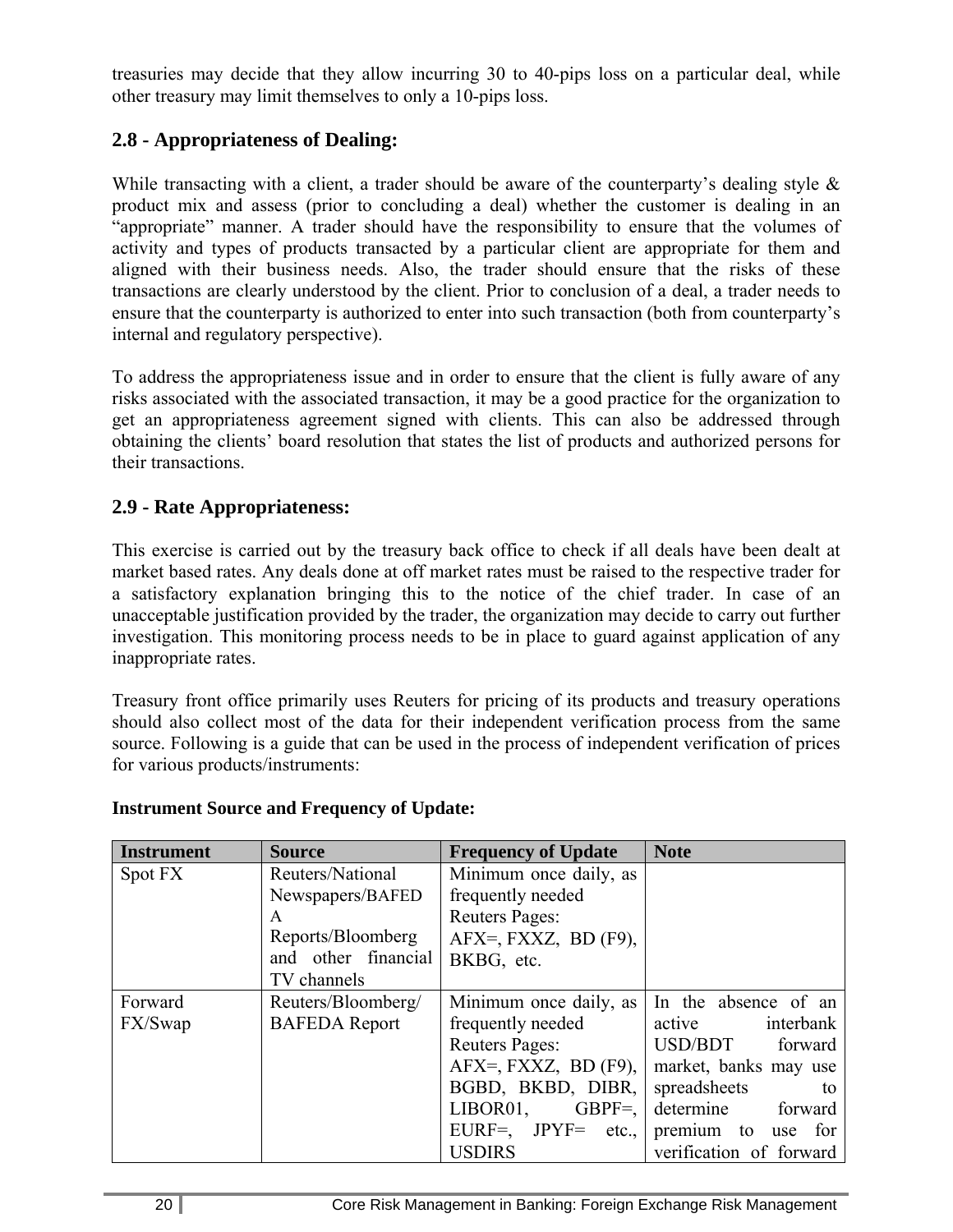|                                 |                                                                  |                                                                                                                              | rates. |
|---------------------------------|------------------------------------------------------------------|------------------------------------------------------------------------------------------------------------------------------|--------|
| <b>Cross Currency</b>           | Reuters/Bloomberg                                                | Minimum once daily, as<br>frequently needed<br>Pages: AFX=, EFX=,<br><b>FXXZ</b>                                             |        |
| Foreign Currency<br>Deposits    | Reuters                                                          | At Booking<br>Pages: DEPO, GBPF=,<br>$EURF = etc.$                                                                           |        |
| Call Money                      | Reuters/National<br>Newspapers                                   | Minimum once daily, as<br>frequently needed<br>DIBR,<br>$BD(F9)$ ,<br>Bangladesh Bank's mid<br>day call money report<br>etc. |        |
| T-Bills/T-Bonds<br>Primary Data | Reuters/Bangladesh<br>Bank<br>website/Bloomberg                  | Once daily<br>Pages: BKBD                                                                                                    |        |
| Repo                            | Reuters/National<br>Newspapers/Banglad<br>esh Bank website       | Page: BD (F9)                                                                                                                |        |
| Reverse Repo                    | Reuters/National<br>Newspapers/Banglad<br>esh Bank website       | Page BD (F9)                                                                                                                 |        |
| T-Bill/T-Bond<br>(price)        | Primary auction rate<br>from BB<br>website,<br>Reuters/Bloomberg | Minimum once daily, as<br>frequently needed                                                                                  |        |

In absence of an active interbank term money market and lack of publically available detailed information on T-bill/T-bond secondary trading, this cannot always be judged against any market information. However, for clarity, all term borrowings/placements should have sign-off from one level higher authority from the trader doing the transaction. This may also be covered under an appropriately delegated authority from the Head of Treasury and/or Chief Dealer as the case may be.

The rate band for each instrument needs to be fixed depending on the market liquidity and volatility for each. An indication of the rate bands that may be used by Treasury Operations for their independent price verification process is as below:

| <b>Instrument</b>       | <b>Rate Band</b>                                                           |  |  |  |
|-------------------------|----------------------------------------------------------------------------|--|--|--|
| Spot interbank FX       | For currencies other than BDT, for contracts with USD on one side, a 1%    |  |  |  |
|                         | on each side of the mid market rate can be taken as a guidance. For BDT it |  |  |  |
|                         | can be within 5 paisa on each side of the base rate.                       |  |  |  |
| <b>Spot Customer FX</b> | For spot Customer FX, the band can be 2% on either side.                   |  |  |  |
| Non BDT crosses         | For CHF, EUR, GBP, JPY this can be 50 pips on either side.                 |  |  |  |
| Forward inter-bank      | 25 pips on either side of the base swap rate for currencies against USD    |  |  |  |
| swaps                   | other than JPY. 25 bps on either side of the base swap rate for JPY.       |  |  |  |
| <b>FCY</b>              | 25 bps on both side of the base rate (quoted on Reuters for the particular |  |  |  |
| Borrowing/Lending       | tenor) for on and off-shore deals.                                         |  |  |  |
| Call/Notice Money       | 1% on either side of mid rate of rage reported on Reuters BD               |  |  |  |
|                         | page/newspaper.                                                            |  |  |  |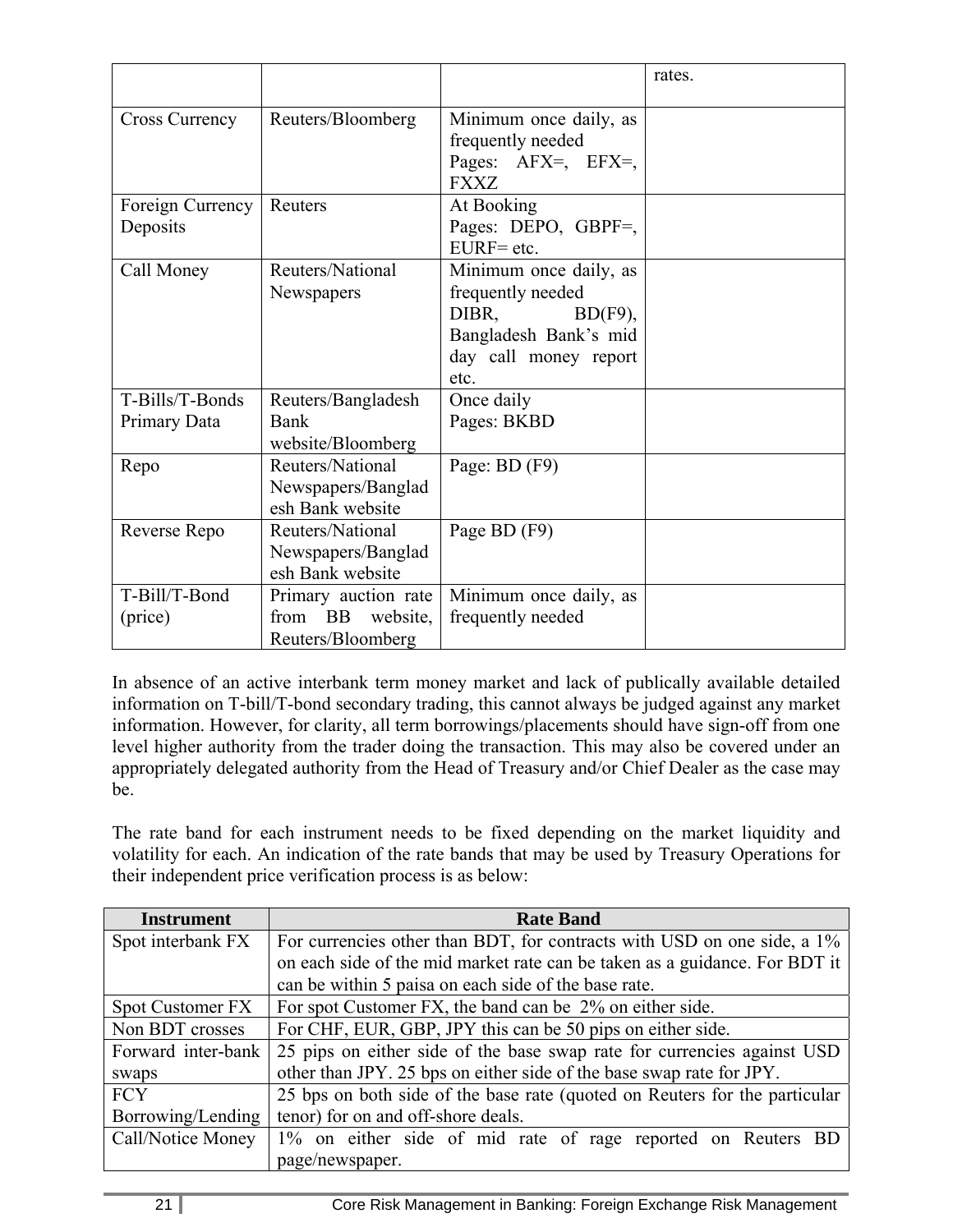The treasury departments of all banks publish a rate sheet for their daily FX transactions at the counter levels based on the market levels of USD/BDT as well as cross currencies available from Reuters. While these rates are mainly for retail transactions up to a certain threshold and for small transactions of corporate houses, they can be applied to all sorts of transactions at the discretion of the bank. However, both buy and sell transactions of large size and/or special nature and transactions under special circumstances may be dealt at rates outside these published rates which may be either over or under the published rates for that day by ensuring rate appropriateness.

It is noteworthy that all customer transactions are based on the principle of a positive spread. Any negative spread generating from a customer FX transaction must be highlighted as exceptions for explanations and approvals.

#### **2.10 - Deals Outstanding Trigger:**

It is a good practice to monitor the total deals outstanding of the treasury. This exercise requires to be carried out by the treasury back office to check against any unusual volumes of activity. Each treasury would have its own volume trend and the treasury back office should monitor whether all activities are being carried out within usual trend. The management may decide to set a trigger point for all outstanding FX contracts at any given point of time. If the trigger is exceeded, the treasury back office should escalate it to the attention of the head of treasury. This is an optional trigger that banks may consider if they wish to take a more conservative approach. Bank's with integrated systems (where the front office captures deals in a software platform and back office can monitor deal outstanding in real time) can readily identify changes in deal volume trend, so a trigger may not be required.

For example, in a fast dealing environment, a trader may make a mistake and execute a deal with an additional zero that would make the dealt amount much higher than intended. If a "deal outstanding" monitoring (by an independent unit) process is in place, this would be highlighted and brought to the attention of the senior management for any appropriate action. This mistake can also be readily identified if deal confirmations for all deal done are exchanged with counterparty back office on the same day. Back office would compare deals in system/deal tickets with counterparty confirmations and identify any discrepancies and escalate them.

#### **2.11 - Daily Treasury Risk Report:**

The treasury back-office/Bank Risk Unit is required to summarize all daily positions particularly the end-of-day positions on a report format for the information of the senior management. Such report should ideally contain information about outstanding open position against limit, different currency-wise outstanding exchange position (against limits if applicable), outstanding foreign exchange forward gaps in different tenors, tenor-wise MCO report, interest rate exposures of the balance sheet, counterparty credit limits usage, day's P&L against trigger & stop loss limit. A sample format of a daily treasury report for the senior management has been drawn.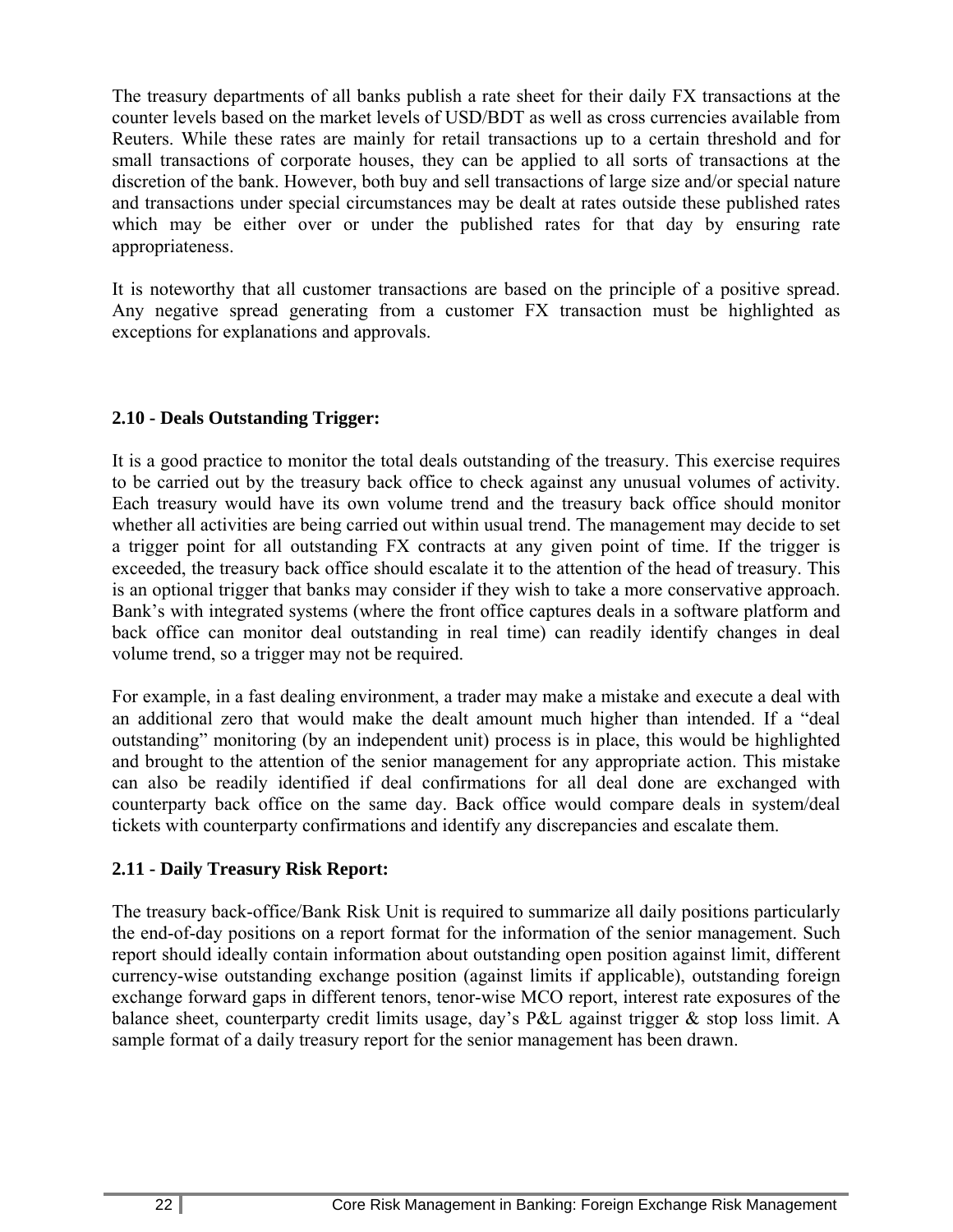#### **2.12 – Conversation Language:**

All dealing related conversations taking place in the treasury must be in an understandable and commonly spoken language for operational clarity. To elaborate, all conversations on the Dealing System must be in English and all conversions over telephone must be restricted to Bengali and/or English.

# **3.0 Dealing Environment**

# **3.1 – Dealing Limits:**

Management will assign the dealing room a set of specific limits. These may include:

#### **Dealing Room FX Position Limit**

- o **Individual Trader Position Limit** The total position a trader may take, in US\$ million. Individual trader position may be broken up by currency and Tenor if required.
- o **Individual Currency Position Limit**: Each trader can have individual currency wise limit assigned to their name for FCY/BDT or FCY/FCY positions. These limits can be further divided by tenor: i) Intraday Limit, the maximum position volume per currency an individual trader can take between Opening and closing each day, and ii) **Overnight limit** – The maximum position per currency an individual trader can carry into the next day.
- o By FX Product (Spot FX Trader, Forward FX Trader and FX Options Trader, etc.) individual limits.
- o By Tenor (Intraday, O/N and Forward limits)
- o Product List Not all FX products may be traded by all banks or all traders. Dealing Mandates should reflect the FX Products that the dealing room or trading desk or an individual trader can deal in.

Banks taking a more conservative approach have the option to monitor the following limits:

- **FX Deal Limit:** Management can limit the individual FX deal size to a certain volume per day and per individual deal for individual traders and the dealing room.
- **Deal Outstanding limit:** Management can limit the monthly trade volume for each currency to a certain number. Another method may be to monitor the daily trade volume for each currency and report any unusual patters. Bank with integrated systems and e-platform has instant access to trade flow volume data and can use this method easily.

# **3.2 - Mandatory Leave and Training:**

The dealing functions are extremely sensitive and stressful involving wholesale and large amounts with exposures to adverse market movements. There is also risk of mistakes not being unearthed. As a result, for a particular trader's functions to be run by a different trader, all traders are required to be away from their desks for a certain period of time at one stretch during a year.

During this period, traders are expected not to contact with their colleagues in the treasury area and the bank should not to contact the trader for any reason. Typically, this period is defined as a continuous two weeks period. This should be monitored and reported to top management. Any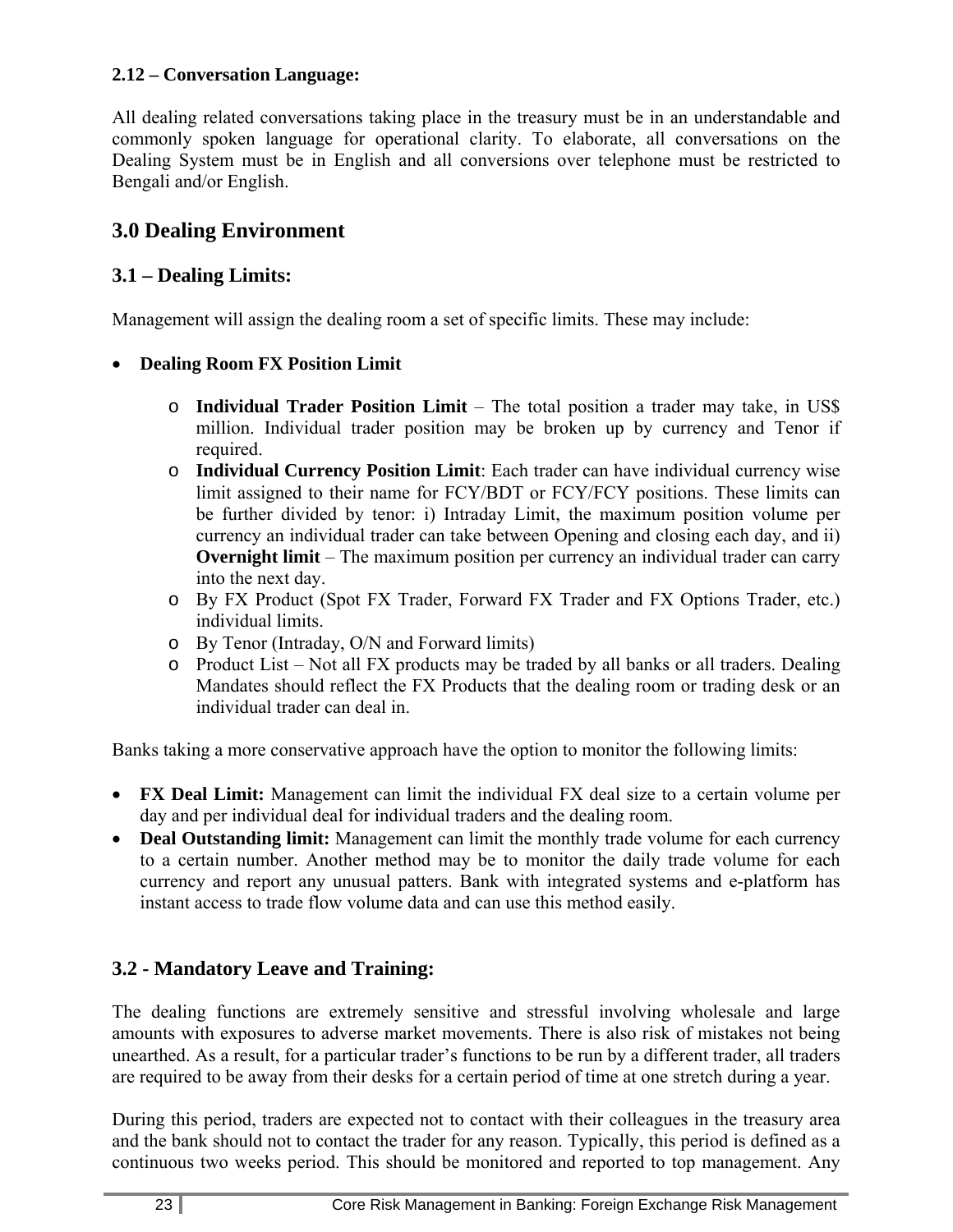exceptions, including contacting a trader on block leave, should be done with prior approval of treasurer. Traders going on leave should ensure all relevant information is handed over to their backup.

Training (special ACI certification course/bourse course) should be organized for the treasury personnel. Only trained personnel should be engaged in treasury activities.

# **3.2.1 Treasury Bench Strength:**

Traders are specialists in their jobs and each treasury should develop backup personnel for all job positions. This would ensure that a trader on mandatory leave need not be contacted as his/her backup can take care of duties.

# **3.3 - Stop Loss Limits:**

Based on the comfort on each trader and/or the treasury as a whole, the management allocates dealing limits. However, there is always risk of adverse market movements and no organization is in a position to absorb/accept unlimited losses. This results in organizations putting in place "stop loss limits". Stop loss limits can either be trader specific or only be specific to the treasury as a whole as specified by the management. They can be:

- For each Individual Deal
- For each Individual trader during each working day/ week/ month
- For each working day for any treasury unit as a whole
- Over a specific working period for any treasury desk (e.g. FX, ALM, Fixed Income, etc.).

A bank's dealing room may additionally have specific Management Action Triggers (MAT) that are set at levels below the stop loss levels to highlight the loss situation to the attention of the management for their decisions/instructions if any.

# **3.4 Position Reconciliation:**

All traders' positions must be reconciled with the positions provided by the treasury back-office. This must be done daily prior to commencement of the day's business and before closing the day's business. Unreconciled positions may lead to real differences in actual positions exposing the organization to adverse market changes and real losses. Traders should reconcile their dealing recorded on daily blotter (electronic or otherwise) prior to close of business as a good practice. Trades done using e-platforms should be reconciled against communications from eplatform provider by back office.

# **3.5 - After-hours Dealing:**

After-hours deals are ones that are initiated at a time that is after the normal business hour of the day. For specific business reasons, an organization may decide to allow its treasury to engage in after-hours dealing. In such cases the organization must have properly laid down procedures detailing the extent to which they want to take risk during after-hours and which traders to have dealing authority and upto what limits they can deal during after hours. A bank will define its normal business hour for this purpose and have laid down processes/ procedures in place for the accounting and processing of all after hour deals.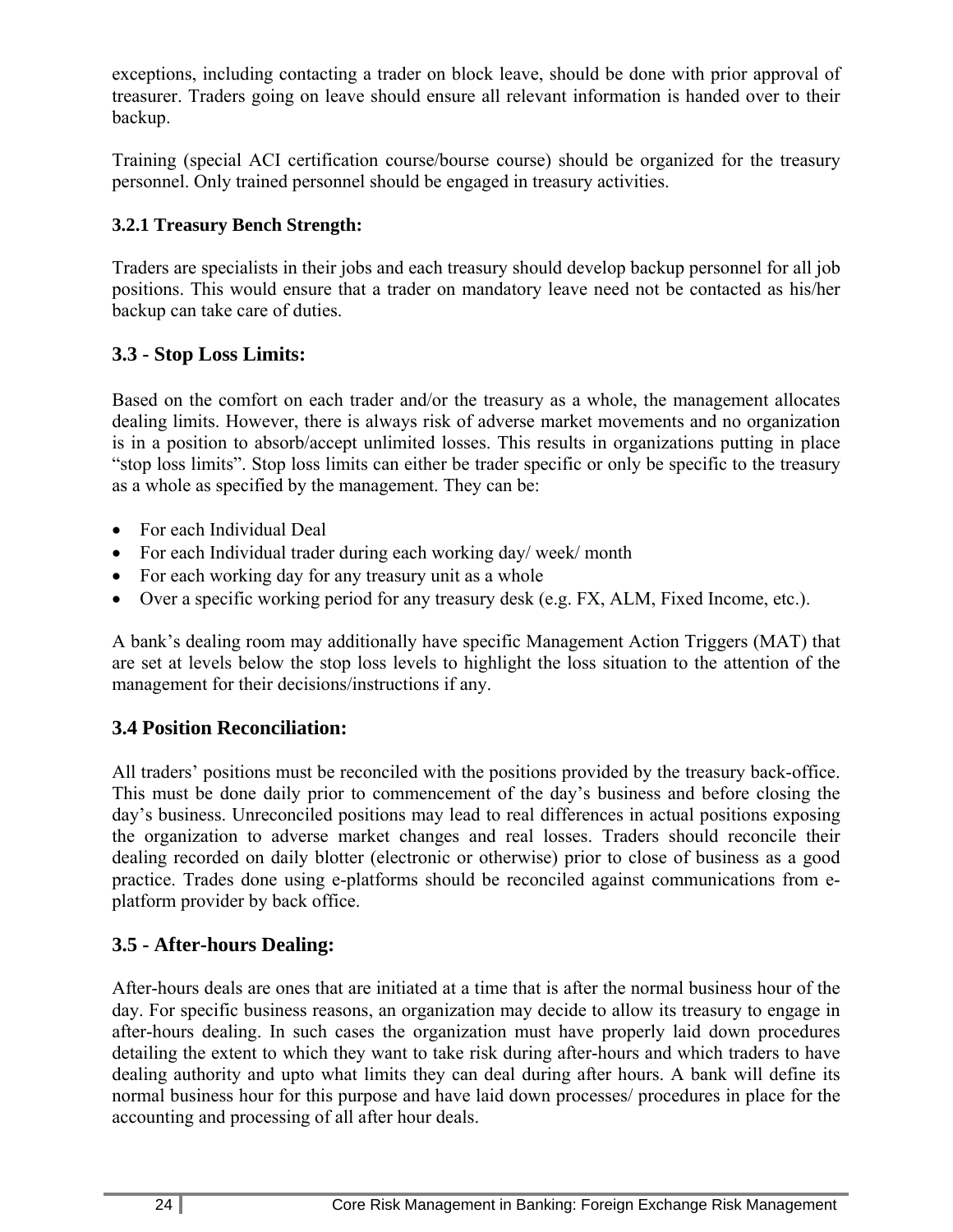# **3.6 - Off-premises Dealing:**

A dealing transaction done by a trader who is not physically located in the dealing premises (irrespective of the time of day) is defined as an off-premises deal. An organization must have detailed laid down procedures for the off-premises dealing describing how these deals would be accounted for with least possible delay. Typically, organizations would designate particular trader(s) with the authority for off-premises dealings in case they decide to carry out such activity for some specific business reason/justification. The number and breakdown of off premises deals may be separately reported to the treasurer on a periodic basis.

## **3.7 – Deal Cancel and Amend:**

Deals input in the system may need to be amended due to various reasons, i.e. information error (price, volume currency, settlement date inaccuracy, etc.), client request, system error or any other reason. Banks should have a detailed policy regarding deal cancellation, and a monthly report should be complied by Mid/Back Office capturing the reason for deal cancellation and amendment.

# **4. Code of Conduct**

Due to the special nature of job that traders engage in, they are expected to act in a professional and ethical manner. The principles constituting the ethical conducts for traders are detailed in annexure IX.

Banks are required to have detailed Dealers Code of Conduct that will guide the professional behavior of Dealing Room Staff. This should include and is not restricted to: Business Ethics, Interaction with Market, Risk Management and exception escalation process. Any deviations from the code should be notified to management immediately.

# **5. Electronic System and Data Safeguards**

Traders use various systems including spreadsheets for managing their day to day business. All such systems should ideally be password protected for the reason of data safety. To protect the data and maintain discipline, the following measures need to be ensured:

- The system access given to traders should be periodically reviewed by the Treasurer to see if their job descriptions and dealing mandate justify the system access. Redundant access rights should be removed.
- Dealers should not share individual passwords unless the system provider is unable to give individual password (Like Reuters).
- The Generic files used by Traders (example: Excel file to prepare Daily Rate sheet or to price forwards) should be password protected and be designed according to a standard format endorsed by the Treasurer. The IT department of the bank may assist in protecting the specific cells of the file that contain formulae. Any changes/updates to the files should be logged.
- An authorised list should be maintained for entities where e-mail communication is sent regularly using common e-communication platforms (Yahoo mail/hotmail/Gmail). This list should be regularly updated. However, this does not apply to communications to the Regulators/ BAFEDA.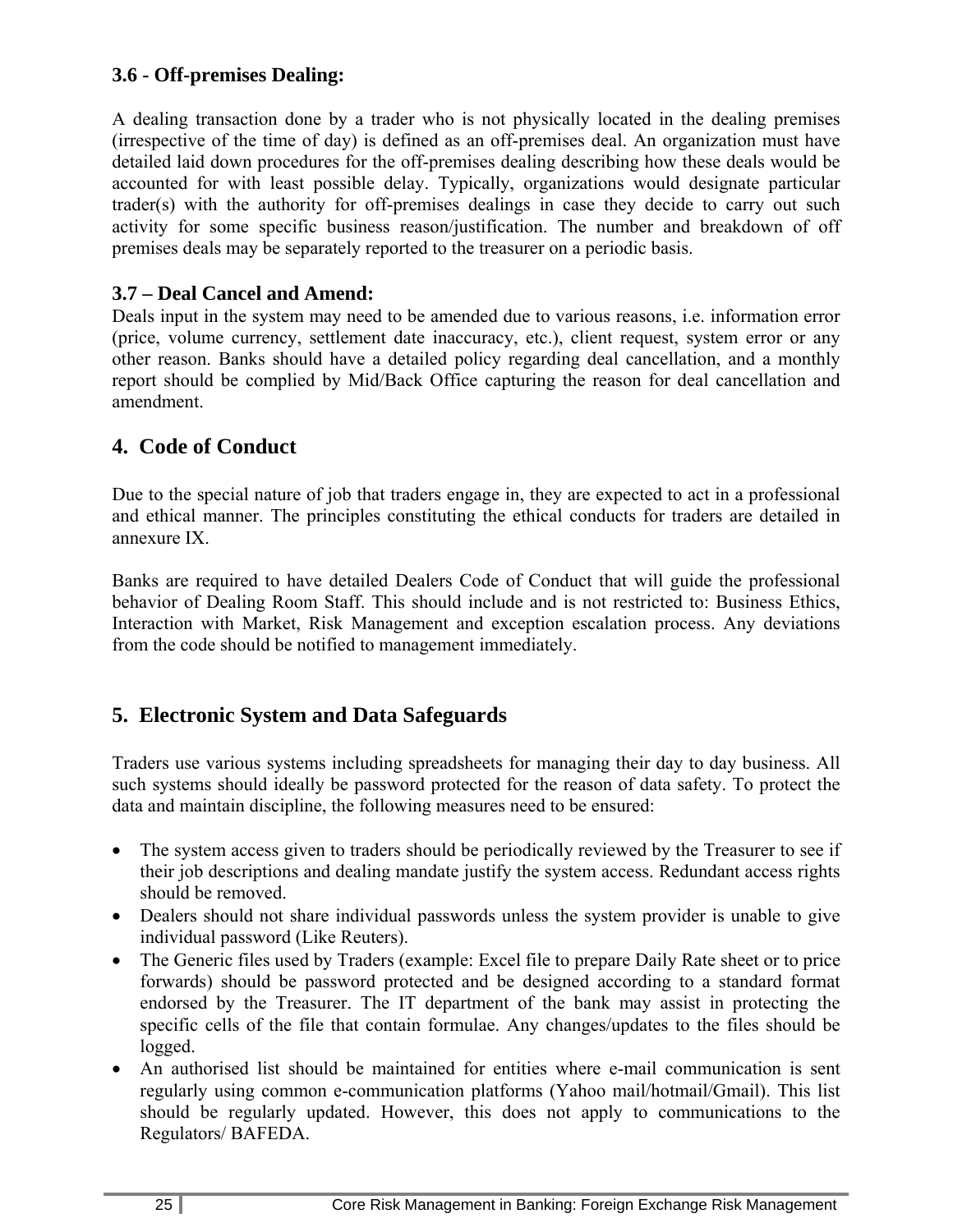- Confidential information should not be sent to third party over common e-mail without prior authorization.
- Dealing Rooms dealing in inside information (Private side bond issue, IPO, Capital Market issues, etc.) should set up process to prevent data leakage, both through physical and electronic means.

## **5.1 Dealing Room Access log**

Dealing rooms are restricted areas where the access should be controlled for unauthorized persons. If possible, access doors with electronic swipe cards should be setup. Access rights should be periodically checked and updated as needed.

# **5.2 Risk Limit Management**

The Risk unit of the Bank provides Risk Limits (VaR, EaR, PV01, etc.) according to Regulations, Internal Policy and Risk appetite for dealing room, which are approved by management. A detailed policy on compliance with all such limits and escalation procedure should be in place for the dealing room. The risk exposure should be calculated daily by Middle Office/Risk unit/Finance and communicated to Management. Risk Management limits may include and are not restricted to:

#### PV01 limit:

Price Value of a Basis Point - the p/l that results from 1 basis point movement in product price. The FX Forward Positions are evaluated using the PV01 limits. The Dealing room is assigned an overall PV01 limit and individual PV01 limits for each currency the dealing room is authorized to deal in FX Forward purchase and sale. Net open forward position of the unit has to be within the PV01 and the bank's NOP limit.

#### Value at Risk Limit:

Value at Risk, commonly referred to by its acronym VAR, is a statistical measure of the worst probable loss on a position or portfolio of positions that can be expected over a specified period of time to a given level of confidence.

#### Straddle Gap/MCO Limit:

Banks, based on their annual FX inflow/outflow and balance sheet strengths, may choose to limit FX forward exposure for certain tenors. For example, Management may authorize a next FX exposure of US\$ 30 million up to three months, but US\$ 20 million for 1 year.

# Out of Market Rate (OMR) Tolerance limit:

Banks should have a tolerance limit set on daily deal rate deviations from market rate. For example, if a bank sets the OMR Tolerance Limit at 1% of the daily market range, any deal rate that crosses that limit should be reported to management and explanation should be obtained from dealing room.

# 6. **ALM/CFT Risk Management in Foreign Exchange:**

**6.1 AML compliance during transactions:** For complying AML/CFT risk in foreign exchange transactions, banks need to ensure that they will transact only those customers whose appropriate identity is established by conducting due diligence to the risk profile of the client. Parameters of risk perception must be clearly defined in terms of the nature of business activity, location of customer and his clients, mode of payments, volume of turnover, service offered, social and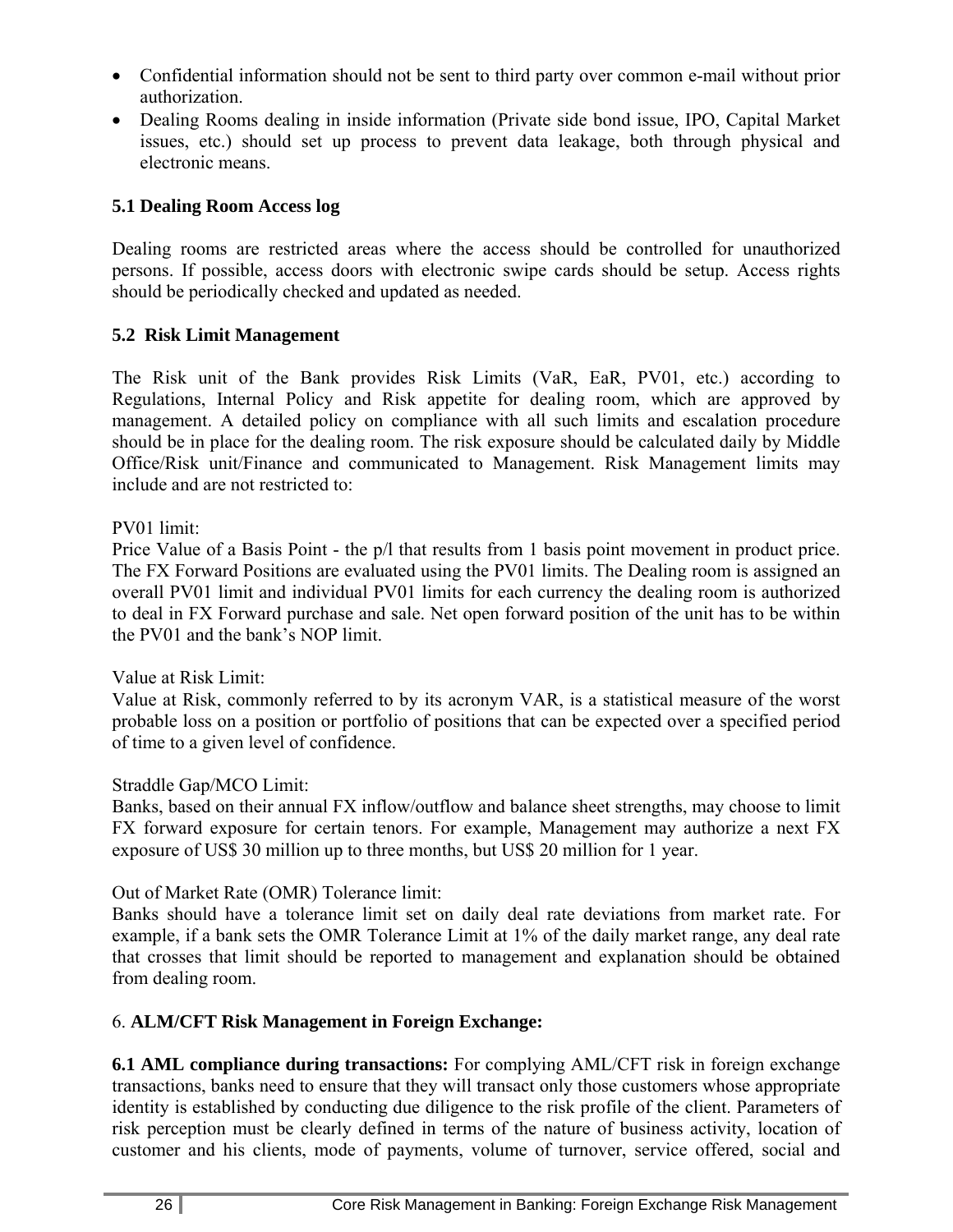financial status etc. to enable categorization of customers into different risk grade. No transaction is to be made in the name of any person or entity listed under United Nations Security Council Resolutions (UNSCRs) or their close alliance adopted under Chapter VII of the Carter of UN on suspicion of involvement in terrorist or terrorist financing activities and proscribed or enlisted by Bangladesh Government .'Person or entities listed under various resolutions of United Nations Security Council' can be downloaded from http://www.un.org/sc/committees/list\_compend.shtml and the list of Bangladesh Government can be found at the schedule of Anti-Terrorism Act, 2009. For effective implementation of TFS relating to TF & PF banks are required to have automated screening mechanism that could prohibit any listed individuals or entities to enter into the banking channel. The banks should operate in such system whether they could detect any listed individuals or entities prior to establish any relationship with them. In particular, banks need to emphasize on account opening and any kind of foreign exchange transaction through an automated screening mechanism so that any listed individuals or entities could not use the formal financial channel.

**6.2 AML compliance during establishing and maintaining Nostro & Vostro Account:** Banks should establish Cross Border Correspondent Banking relationship after being satisfied about the nature of the business of the correspondent or the respondent bank through collection of information as per BFIU circular-10 dated 28 December, 2014. The bank should also obtain approval from its senior management before establishing and continuing any correspondent relationship. The bank must be sure about the effective supervision of that foreign bank by the relevant regulatory authority. Bank should not establish or maintain any correspondent relationship with any shell bank and not to establish or maintain any relationship with those correspondent or respondent banks that establish correspondent banking relationship or maintain accounts with or provide services to a shell bank. Banks should pay particular attention or conduct Enhanced Due Diligence while establishing or maintaining a correspondent banking relationship with banks incorporated in a jurisdiction that do not meet or have significant deficiencies in complying international standards for the prevention of money laundering and terrorist financing (such as the countries and territories enlisted in High –Risk and Non-Cooperative Jurisdictions in the Financial Action Task Force's Public Statement). Detailed information on the beneficial ownership of such banks and extensive information about their policies and procedures on preventing money laundering and terrorist financing shall have to be obtained. If any respondent bank allow direct transactions by their customers to transact business on their behalf (i.e. payable through account), the corresponding bank must be sure about the appropriate Customer Due Diligence (CDD) of the customer has done by the respondent bank. Moreover, it has to be ensured that collecting the information on CDD of the respective customer is possible by the respondent bank on request of the correspondent bank. Here, 'Payable through accounts' refers to "Corresponding accounts that are used directly by third parties to transact business on their behalf."

**6.3 AML compliance during wire transfer:** As per prevailing law and regulation, full and accurate information of the originator has to be collected, preserved and has to be sent to intermediary/beneficiary bank in case of threshold cross-border wire transfers. For providing money of cross-border wire transfers to beneficiary, full and meaningful beneficiary information has to be preserved. Where several individual cross-border wire transfers from a single originator are bundled in a batch file for transmission to beneficiaries, the batch file has to contain required and accurate originator information, and full beneficiary information.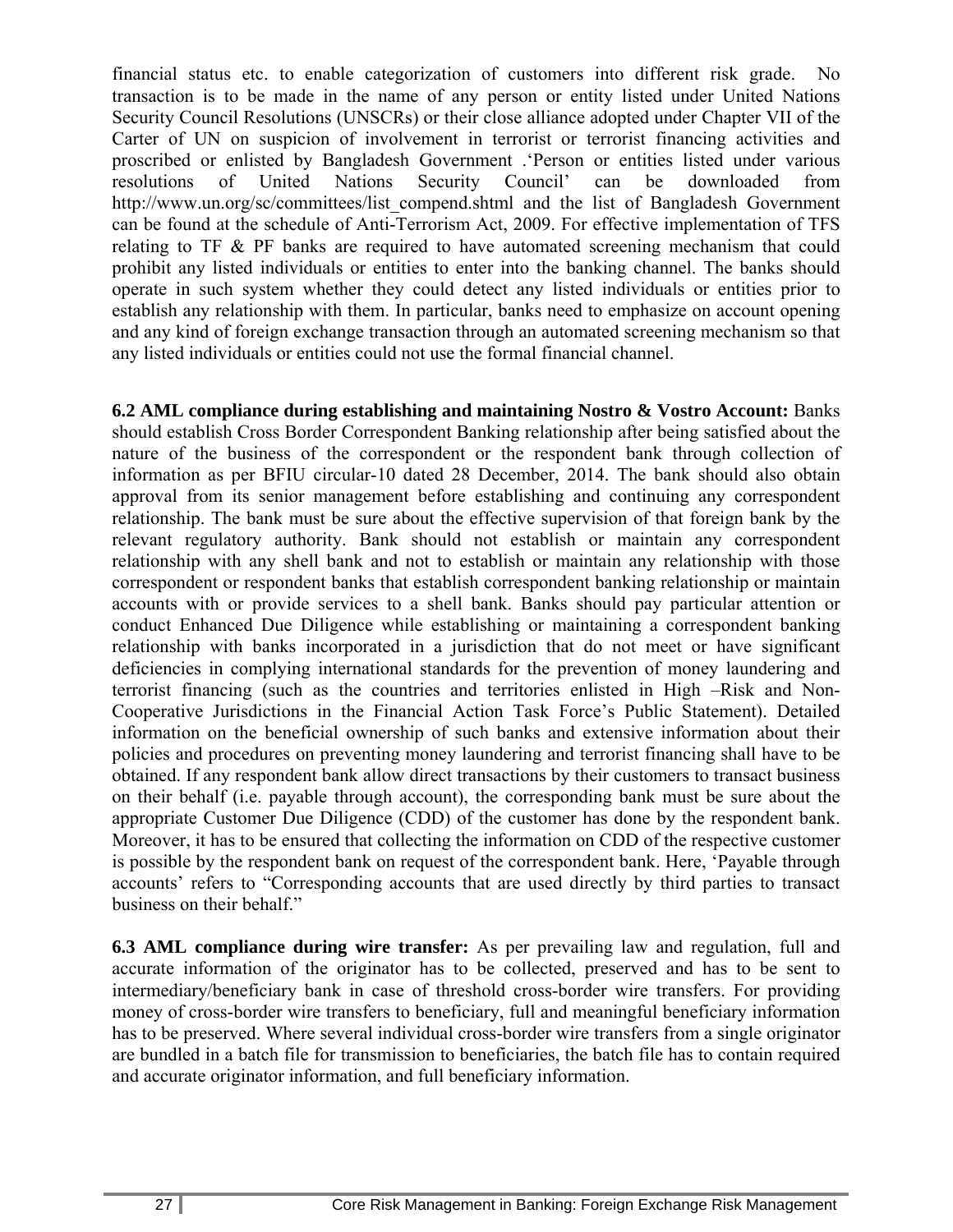#### **7. Nostro Account Reconciliation:**

#### **7.1 – Nostro Account Reconciliation:**

Banks maintain various nostro accounts in order to conduct operations in different currencies including BDT. The senior operations manager of the organizations set limits for handling nostro account transactions that include time limits for the settlements of transactions over the various nostro accounts and the time and amount limits for items that require immediate investigation after receipt of the account statements. In defining these limits, consideration must be given to the transit and processing times of the various types of transactions.

The time and amounts limits, if exceeded, require referral to the operations manager for appropriate action. Persons reconciling nostro accounts are to be independent of originating, responding to, authorizing or booking transactions and must not reconcile the same accounts for a continuous period of more than twelve months. However, after the lapse of at least the next monthly reconcilement process immediately following the twelve month period, these persons can be reassigned with the same duties.

The process of matching open items must be performed each time statements are received and must ensure a true match (e.g. dates, amounts and transaction identity). All matches must be cross-referenced between "our accounts" and the statement. Entries that make up a partial or incomplete match are to be suitably cross-recorded so that a clear audit trail is provided. The current "our account" records and statements are to be maintained under control and custody of persons in charge of reconcilements.

As frequently as deemed necessary but not less than once a month, a "reconcilement balancing report" must be prepared for each "our account" which must include the "our account" balance, the related statement balance and a listing of all open items (all differences and unprocessed items).

Tracers must be sent if the open item exceeds the established time or amount limits. The operations manager must review all reconcilement balancing reports to evaluate the status and progress of eliminating open items and to ensure that investigation and follow-up efforts are satisfactory and tracers are sent on a timely basis. The operations manager establishes limits for monthly accrual of interests on overdrafts in "our accounts" maintained with other branches and correspondents. Overdraft interest for "our accounts" must be calculated for each day the branch is in overdraft in accordance with its records.

At least quarterly, a comprehensive review of all "our accounts" must be made by an officer independent of transaction processing and authorization functions to ensure that each account continues to be operated with a valid business purpose and that reconciliations and other controls continue to be in place and are effective. The maximum time limit after which unmatched items must be referred to the operations manager is shown in Annexure X.

#### **7.1.1 Operational Loss/Write Off/Late Receipt Charge/Liquidation**

The operations manager sets the time and amount limits for liquidation of open items or differences found unreconcilable as authorized by management according to regulations and internal policies. These items must be investigated as far as is practicable and if they are found unreconcilable, the operations manager may authorize liquidation through appropriate entries as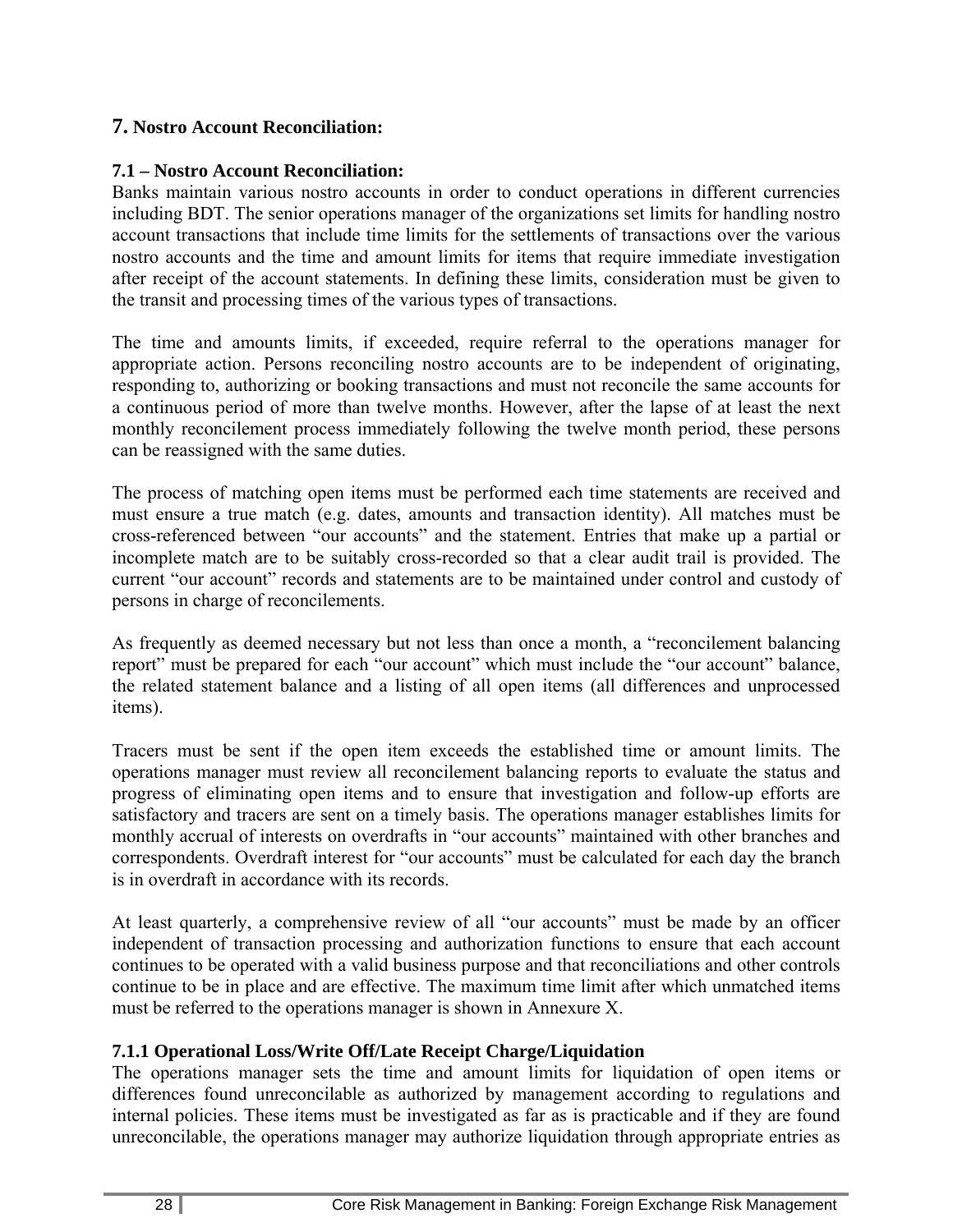established as per their accounting policies. However, the items in question must be amply identified and corrective steps taken to prevent recurring differences.

Due to operational issues (SWIFT system down, late receipt of funds etc.) the bank may suffer loss. These should be written off (when applicable) or realised from counterparty (when applicable) as soon as possible. All late receipt charges due to delayed payments should be adjusted within the year and not carried forward. Exceptions should be escalated with explanations as to why the charges had not been cleared annually. Banks should have a policy to monitor and settle such issues.

A detailed flowchart of the reconciliation process has been shown in Annexure III.

# **7.2 – Mark-to-Market:**

This is a process through which the treasury back-office values all outstanding positions (Spot and Forward, on and off balance sheet as detailed by Risk management policy/regulations) at the current market rate to determine the current market value of these positions. This exercise also provides the profitability of the outstanding contracts. The treasury back office gathers the market rates from an independent source i.e. other than traders (Reuters/Bloomberg, BAFEDA, calling other bank back offices) of the same organization which is required to avoid any conflict of interest. Back office can also check with traders if needed. Revaluation should be done daily and the p/l impact adjusted accordingly.

Traders are required to have their own P&L estimate which must be tallied with the ones provided by the treasury back-office. Any unacceptable difference between these two must be reconciled to an acceptable level.

#### **7.3 - Valuations:**

The process of revaluing all positions at a pre-specified interval is known as valuation. Though this exercise, an organization determines that if they are to liquidate all the positions at a given time, at what profit or loss they would be able to do so.

This function is carried out by the treasury back-office by gathering revaluation rates. Ideally, the treasury back-office should gather such rates from sources other than from the traders of the same organization to avoid any conflict of interest.

# **7.4 – Model Control Policy:**

Any banking organization and particularly the treasuries use models for the following reasons:

- To generate valuations used in the various financial statements
- To produce market risk measurements used by independent risk management to monitor risk exposures

All financial models that are used for updating the organization's independent risk monitoring, must be validated and periodically reviewed by qualified personnel independent of the area that creates such models. The models include valuation and risk measurement systems that are developed in-house, certain models on spreadsheets, and models within vendor systems.

Model Control Policy or Model Validation is the process through which models are independently and comprehensively evaluated by reviewing underlying assumptions, verifying mathematical formulae, testing the models to verify proper implementation and assessing any weaknesses and ensuring appropriate application. The validation process of a model reduces the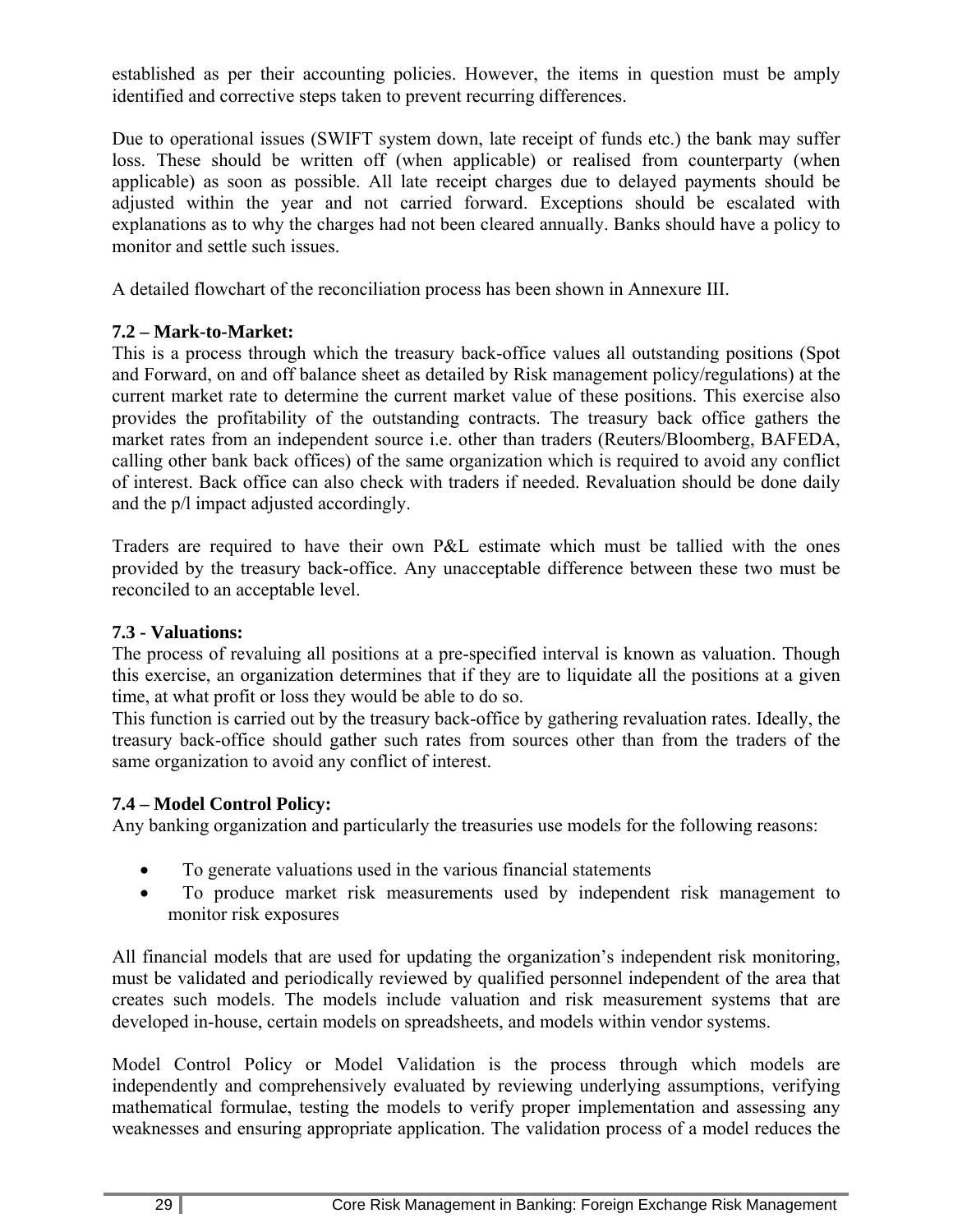risk associated with using a model that has flaws in the underlying assumptions, errors in its implementation and/or is used inappropriately.

Model Validation is generally performed only once on a model however, subsequent revalidations on previously validated models are required only if analytic changes are made to the model that affect valuation and/or risk measurement calculations. Model Assumption Reviews must be conducted at least annually, or more frequently as warranted by business and market conditions.

The originator of a model must ensure that it is documented, resides in a control environment and any change to an existing model is reported. The Treasuries using the financial models, in conjunction with their systems support group, are ultimately responsible for ensuring that all models reside in control environments. A model validation process is not applicable to financial models which only perform simple arithmetic operations. These may include, but are not limited to, value-at-close calculations, earnings-at-risk calculations, interest accrual calculations, and aggregation or consolidation of risk exposures to compare against risk limits.

#### **7.5 – Internal Audit:**

Considering the complexities of the foreign exchange business, a process for an internal audit has widely been accepted as a check point to review the adequacy of the key control issues. A review may be conducted at least twice annually. This function can include checking for adherence to various limits, compliance requirements, statutory management, etc.

In addition to regular audits at specified intervals, a concurrent audit process can be put in place to ensure the treasury's functioning in an appropriate manner on a day-to-day basis. The concurrent audit control is automatically put in place with the implementation of a properly functioning Mid Office.

#### **8.0 POLICY**

All financial activities involve a certain degree of risk and particularly, the financial institutions of the modern era are engaged in various complex financial activities requiring them to put proper attention to every detail. Risk is defined as an event that can cause financial, physical or reputational loss or can commit the bank to an uncertain future.

The success of the trading business depends on the ability to identify and manage effectively the various risks encountered in the trading environment, and the organization's policies and processes require development over time to ensure that this is done in a controlled way.

The key risk areas of a financial institution can be broadly categorized into:

- Market Risk
- Liquidity Risk
- Credit Risk
- Operational risk
- Legal, Regulatory and Compliance Risk
- Reputational Risk
- -Strategic Risk

The bank is exposed to a number of different risks between FX trade execution and final settlement. The risks vary depending on the type of pre-settlement and settlement arrangements.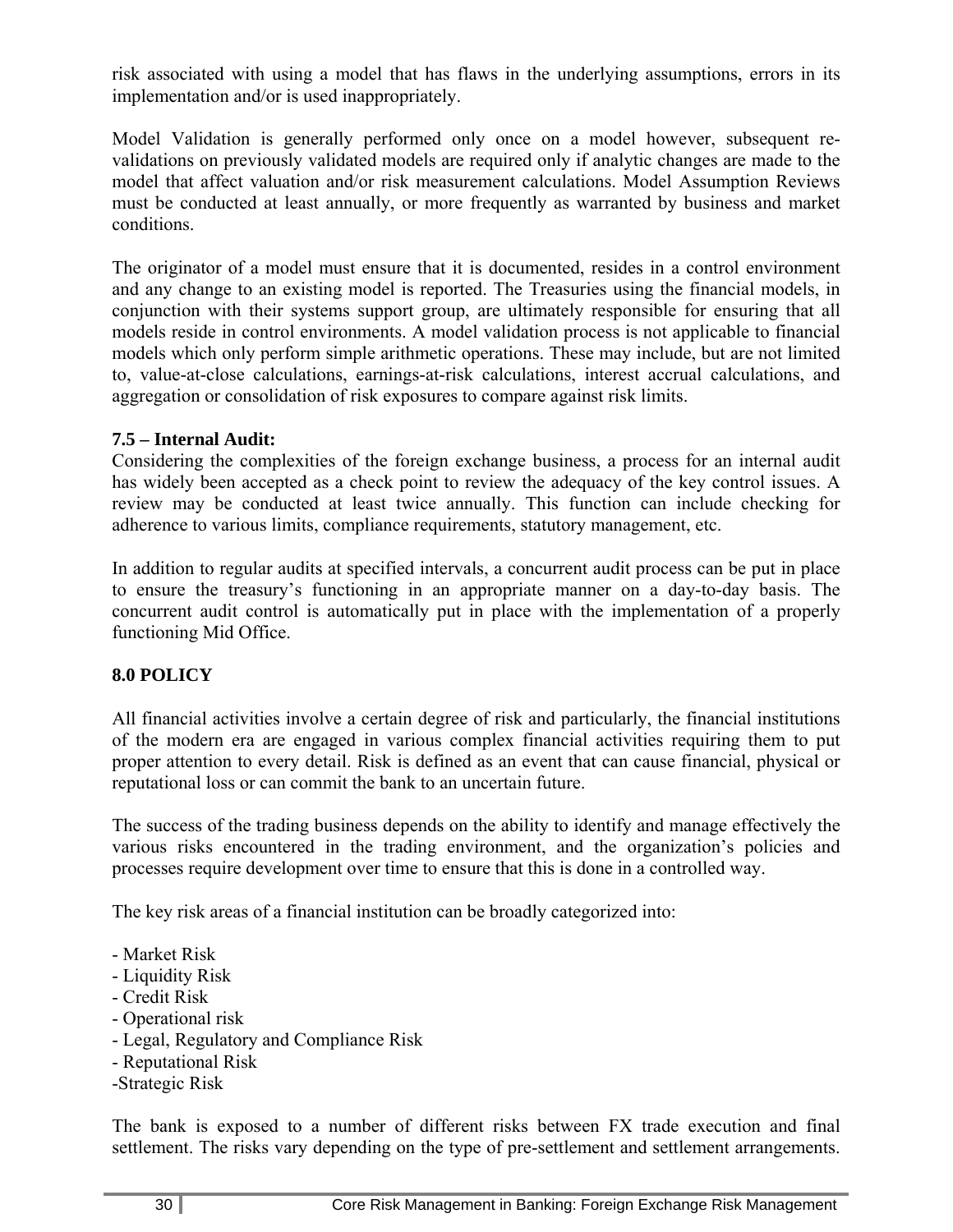A bank needs to understand the risks associated with FX transactions in order to adequately manage them.

The risks relating to settlement risk are principal risk, replacement cost risk and liquidity risk. Besides there is a presence of operational and legal risks between trade execution and final settlement and also the various pre-settlement and settlement arrangements and their impact on risks.

 For the purposes of exposition, the risks are described from the point of view of "a bank" and a failed FX "counterparty" of that bank. Here it is also described the risks relating to a single FX trade between a bank and its counterparty.

Although Risk is always present, it must be actively and prudently managed in order to reduce the adverse consequences as far as possible to capture profitable opportunities. Risk management involves the following steps:

- Risk identification
- Risk measurement
- Application of Risk management tools.
- Risk management

# **8.1 Market Risk**

A bank's board (independent risk management function in case of foreign banks) would determine an overall risk appetite and exposure limit in relation to its market risk strategy. Based on these tolerances the senior management should establish appropriate risk limits. Risk limits for business units, should be compatible with the institution's strategies, risk management systems and risk tolerance. The limits should be approved and periodically reviewed by the BoDs and/or independent risk management function, with changes in market conditions or resources prompting a reassessment of limits.

Institutions need to ensure consistency between the different types of limits. Some commonly used market risk limits are:

- *Gap or Maturity Limits:* These limits are put in place to monitor and manage exposures arising from the differences in maturity dates or re-pricing dates of transactions. For example, there may be gap limits for each maturity band of 3 months, 8 months, 9 months, one year, etc. to avoid maturities concentrating in a particular maturity band. Such limits can be used to reduce the volatility by staggering the maturity and/or repricing and thereby smoothing the effect of changes in market factors affecting price. Maturity limits are required to monitor and manage the liquidity risks as well as repricing risks.
- *Notional or volume trigger:* A trigger that needs to be monitored based on the notional amount of the total outstanding FX contracts. This helps to guard against any unusual transaction pattern in the dealing room. This trigger does not capture any price risk or market volatility risks.
- *Stop loss limits:* These limits are established to avoid unrealized loss in a position from exceeding a specified level. When these limits are reached, the position must either be liquidated or hedged. Typical stop loss limits include those relating to accumulated unrealized losses for a day, a week or a month. This limit can be given to individual dealers or to a trading desk as a whole.
- *Value at Risk limits (VAR):* VAR is generally accepted and widely used tool for measuring market risk inherent in trading portfolios. It follows the concept that reasonable expectation of loss can be deduced by evaluating market rates, prices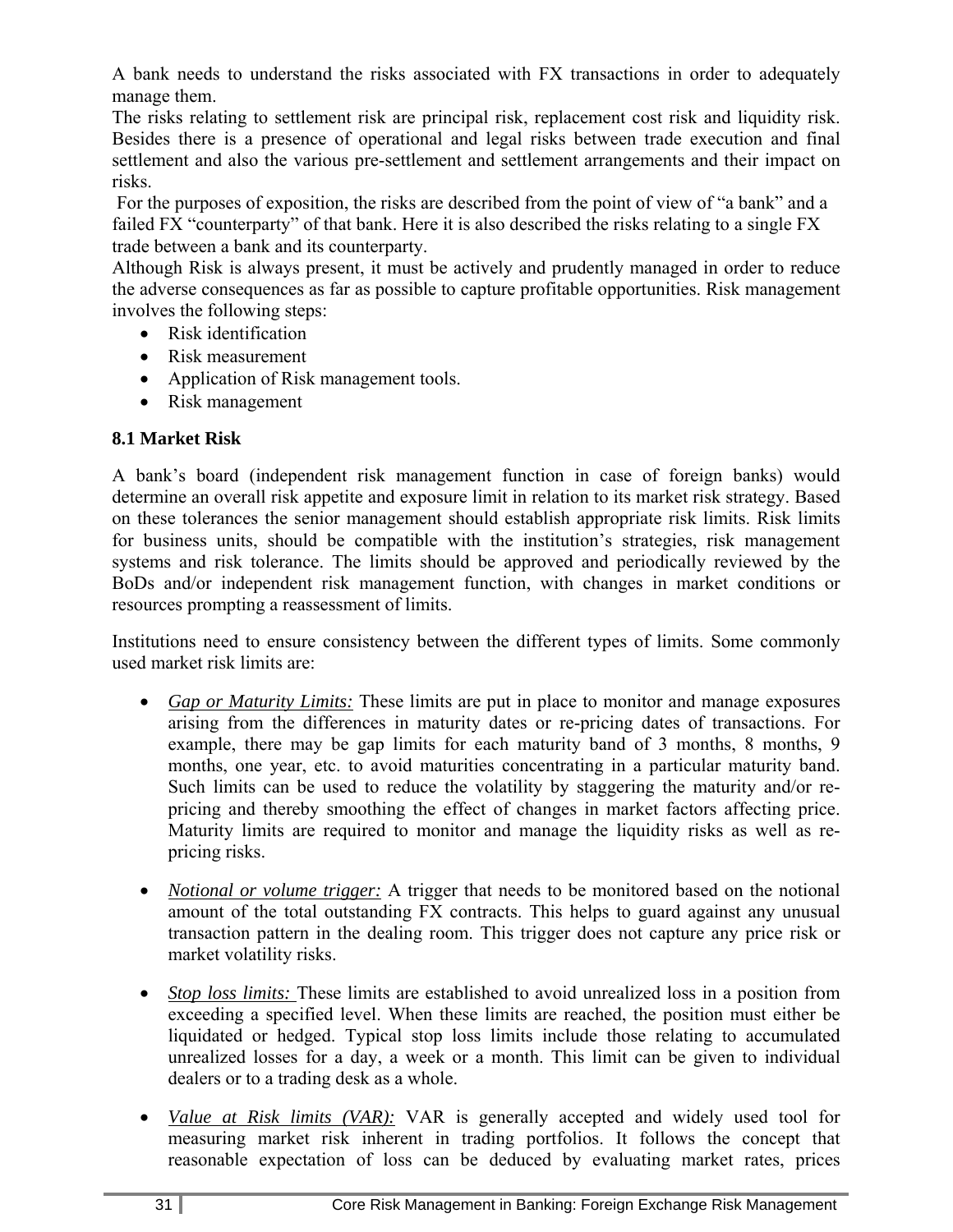observed volatility and correlation. VAR summarizes the predicted maximum loss (or worst loss) over a target horizon within a given confidence level.

Generally there are three ways of computing VAR

- Parametric method or Variance covariance approach
- Historical Simulation
- Monte Carlo method

Banks need to set limits, including operational limits, for the different trading desks and/or traders which may trade different products, instruments. Limits need to be clearly understood, and any changes clearly communicated to all relevant parties. Risk Taking Units must have procedures that monitor activity to ensure that they remain within approved limits at all times.

Limit breaches or exceptions should be made known to appropriate senior management without delay. There should be explicit policy as to how such breaches are to be reported to top management and the actions to be taken.

# **8.2 Liquidity Risk**

Liquidity risk is considered a major risk for any financial institutions as well as banks. It is a risk of a financial institution not being able to meet its funding obligations (including in foreign exchange) when due either from own sources, wholesale market sources or from the sources of the lender of the last resort.

The condition of funding from the wholesale market depends upon the liquidity in the market. Accordingly an institution short of liquidity may have to undertake transaction at heavy cost resulting in a loss of earning or in worst case scenario the liquidity risk could result in bankruptcy of the institution if it is unable to undertake transaction even at current market prices. Given that, banks should put in place appropriate liquidity limits which the board or management or the independent risk management department considers as appropriate based on various market conditions and forecasts.

The prerequisites of an effective liquidity risk management include an informed board, capable management and staff having relevant expertise and efficient systems and procedures. It is primarily a duty of the BoD's to understand the liquidity risk profile of the bank and the tools used to manage liquidity risk. The board needs to ensure that the bank has necessary liquidity risk management framework and that the bank is capable of managing any uncertain liquidity scenarios. Generally, the board of a bank is responsible to:

- position the bank's strategic direction and tolerance level for liquidity risk.
- appoint senior managers with the ability to manage liquidity risks then delegate the required authorities to accomplish the job.
- continuously monitor the bank's performance and overall liquidity risk profile.
- ensure that the liquidity risks are identified, measured, monitored, and controlled.

At the basic level, banks may utilize flow measures to determine their future funding requirements including in foreign exchange. A cash flow projection estimates a bank's inflows and outflows and thus net deficit or surplus (GAP) over a time horizon. This will help banks to better position themselves even in crisis situations.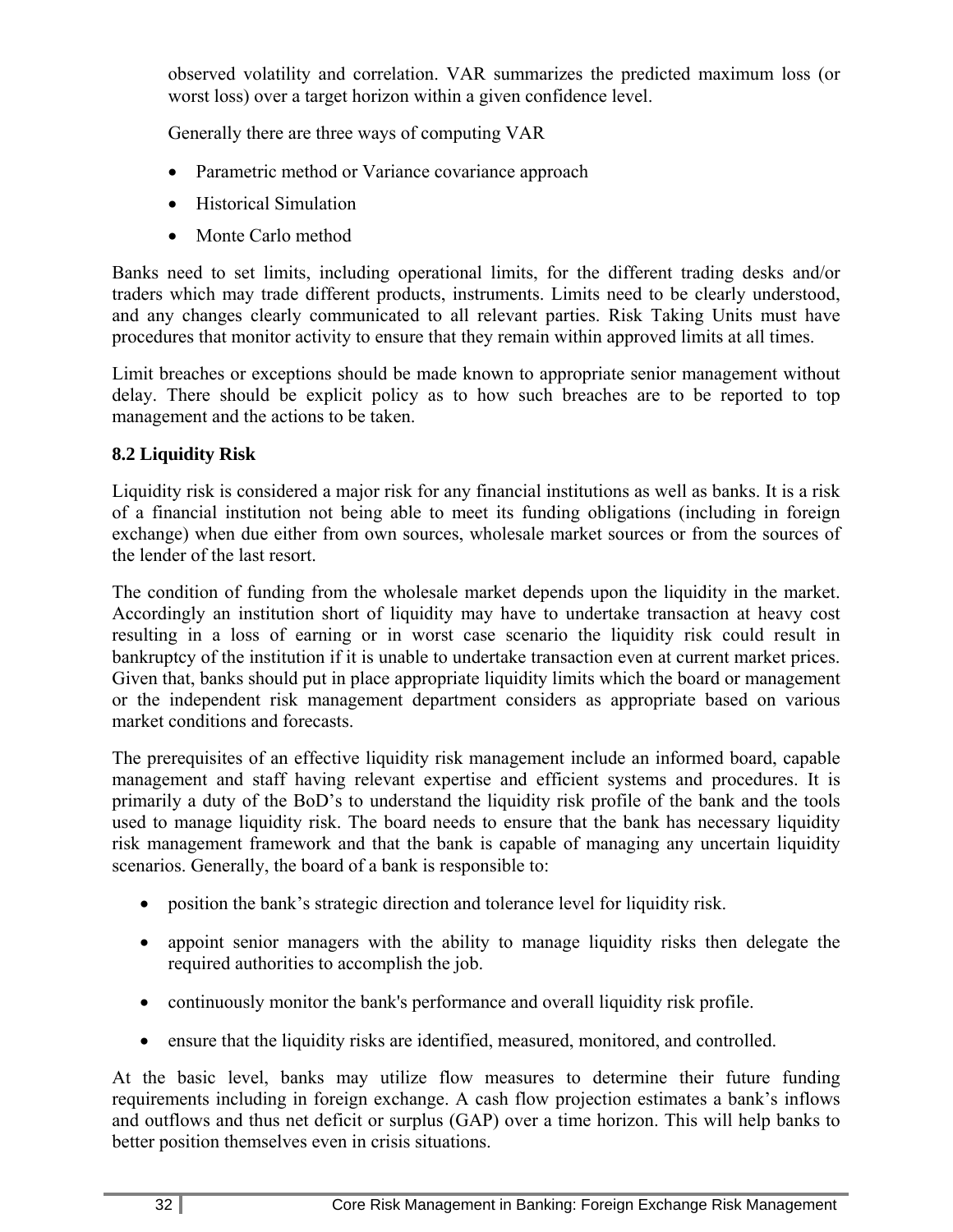#### **8.3 Compliance Risk**

Compliance risk is the current and prospective risk to earnings or capital arising from violations of, or nonconformance with, laws, rules, regulations, prescribed practices, internal policies, and procedures, or ethical standards. Compliance risk also arises in situations where the laws or rules governing certain bank products or activities of the Bank's clients may be ambiguous or untested. This risk exposes the institution to fines, payment of damages, the voiding of contracts, etc. Compliance risk can lead to diminished reputation, reduced franchise value, limited business opportunities, reduced expansion potential, and an inability to enforce contracts.

All Banks should be fully conversant with compliance regulations relevant to their foreign exchange business. All audit recommendations arising from internal and external audits or from regulators must be regularly reviewed by departmental executives to ensure that recommendations covering their area of operations have been implemented and maintained.

The following indicators should be used when assessing the quality of compliance risk management:

|              | Management fully understands all aspects of compliance risk and exhibits<br>a clear commitment to compliance. The commitment is communicated                                                                                          |
|--------------|---------------------------------------------------------------------------------------------------------------------------------------------------------------------------------------------------------------------------------------|
|              | throughout the institution.<br>Authority and accountability for compliance are clearly defined and<br>enforced.                                                                                                                       |
|              | Management anticipates and responds well to changes of a market,<br>technological, or regulatory nature.                                                                                                                              |
|              | Compliance considerations are incorporated into product and system<br>development and modification processes, including changes made by<br>outside service providers or vendors.                                                      |
|              | When deficiencies are identified, Management promptly implements<br>meaningful corrective action.                                                                                                                                     |
|              | Appropriate controls and systems are implemented to identify compliance<br>problems and assess performance.                                                                                                                           |
|              | Training programs are effective, and the necessary resources have been<br>provided to ensure compliance.                                                                                                                              |
| Strong       | Compliance management process and information systems are sound, and<br>the Bank has a strong control culture that has proven effective.                                                                                              |
|              | The Bank privacy policies fully consider legal and litigation concerns.<br>Management reasonably understands the key aspects of compliance risk.<br>Its commitment to compliance is reasonable and<br>satisfactorily<br>communicated. |
|              | Authority and accountability are defined, although some refinements may<br>be needed.                                                                                                                                                 |
|              | Management adequately responds to changes of a market, technological,<br>or regulatory nature.                                                                                                                                        |
| Satisfactory | While compliance may not be formally considered when developing<br>products and systems, issue are typically addressed before they are fully<br>implemented.                                                                          |
|              | Problems can be corrected in the normal course of business without a<br>significant investment of money or management attention. Management                                                                                           |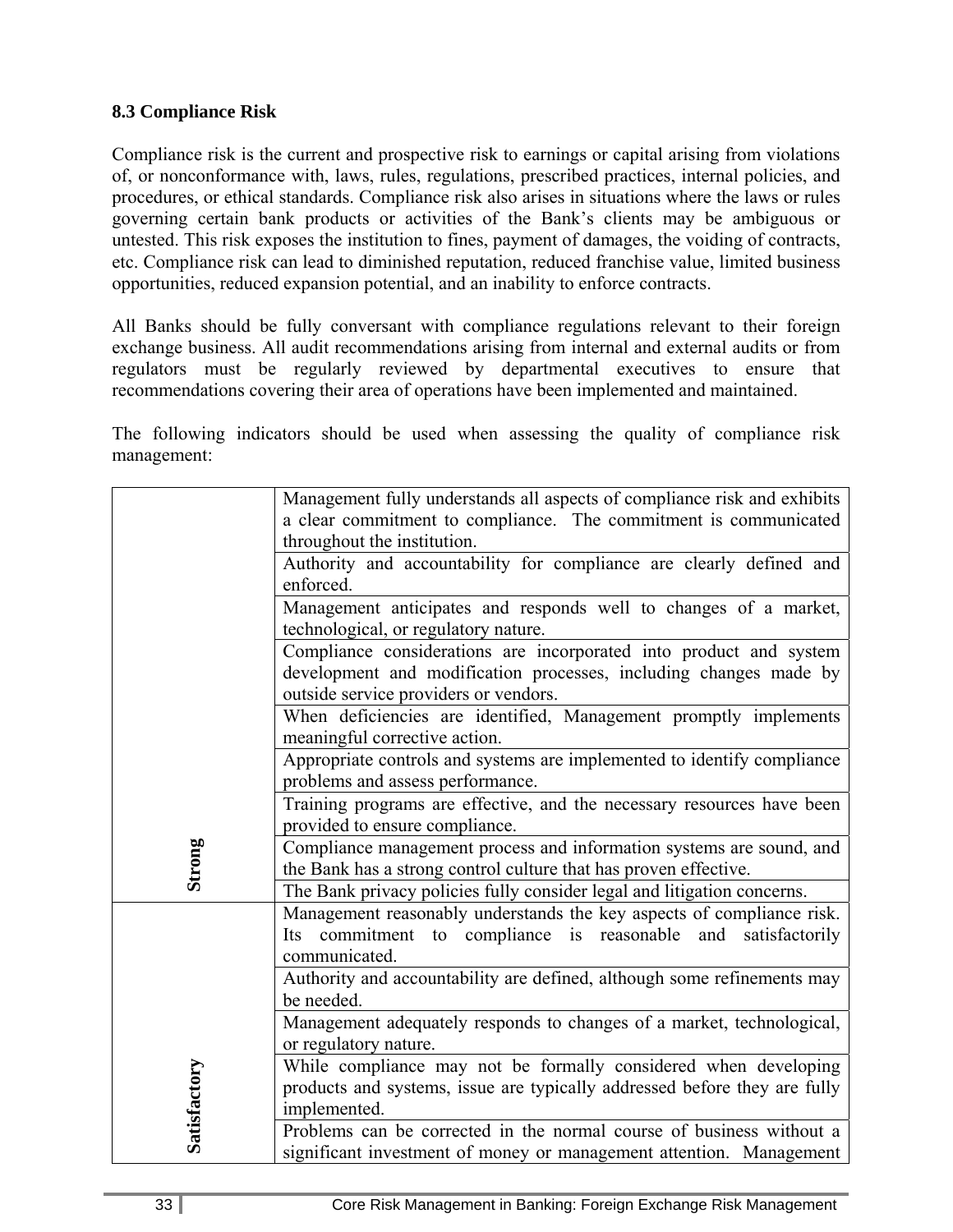|                                                                                                                                                  | is responsive when deficiencies are identified.                          |  |  |  |  |                                                                                                                                                                |
|--------------------------------------------------------------------------------------------------------------------------------------------------|--------------------------------------------------------------------------|--|--|--|--|----------------------------------------------------------------------------------------------------------------------------------------------------------------|
|                                                                                                                                                  | No shortcomings of significance are evident in controls or systems. The  |  |  |  |  |                                                                                                                                                                |
|                                                                                                                                                  | probability of serious future violations or noncompliance is within      |  |  |  |  |                                                                                                                                                                |
|                                                                                                                                                  | acceptable tolerance.                                                    |  |  |  |  |                                                                                                                                                                |
|                                                                                                                                                  | Management provides adequate resources and training given the            |  |  |  |  |                                                                                                                                                                |
|                                                                                                                                                  | complexity of products and operations.                                   |  |  |  |  |                                                                                                                                                                |
|                                                                                                                                                  | Compliance management process and information systems are adequate to    |  |  |  |  |                                                                                                                                                                |
|                                                                                                                                                  | avoid significant or frequent violations or noncompliance.               |  |  |  |  |                                                                                                                                                                |
|                                                                                                                                                  | Bank privacy policies adequately consider legal and litigation concerns. |  |  |  |  |                                                                                                                                                                |
|                                                                                                                                                  |                                                                          |  |  |  |  |                                                                                                                                                                |
|                                                                                                                                                  | Management does not understand, or has chosen to ignore, key aspects of  |  |  |  |  |                                                                                                                                                                |
|                                                                                                                                                  | compliance risk. The importance of compliance is not emphasized or       |  |  |  |  |                                                                                                                                                                |
|                                                                                                                                                  | communicated throughout the organization.                                |  |  |  |  |                                                                                                                                                                |
|                                                                                                                                                  | Management has not established or enforced accountability<br>for         |  |  |  |  |                                                                                                                                                                |
|                                                                                                                                                  | compliance performance.                                                  |  |  |  |  |                                                                                                                                                                |
| Management does not anticipate or take timely or appropriate actions in<br>response to changes of a market, technological, or regulatory nature. |                                                                          |  |  |  |  |                                                                                                                                                                |
|                                                                                                                                                  |                                                                          |  |  |  |  | Compliance considerations are not incorporated into product and system<br>development.<br>Errors are often not detected internally, corrective action is often |
|                                                                                                                                                  | ineffective, or Management is unresponsive.                              |  |  |  |  |                                                                                                                                                                |
| The likelihood of continued violations or noncompliance is high because a                                                                        |                                                                          |  |  |  |  |                                                                                                                                                                |
|                                                                                                                                                  | corrective action program does not exist, or extended time is needed to  |  |  |  |  |                                                                                                                                                                |
|                                                                                                                                                  |                                                                          |  |  |  |  |                                                                                                                                                                |
|                                                                                                                                                  | implement such a program.                                                |  |  |  |  |                                                                                                                                                                |
|                                                                                                                                                  | Management has not provided adequate resources or training.              |  |  |  |  |                                                                                                                                                                |
|                                                                                                                                                  | Compliance management processes and information systems are deficient.   |  |  |  |  |                                                                                                                                                                |
| Weak                                                                                                                                             | Bank privacy policies are nonexistent or do not consider legal and       |  |  |  |  |                                                                                                                                                                |
|                                                                                                                                                  | litigation concerns.                                                     |  |  |  |  |                                                                                                                                                                |

#### **8.4 Reputational and Fraud Risk**

Reputational risk should be regarded as a generic term embracing the risks, from any source, that can negatively impact reputation of the organization, and not as a category of risk in its own right. Regulatory noncompliance, loss of customer data, unethical employee behavior, or an unexpected profit warning can all damage the reputation and stakeholder confidence which may eventually result in a credit downgrade as well.

These risks should be managed as well.

**8.5 Credit Risk -** Arises from an obligor's failure to perform as agreed. An investor is at risk if a borrower defaults on a financial obligation. This can be divided into two categories. A bank should have a clear cut guidelines regarding selection of counterpart to minimize the credit risk. The bank can use the ratings of independent credit rating agencies or use their important financial ratios to judge the credit worthiness of counterparty to ensure safety of funds.

These risks should be managed as well divulge.

**8.6 Operational Risk** – Operational Risk is defined as the risk of losses resulting from inadequate or failed internal process, people and systems, or from external events. Operational Risk can arise from both internal and external factors, some of which are as below: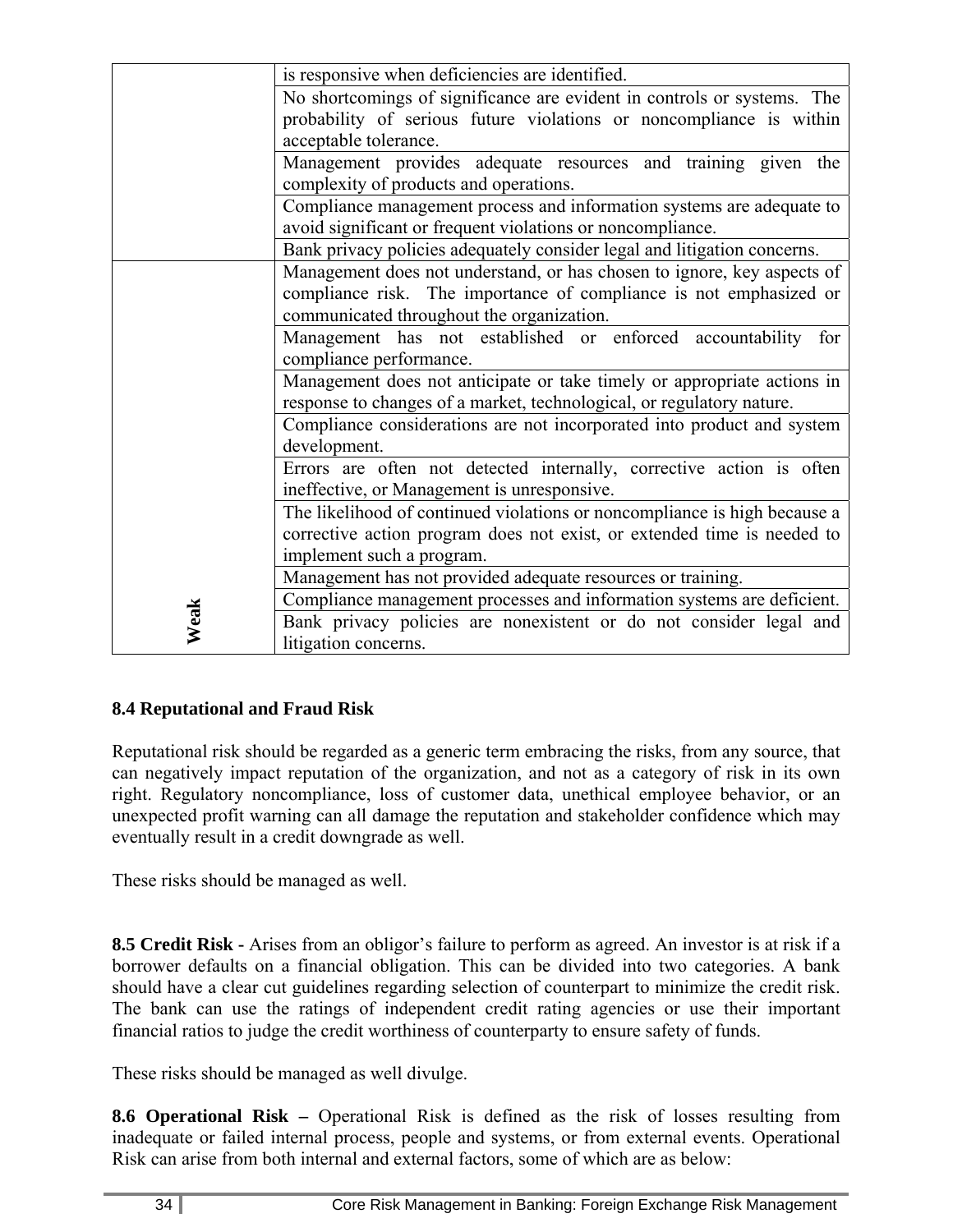#### Internal

- Operational errors
- Non-compliance with banking regulations, legal requirements, etc.
- Non-compliance with internal guidelines
- Infrastructure failure, including technological ones
- Launching new products without adequate operational support
- Late or incorrect payments
- Staff fraud
- Inadequate or incorrect documentation, etc.

#### External

- Adverse legal judgements
- Deliberate external fraud attempts against the Bank
- Money laundering
- Outsourced activities
- Natural disaster, fire, theft, etc.

The bank should properly identify, assess, monitor and control its operational risks, should ensure that its systems support appropriate risk management controls, and have sufficient capacity, scalability and resiliency to handle FX volumes under normal and stressed conditions.

#### **8.6.1Key considerations**

a. The bank should ensure that its operational risks are appropriately represented in the bank's operational risk management framework and confirm trades in a timely manner, using electronic methods and standard settlement instructions, where practicable.

b. A bank should have a robust capacity management plan to ensure that its systems have sufficient capacity and scalability to handle increasing and high-stress FX trading volumes. The plan should include the timely monitoring of trading volumes and capacity utilization of key systems to prevent it from approaching critical levels. The bank should also have robust business resiliency and continuity plans to manage its operational risks and complete its FX settlement obligations.

#### **8.6.2 Operational risk management framework**

a. The bank should establish an operational risk management framework that identifies, assesses, monitors and controls a bank's operational risks. The framework should address the accuracy, capacity and resiliency of a bank's operational processes and systems for FX settlement. The bank should periodically reassess its operational risks, including risks that stem from changes in its FX portfolio (eg new products).

b. The bank's operational risks can arise from deficiencies in information systems, internal processes, personnel or disruptions from external events. These risks can lead to inadequacies in the accuracy, capacity and resiliency of a bank's operations and cause delays or errors in trading data or confirmation of FX trades. Further, operational risks can lead to losses resulting from the bank's failure to meet obligations on time, and create or exacerbate other risks (eg, liquidity risk and reputational risk). The bank should have appropriate plan to minimize the above risks.

c. The bank should maximise the use of **Straight-through processing (STP)** by employing systems that automatically feed transactions, adjustments and cancellations from trade execution systems to other internal systems, such as operations and credit-monitoring systems. STP helps to ensure that data is disseminated quickly, accurately and efficiently throughout the bank, and allows for effective monitoring and control of risks from trade execution to settlement. For example, STP can facilitate the timely confirmation of trades with counterparties and eliminate errors from manual processing. Maximising the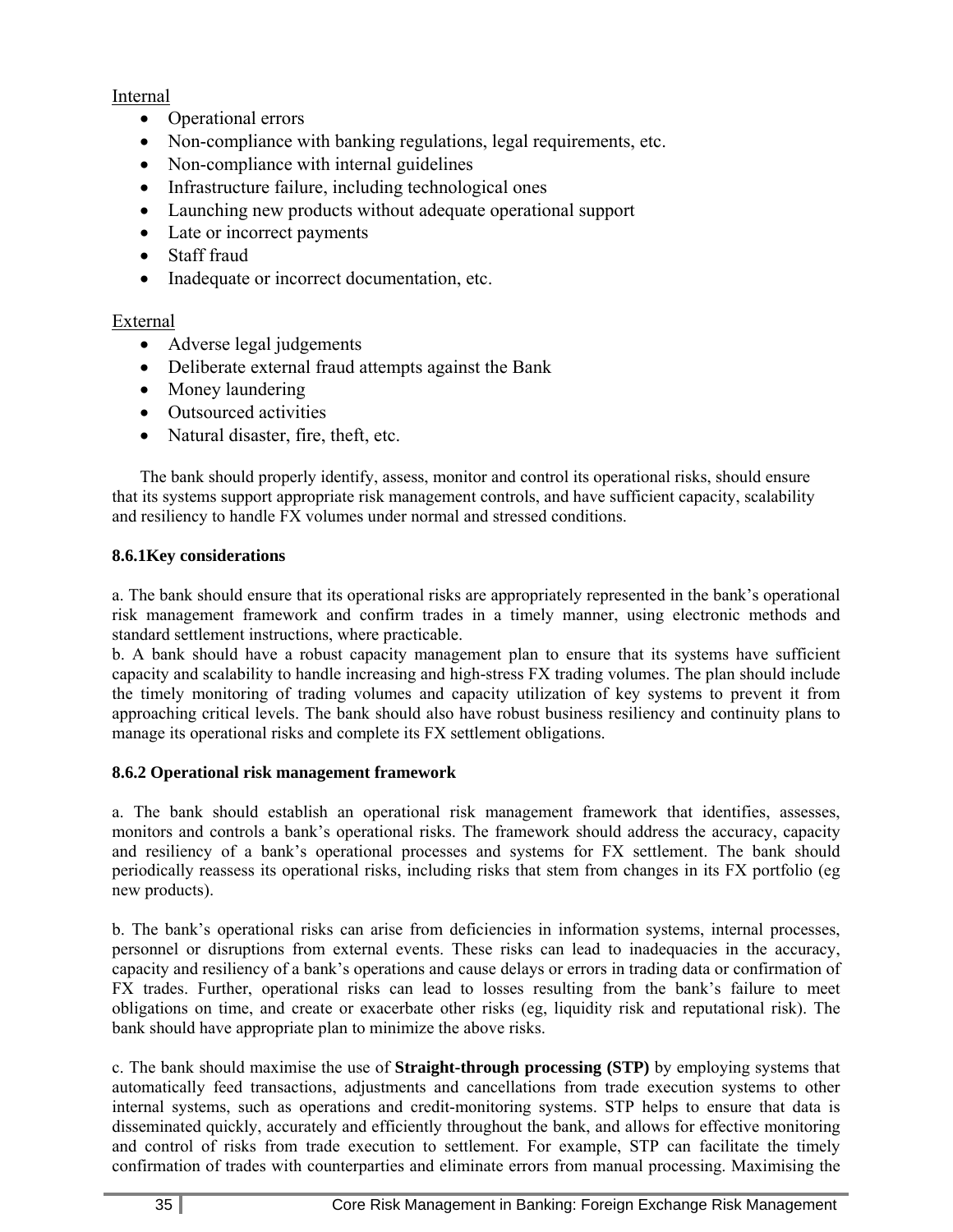use of STP, however, does not fully eliminate operational risk. In addition, STP systems require monitoring and sufficient capacity and scalability. In the event that STP systems are disrupted, a bank should have contingency procedures to continue its operations.

d. The bank should establish processes and procedures that allow it to confirm or positively affirm FX trades as soon as practicable after execution to reduce the potential for losses from market risk or other sources. Where practicable, a bank should use electronic methods and standard settlement instructions to maximise the use of STP and allow for prompt confirmation and affirmation. Escalation procedures should be in place to resolve unconfirmed transactions. Trade confirmations and affirmations should be transmitted in a secure manner to mitigate the possibility of fraudulent correspondence.

#### *8.6.3* **Capacity**

a. The bank should have a robust capacity management plan for its FX systems, including trading, credit monitoring, operations, and settlement systems. When assessing capacity needs, a bank should consider the sufficiency of FX systems and operational personnel.

b. The bank should ensure its FX systems have sufficient capacity and scalability to handle increasing and high-stress FX volumes. A bank's capacity plan should include forecasting of expected and high-stress capacity needs. The forecasts should consider the FX trading behaviour of the bank and its clients.

c.The bank should ensure its FX systems are designed appropriately for the scale of its current and expected FX business activity. Further, a bank should design its FX systems to accommodate the potential for large trading spikes in stress situations, as appropriate. Finally, a bank's FX systems should be flexible enough to meet changing operational needs.

d. The capacity plan should include timely monitoring of trading volumes and capacity utilisation of key systems. A bank should monitor trading volumes in a timely manner to prevent them from reaching a critical level and assess the potential for large FX trading spikes.

#### **8.6.4 Contingency planning**

The bank should develop and test its business resiliency and continuity plans to ensure continued operations following a disruption. A bank should identify and address various plausible events that could lead to disruptions in their FX-related operations and should have appropriate systems, backup procedures and staffing plans to mitigate such disruptions. Business continuity plans should be documented and periodically reviewed, updated and tested by proper authority.

#### **8.7 Settlement risk:**

Foreign exchange settlement risk arises when a bank in a foreign exchange transaction pays the currency it sold but does not receive the currency it bought. Due to counterparty default, operational problems, market liquidity constraints and other factors, foreign exchange settlement risk may take place in the foreign exchange market which involves both credit risk and liquidity risk. The risk may be greater if there is an adverse price fluctuation between the contract price and the market price. From the point of view of credit risk dimension if a bank cannot make the payment of the currency it sold conditional upon its final receipt of the currency it bought, it may face the possibility of losing the foremost value of the transaction. Usually the duration of settlement is an intraday phenomenon in some cases it may be even longer i.e. overnight/over weekend or can last for several days. The receiving bank may be in liquidity risk if unsettled funds are required to meet obligations to other parties and this may be severe if the unsettled amount is larger or the alternative source of fund may be lift up at short notice in the unreceptive market. An important dimension of foreign exchange settlement risk is the systematic risk aspect which relates with the size of the bank's foreign exchange exposures and their capital as a result of failure of one counterparty could lead to that banks insolvency.

A bank's procedures for managing its foreign exchange settlement risk should be according to the range and scope of its activities. FX settlement risk management should initiate from the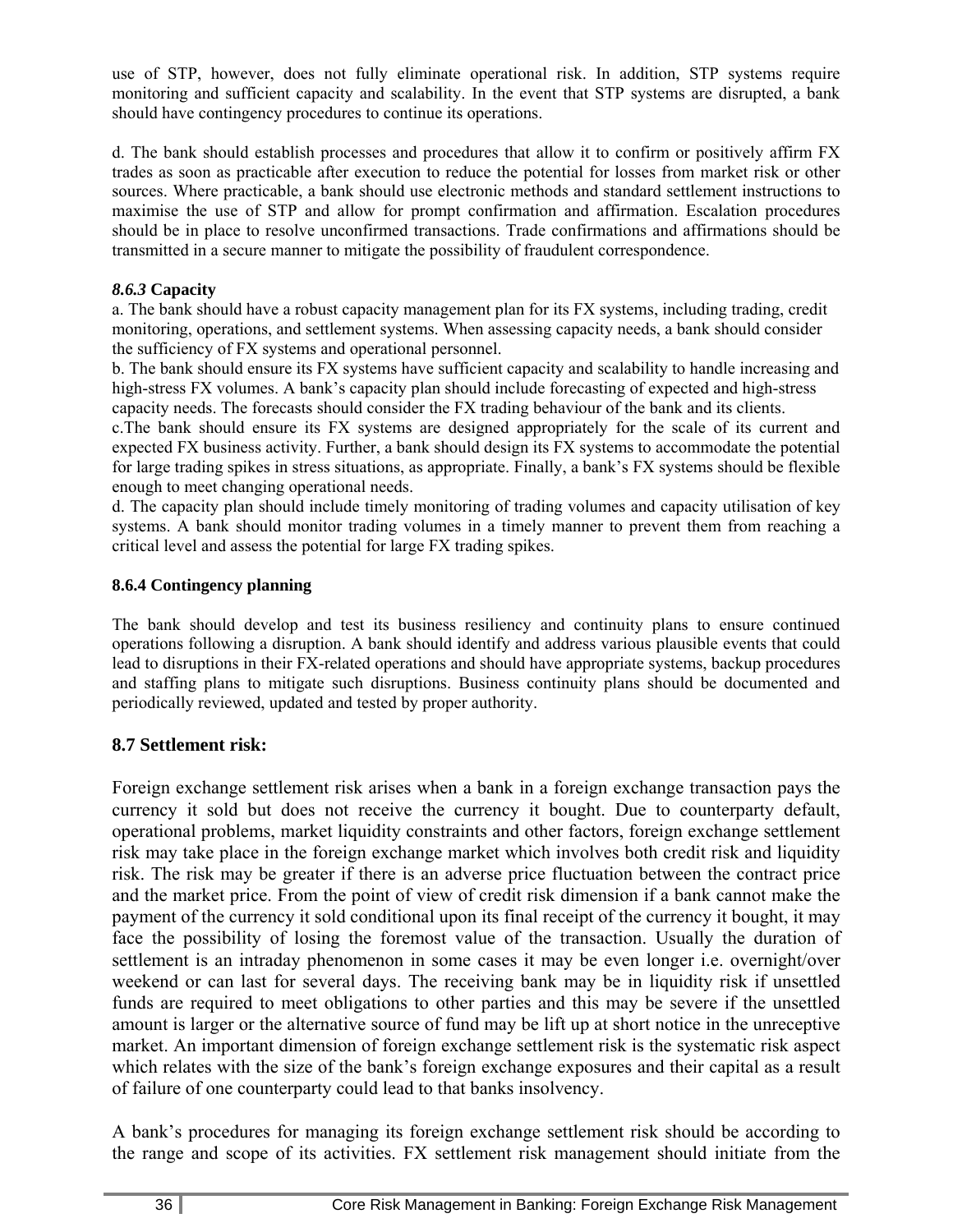highest levels of the organization, with a policy on it from the bank's board of directors which should be an integral and consistent part of the bank's overall policy towards counterparty risk. It should be regularly reviewed and modified to take into account of new circumstances and changes in the scale and nature of the bank's FX operations or in the method of settlement used.

All banking organizations must have prudent counterparty limits for foreign exchange settlement exposures. An FX settlement limit should be established for each counterparty i.e. the maximum exposure the bank is willing to take with a particular counterparty should be determined. The limit structure will depend on each organization's credit risk policies as well as target market criteria. Limits set by the bank should strictly be followed in case of foreign exchange settlement risk exposures for each counterparty. In case of any planned excess of settlement limit occurring, prior approval from appropriate credit management personnel is required. Exposure measures should be updated promptly as new deals are struck or when exposures from existing trades last longer than expected. Banks should develop effective monitoring system which enables them to observe developments in real time in case of not to exceed the settlement limits with large exposures for the better management of foreign exchange settlement risks. Even a bank should put additional emphasis on those exposures which are large or with less credit-worthy counterparties or in case of a series of fails indicates an underlying credit-worthiness problem. In general a review by the credit management personnel should take place for necessary corrective actions if any unauthorized limit excess still occurs despite these precautions.

**8.7.1 Operational and legal risk management relating to settlement**: The bank may also face FX settlement-related risks caused by weaknesses in its own operations and weaknesses in the legal enforceability of contractual terms and the governing law applicable to its transactions. If a bank has inadequate operational capabilities or if there are weaknesses in the legal basis for the pre-settlement and settlement arrangements, it can face increased principal risk, replacement cost risk and liquidity risk relating to counterparty failure.

 Inadequate skills and insufficient processing capacity may increase potential exposures. These weaknesses can cause operational delays, inaccurate confirmation and reconciliation, or an inability to quickly correct or cancel payment instructions. Legal risk occurs when a counterparty's contractual FX obligations are non-binding, unenforceable and subject to loss because (i) the underlying transaction documentation is inadequate; (ii) the counterparty lacks the requisite authority or is subject to legal transaction restrictions; (iii) the underlying transaction or contractual terms are impermissible and/or conflict with applicable law or regulatory policies; or (iv) applicable bankruptcy or insolvency laws limit or alter contractual remedies.

Legal problems may affect settlement of a foreign exchange transaction. Legal issues may compromise the legal robustness of netting, the enforceability of unilateral cancellation times or certainty about the finality of the receipt of currency.

Pre-settlement risk: The risk that a client defaults on its agreement with the organization before the settlement day. Whilst the organization has not paid away any funds, it still has to replace the contract at the current market rates, which might have moved against. In this case the organization is exposed to possible adverse price fluctuations between the contract price and the market price on the date of default or final liquidation. The organization's loss would then be the difference between the original contract price and the current market price on the date of default.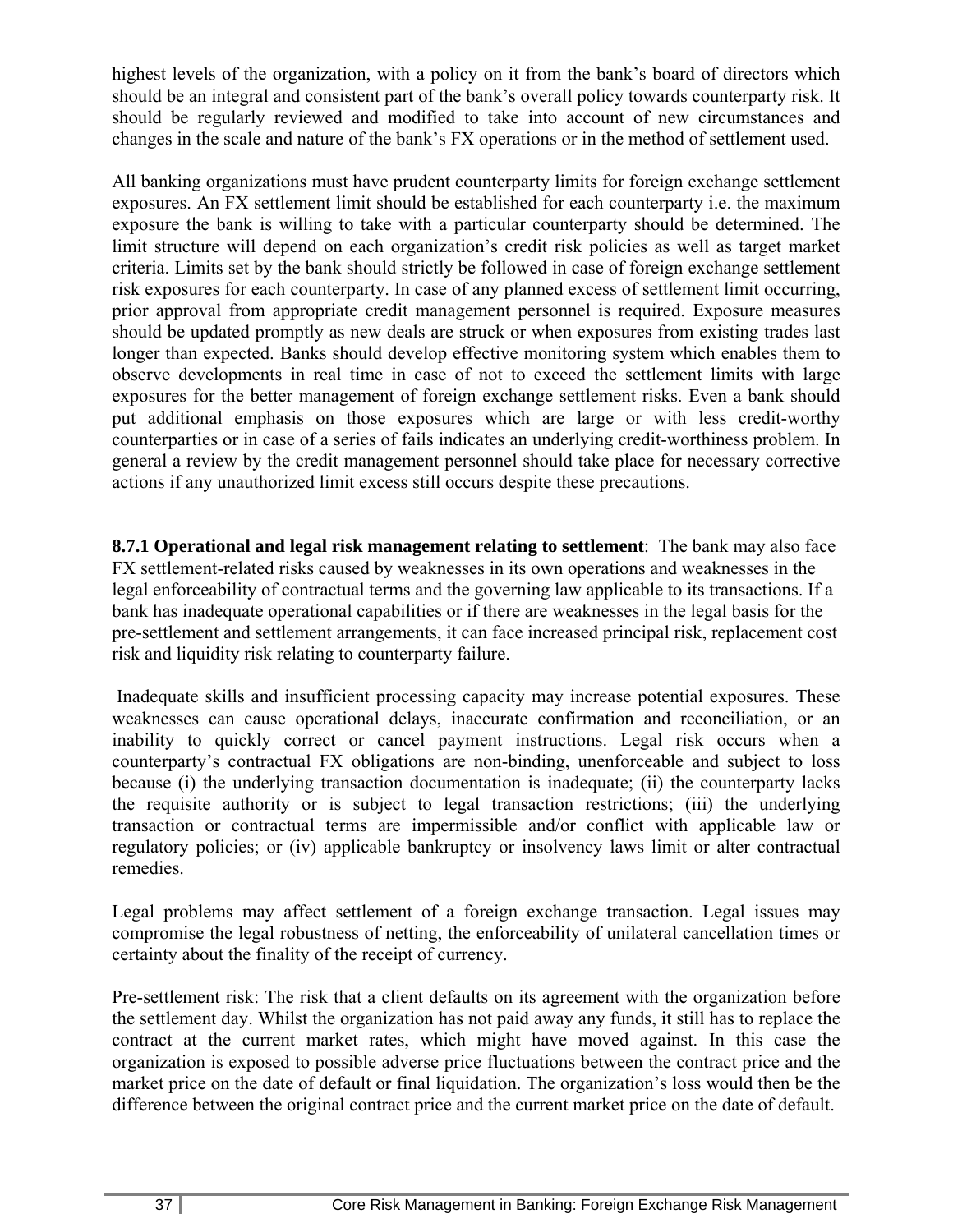To avoid settlement risk, fraud, etc. banks are advised to use authenticated electronic trading platform (such as SWIFT, Bloomberg, etc.) for settlement of foreign exchange related transactions (such as LC issuing, LC advising, LC amendment, LC confirmation, Reimburse Authority, Reimburse Amendment Authority, etc.)

All banking organizations must have appropriate counterparty limits in place for their treasuries. The limit structure will depend on each organization's credit risk appetite based on their credit risk policies as well as target market criteria. All such credit risk limits should be set by the organization's credit risk approving unit independent of the treasury dealing function. Any excesses of pre-settlement risk limits must be escalated to management immediately. Traders should make special and/or interim limits request on a prior basis in cases of any foreseeable limit excesses and/or for needs to transact higher amounts for specific reasons.

#### **Settlement Risk arises from UNSC sanction:**

As a member of United Nations, Bangladesh is obliged to comply with the instructions of the resolutions adopted by the Security Council under Chapter-VII of UN Charter. The instructions contained in the United Nations Security Council Resolution 1288(1999) and its subsequent resolutions and other resolutions have to be complied and if any account/transaction operated in the name of the person(s) or institution(s) listed in those resolutions or in the name of institution(s) owned or controlled directly or indirectly by them; the account(s) have to be frozen without delay and the same have to be reported to Bangladesh Financial Intelligence Unit. Any transaction operated in the name of the person(s) or institution(s) listed in 'Resolutions relating to the prevention, suppression and disruption of proliferation of weapons of mass destruction and its financing', adopted by the Security Council under United Nations Charter-VII, or in the name of institution(s) owned or controlled directly or indirectly by them; the account(s) have to be frozen without delay. Necessary measures have to be taken by collecting the list prepared under those resolutions proactively from the UN website (http://www.un.org/sc /committees/index.shtml). In applicable case, the necessary transactions have to reported as CTR/STR to BFIU.

**8.8 Strategic risk -** Arises from adverse business decisions or improper implementation of them.

# **9.0 Derivatives Guideline**

#### **9.1 Introduction**

Derivative means an instrument, to be settled at a future date, whose value is derived from change in interest rate, foreign exchange rate, credit rating or credit index, price of securities (also called "underlying"), or a combination of more than one of them. Participants of this market can broadly be classified into two functional categories, namely, market-makers and users.

Users can undertake derivative transactions to hedge - specifically reduce or extinguish an existing identified risk on an ongoing basis during the life of the derivative transaction - or for transformation of risk exposure. Users can also undertake hedging of a homogeneous group of assets & liabilities, provided the assets & liabilities are individually permitted to be hedged. Market-makers can undertake derivative transactions to act as counterparties in derivative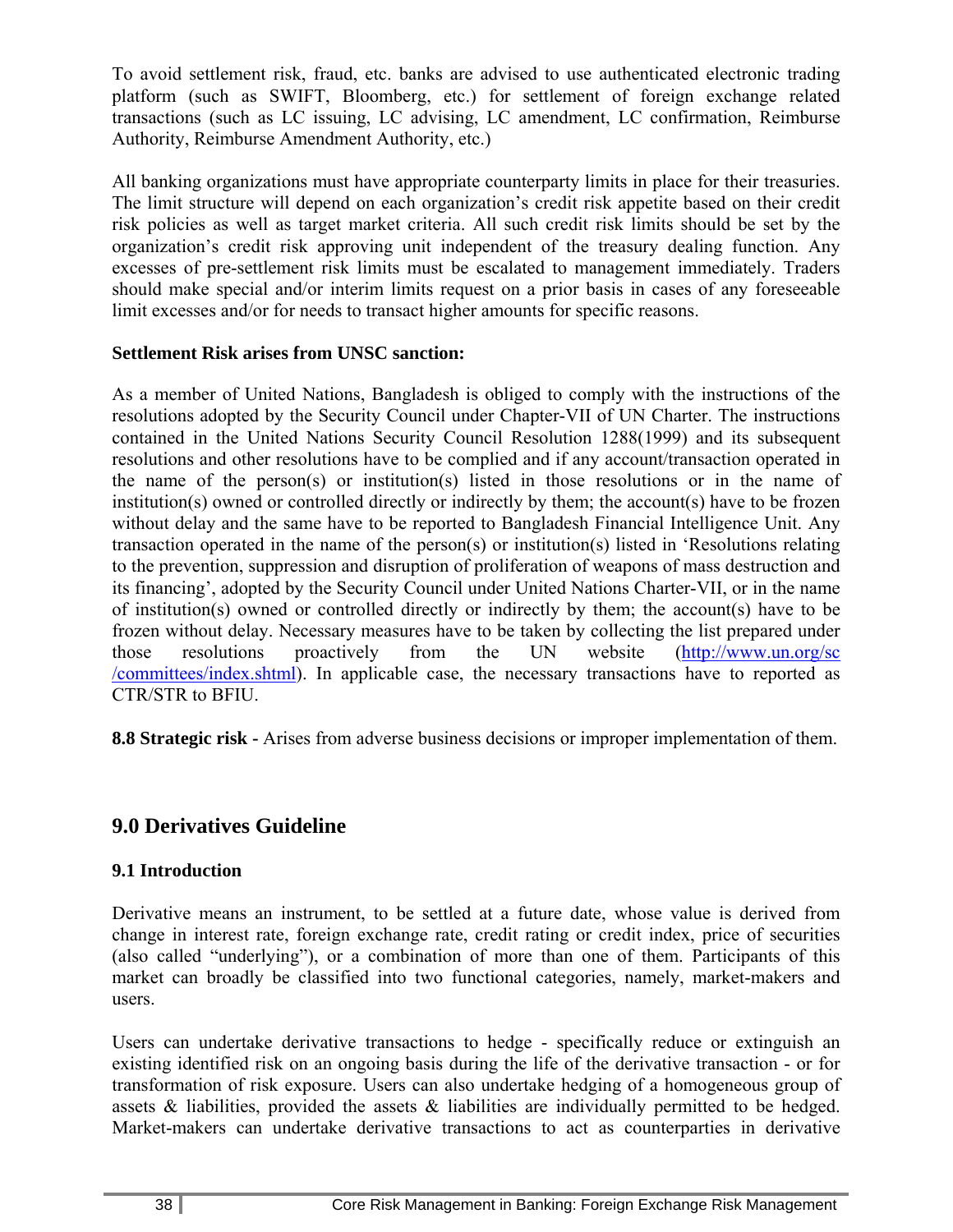transactions with users and also amongst themselves with prior permission from Bangladesh Bank where necessary.

Market-makers are all AD Banks (and their overseas offices) and users are business entities with identified underlying risk exposure. Market-makers may undertake a transaction in any derivative structured product as long as it is permitted by Bangladesh Bank. Users can enter into derivatives transactions only to hedge underlying commercial exposure and not for speculative purposes. The management of derivatives activities should be an integral part of the overall risk management policy and mechanism. It is desirable that the board of directors and senior management with customer understand the risks inherent in the derivatives activities being undertaken. Market-makers should have a 'Suitability and Appropriateness Policy' vis-à-vis users in respect of the products offered, on the lines indicated in these guidelines.

Foreign Exchange Forward (Local and Foreign Currencies), Foreign Exchange Swaps (Local and Foreign Currencies) and Cross Currency Swaps are permitted subject to creation conditions specified Guidelines for Foreign Exchange Transactions, 2009 (Volume-1) Chapter-1 and subsequent circular issued thereafter. Other derivative contract (not specifically mentioned in any instruction) Foreign Exchange Options, Interest Rate Swaps, Interest Rate Cap and Interest Rate Collar, etc. may be exercised only with prior permission from Bangladesh Bank and subject to certain conditions detailed in the following sections:

- Foreign Exchange Forward: Local and Foreign Currencies
- Foreign Exchange Swaps: Local and Foreign Currencies
- Foreign Exchange Options: Local and Foreign Currencies
- Cross Currency Swaps: Local and Foreign Currencies
- Interest Rate Swaps: Foreign Currencies
- Interest Rate Cap and Collar: Foreign Currencies

#### **9.2 Risk Management Aspects in Derivatives and new product transactions Market Maker- AD Bank(s) User: Exporter and Importer**

This section sets out the basic principles of a prudent system to control the risks in derivatives and new product activities. These include:

a) Appropriate oversight by the board of directors and senior management in case of launching new derivatives/products.

b) Adequate risk management process that integrates prudent risk limits, sound measurement procedures and information systems, continuous risk monitoring and frequent management reporting; and

c) Comprehensive internal controls and audit procedures.

# *9.2.1 Corporate Governance*

 It is vital, while dealing with potentially complex new products, such as derivatives that the board/senior management should understand the nature of the business which the bank is undertaking.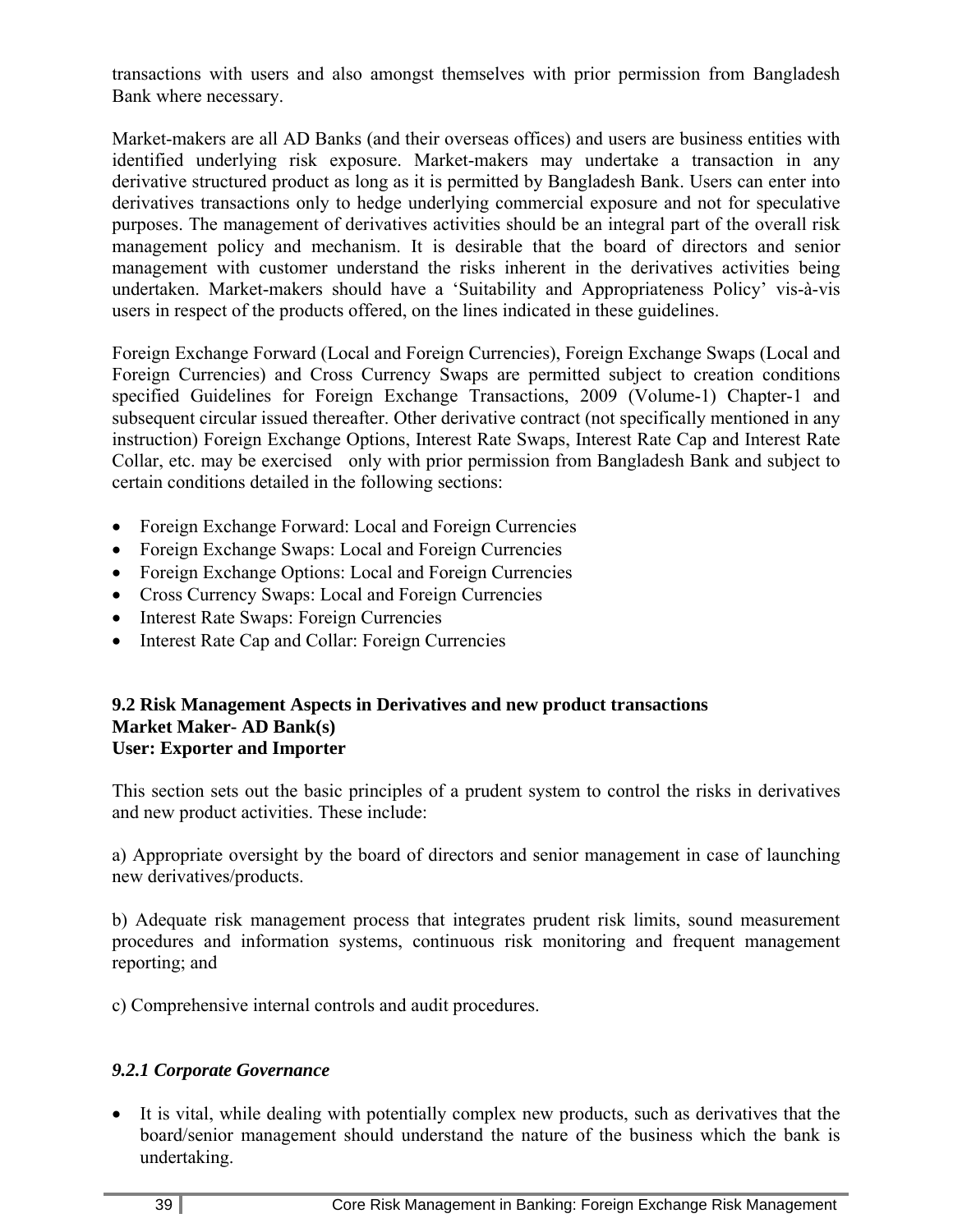- The board of directors and senior management also need to demonstrate through their actions that they have a strong commitment to an effective control environment throughout the organization.
- The board and senior management, in addition to advocating prudent risk management, should encourage more stable and durable return performance and discourage high, but volatile returns.
- The board of directors and senior management should ensure that the organization of the bank is conducive to managing risk. It is necessary to ensure that clear lines of responsibility and accountability are established for all business activities, including new derivative activities.
- The central risk control function at the head office should also ensure that there is sufficient awareness of the risks and the size of exposure of the trading activities in new derivatives & new product operations. The compliance risks in all new products and processes should be thoroughly analysed and appropriate risk mitigants by way of necessary checks and balances should be put in place before the launching of new products. The Chief Compliance Officer must be involved in the mechanism for approval of new products and all such products should be signed off by him. The Compliance Officer should also review and approve all the existing products in light of these guidelines.

# *9.2.2 Board and Senior Management oversight*

The board should approve written policies which define the overall framework within which new derivatives activities or new product transactions should be conducted and the risks controlled. The policy framework for derivatives approved by the board may be general in nature. But the framework should cover the following aspects:

- To establish the institution's overall appetite for taking risk and ensure that it is consistent with its strategic objectives, capital strength and management capability to hedge or transfer risk effectively, efficiently and expeditiously.
- To define the approved derivatives products and their likes and the authorized derivatives  $\&$ new product activities.
- To detail requirements for the evaluation and approval of new products or activities.
- To provide for sufficient staff resources and other resources to enable the approved derivatives and new products activities to be conducted in a prudent manner;
- To ensure appropriate structure and staffing for the key risk control functions, including internal audit;
- To establish management responsibilities;
- To identify the various types of risk faced by the bank and establish a clear and comprehensive set of limits to control these;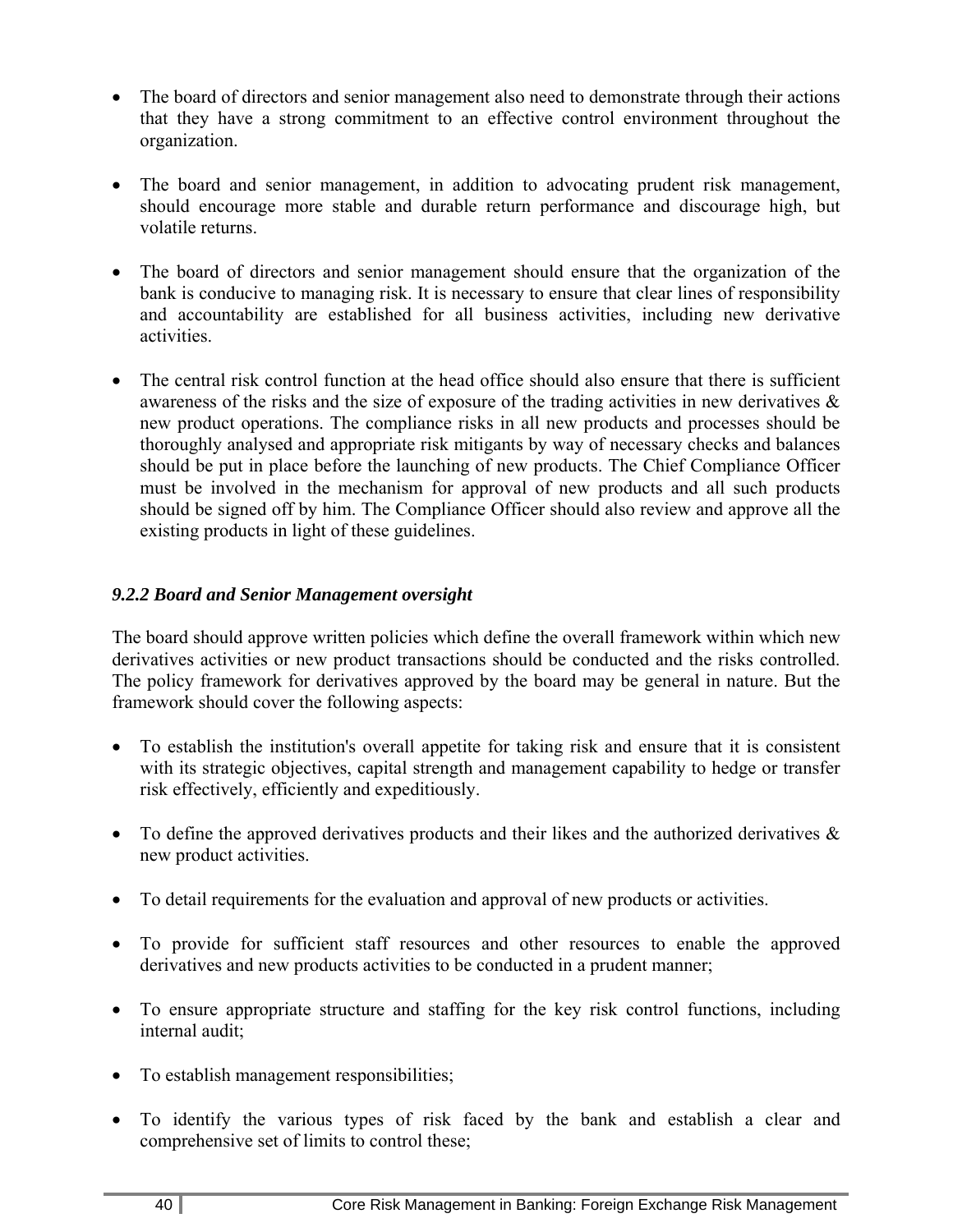- To establish risk measurement methodologies which are consistent with the nature and scale of the derivatives and new product activities; and
- To detail the type and frequency of reports which are to be made to the board (or concerned committee(s) of the board). The type of reports to be received by the board should include those which indicate the levels of risk being undertaken by the institution, the degree of compliance with policies, procedures and limits, and the financial performance of the various derivatives and trading activities. Internal and external audit reports should be reviewed by a board-level audit committee and significant issues of concern should be drawn to the attention of the board.

#### **9.2.3 Checklist for transacting derivatives**

**• Suitability and Appropriateness Policy:** The rapid growth of the derivatives market, especially structured derivatives has increased the focus on 'suitability' and 'appropriateness' of derivative products being offered by market-makers to customers (users) as also customer appropriateness. Market-makers should undertake derivative transactions, particularly with users with a sense of responsibility and circumspection that would avoid, among other things, misselling. Inadequate understanding of the risks and future obligations under the contracts by the users, in the initial stage, may lead to potential disputes and thus cause damage to the reputation of market-makers.

The market-makers may also be exposed to credit risk if the counterparty fails to meet his financial obligations under the contract. The market-makers should carry out proper due diligence regarding 'user appropriateness' and 'suitability' of products before offering derivative products to users. Each market-maker should adopt a board-approved 'Customer Appropriateness & Suitability Policy' for derivatives business. The objective of the policy is prudential in nature: to protect the market-maker against the credit, reputation and litigation risks that may arise from a user's inadequate understanding of the nature and risks of the derivatives transaction. *Appendix-9 exhibits a Sample Suitability checklist.* 

**• Capability checking of the users:** In general, market-makers should not undertake derivative transactions with or sell structured products to users that do not have properly documented risk management policies that include, among other things, risk limits for various risk exposures. Furthermore, structured products should be sold only to those users which follow prudent accounting and disclosure norms and are capable of ascertaining the mark to market position of these products on an on-going basis.

**• Documented records:** While undertaking derivative transactions with or selling structured derivative products to a user, a market-maker should document how the pricing has been done and how periodic valuations will be done. In the case of structured products, this document should contain a dissection of the product into its generic components to demonstrate its permissibility, on the one hand, and to explain its price and periodic valuation principles, on the other. The following information may be shared with the user:

- a) Description of the transaction
- b) Building blocs of the transaction
- c) Rationale along with appropriate risk disclosures
- d) Sensitivity analysis identifying the various market parameters that affect the product.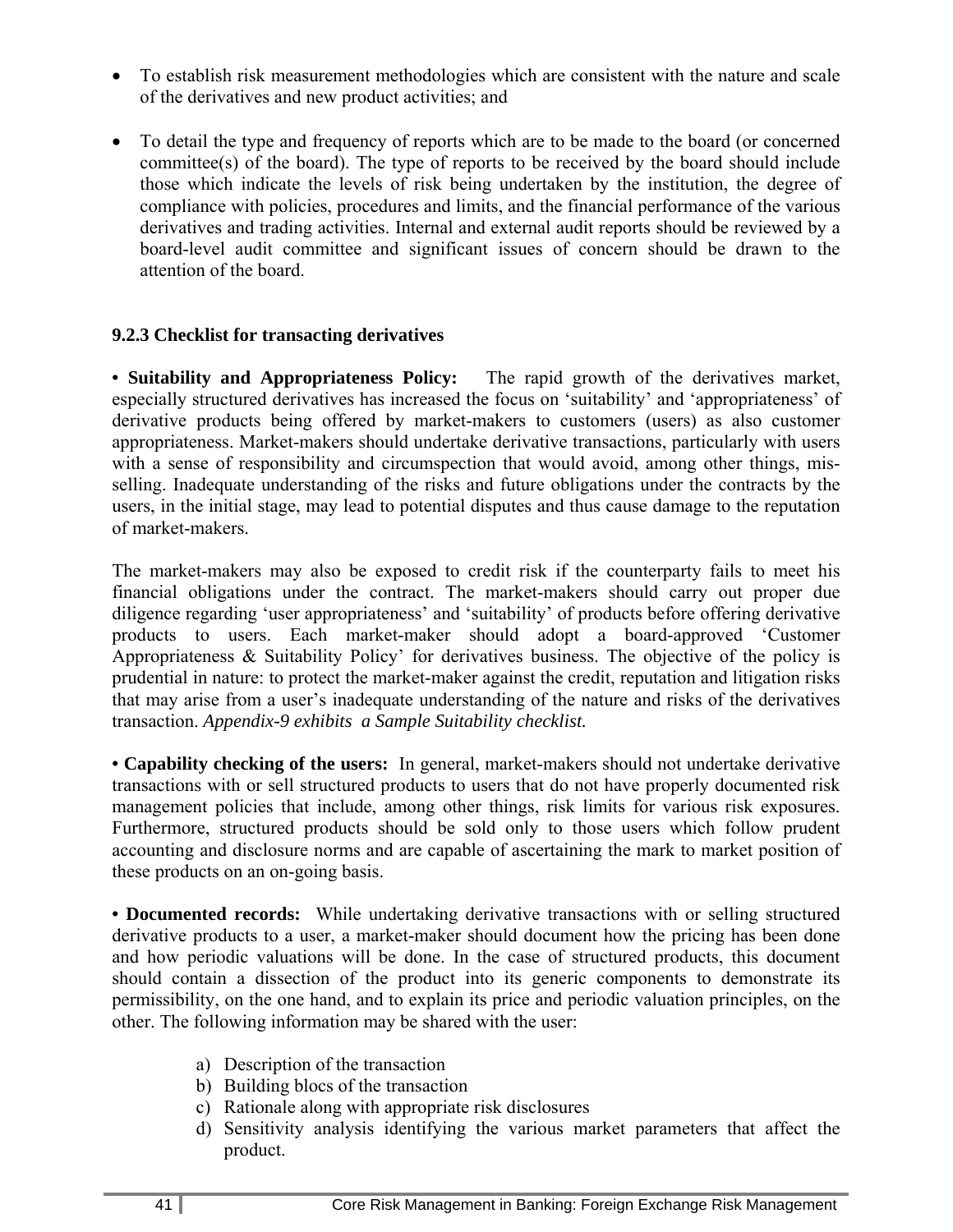- e) Scenario Analysis encompassing both the possible upside as well as the downsides and analyse the expected impact of the proposed derivatives transaction on the user;
- f) Inform the customer of its opinion, where the market-maker considers that a proposed derivatives transaction is inappropriate for a customer. If the customer nonetheless wishes to proceed, the market-maker should document its analysis and its discussions with the customer in its files to lessen the chances of litigation in case the transaction proves unprofitable to the customer. The approval for such transactions should be escalated to highest level of authority at the market-maker as also for the user,
- g) Ensure the terms of the contract are properly documented, disclosing the inherent risks in the proposed transaction to the customer in the form of a Risk Disclosure Statement which should include a detailed scenario analysis (both positive and negative) and payouts in quantitative terms under different combination of underlying market variables such as interest rates and currency rates, etc., assumptions made for the scenario analysis and obtaining a written acknowledgement from the counterparty for having read and understood the Risk Disclosure Statement.
- h) Guard against the possibility of misunderstandings all significant communications between the market-maker and user should be in writing or recorded in meeting notes.

**• Authority check:** Market maker will ascertain whether a user has the appropriate authority to enter into derivative transactions and whether there are any limitations on the use of specific types of derivatives in terms of the former's board memorandum/policy, level at which derivative transactions are approved, the involvement of senior management in decision-making and monitoring derivatives activity undertaken by it.

**• Exposure check:** Market maker will identify whether the proposed transaction is consistent with the user's policies and procedures with respect to derivatives transactions, as they are known to the market-maker.

**• Terms of the contract:** Market maker ensure that the terms of the contract are clear and assess whether the user is capable of understanding the terms of the contract and of fulfilling its obligations under the contract. A term sheet detailing all the information related to trade should be signed by the client before executing any trades. *\*\*\* Please refer to Appendix Nine for Sample Term Sheets* 

**• Dispute handling:** Market maker should establish internal procedures for handling customer disputes and complaints. They should be investigated thoroughly and handled fairly and promptly. Senior management and the Compliance Department/Officer should be informed of all customer disputes and complaints at a regular interval. It may also be noted that the responsibility of 'Customer Appropriateness and Suitability' review is on the market-maker.

**• Documentation Requirement:** Market participants are advised to ensure that the documentation requirements in respect of derivative contracts are complete in all respects. For the sake of uniformity and standardization in respect of all derivative contracts, participants may use ISDA documentation, with suitable modifications for continuing ongoing relationships. Counterparties are free to modify the ISDA Master Agreement by inserting suitable clauses in the schedule to the ISDA Master Agreement to reflect the terms that the counterparties may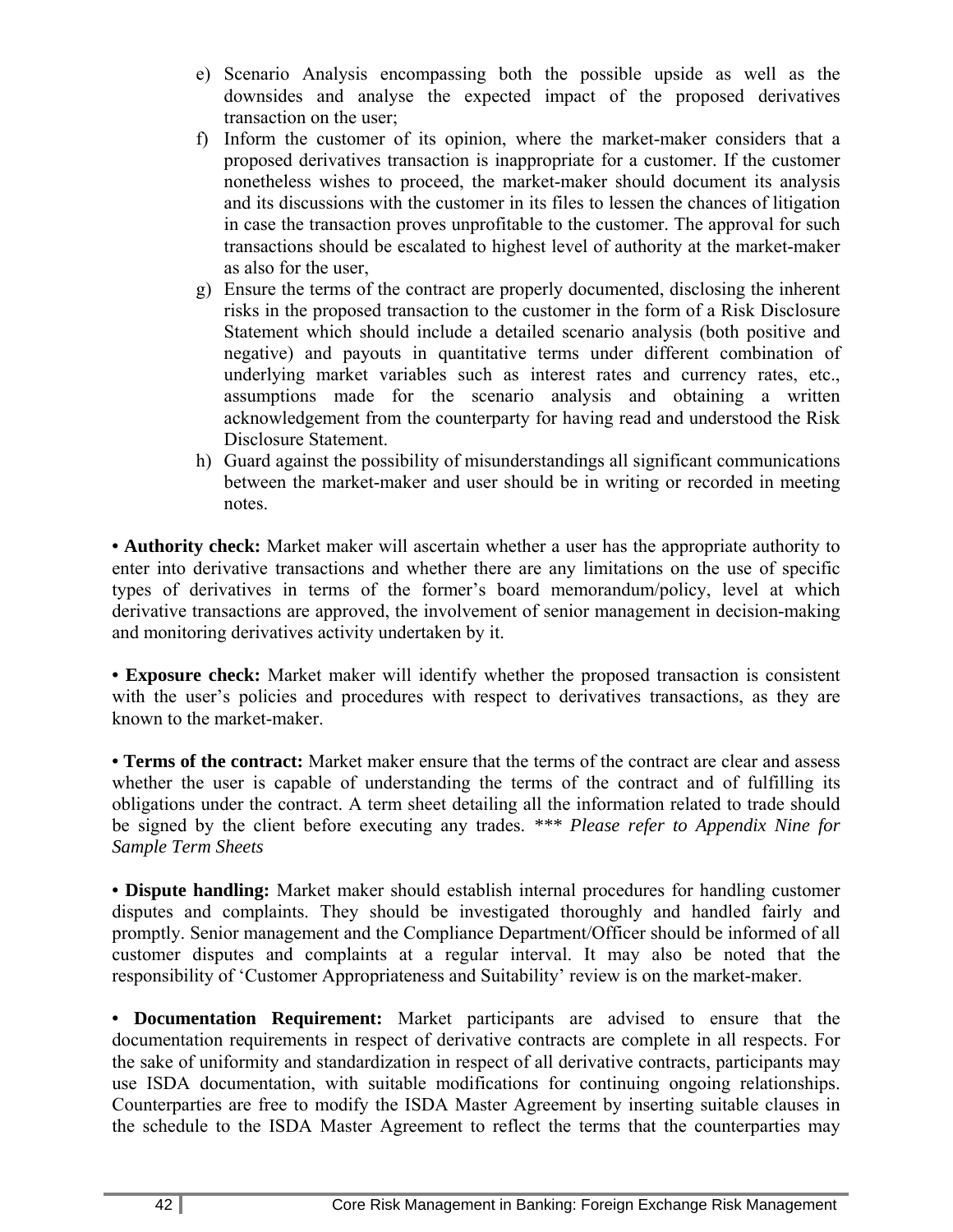agree to, including the manner of settlement of transactions and choice of governing law of the Agreement.

**• The identification of risk:** Market-makers should identify the various types of risk to which they are exposed in their derivatives activities. The main types of risk are and discussed in earlier sections:

- credit risk
- market risk
- liquidity risk
- operational risk
- legal risk



#### **9.3 Product Guidelines**

#### **9.3.1 Spot Foreign Exchange**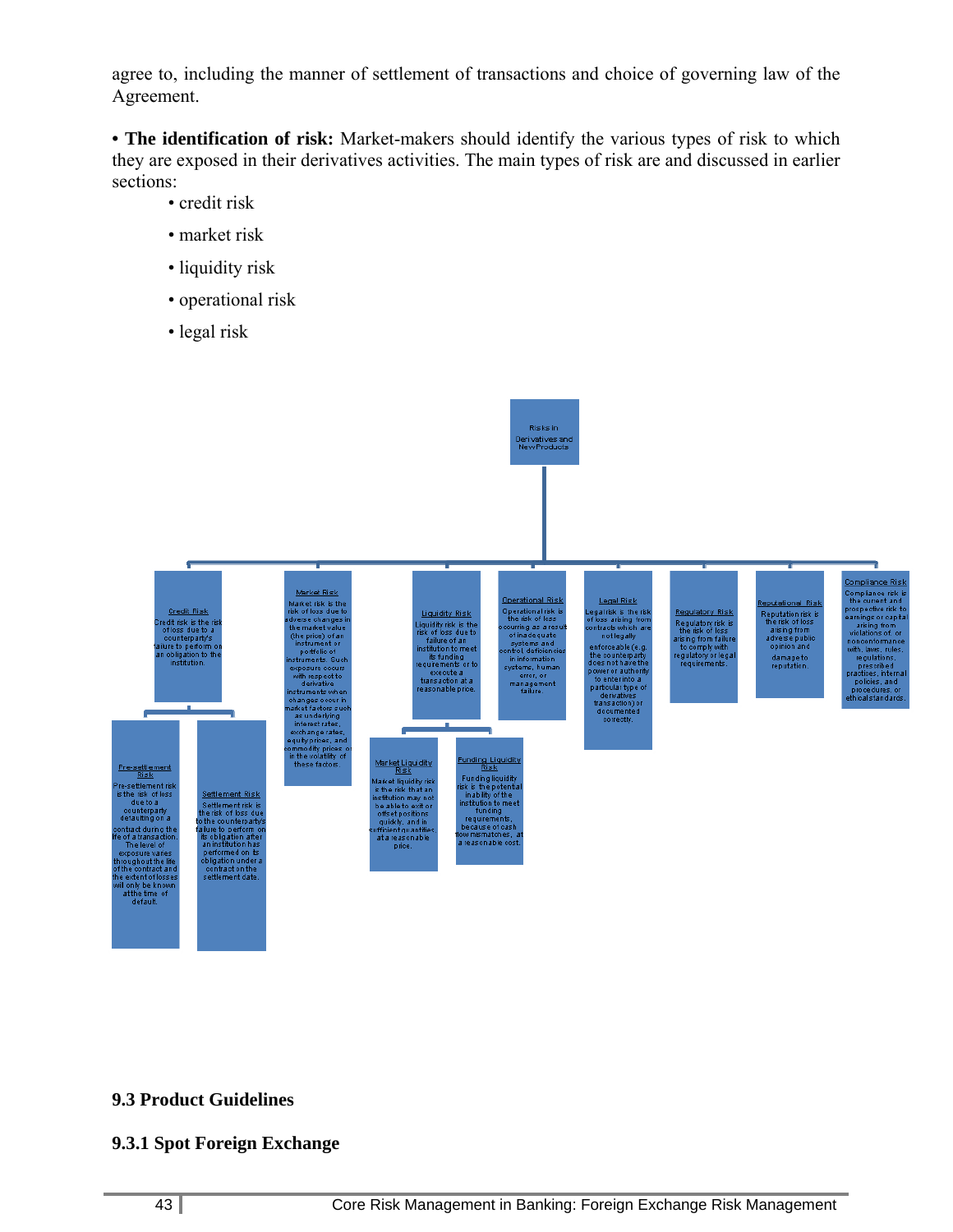A foreign exchange spot transaction, also known as FX spot, is an agreement between two parties to buy one currency against selling another currency at an agreed price for settlement on the spot date. The exchange rate at which the transaction is done is called the spot exchange rate.

#### **9.3.2 Forward Foreign Exchange**

A FX forward contract or is a non-standardized contract between two parties to buy or sell a currency against another at a specified future time at a price agreed upon today. The party agreeing to buy the underlying currency in the future assumes a long position, and the party agreeing to sell the currency in the future assumes a short position. The price agreed upon is called the forward rate, which is agreed at the time when the contract is entered into.

The forward price of such a contract is commonly contrasted with the spot price, which is the price at which the asset changes hands on the spot date. The difference between the spot and the forward price is the forward premium or forward discount.

Forwards, like other derivative securities, can be used to hedge risk (typically currency or exchange rate risk).

#### **9.3.3 Forex Options**

A foreign-exchange option (commonly shortened to just FX option or currency option) is a financial derivative instrument that gives the owner the right but not the obligation to exchange money denominated in one currency into another currency at a pre-agreed exchange rate on a specified date. To hedge bonafide transactions, banks can exercise foreign exchange option only with prior permission from Bangladesh Bank in case to case basis.

#### *Relevant Guidelines*

- Banks can only offer plain vanilla options and its simple variations only.
- These transactions may be freely booked and/ or cancelled subject to verification of the underlying.
- All guidelines applicable for FX forward contracts are applicable to cross currency option contracts also.
- Cross currency options should be written by banks on a fully covered back-to-back basis. The cover transaction may be undertaken with a bank outside or inside Bangladesh or an internationally recognized option exchange. Any banks desirous of writing options (i.e. not back to back), should obtain a one-time approval from Foreign Exchange Policy department of Bangladesh Bank before undertaking the business. They should clearly explain the booking, processing, risk mitigates (i.e. option greeks like Delta hedging strategy) covering the transactions and scenario analysis of profit/loss of customer in details while seeking the approval.
- Banks have to go through a robust suitability process before commencing any options related transactions with the clients.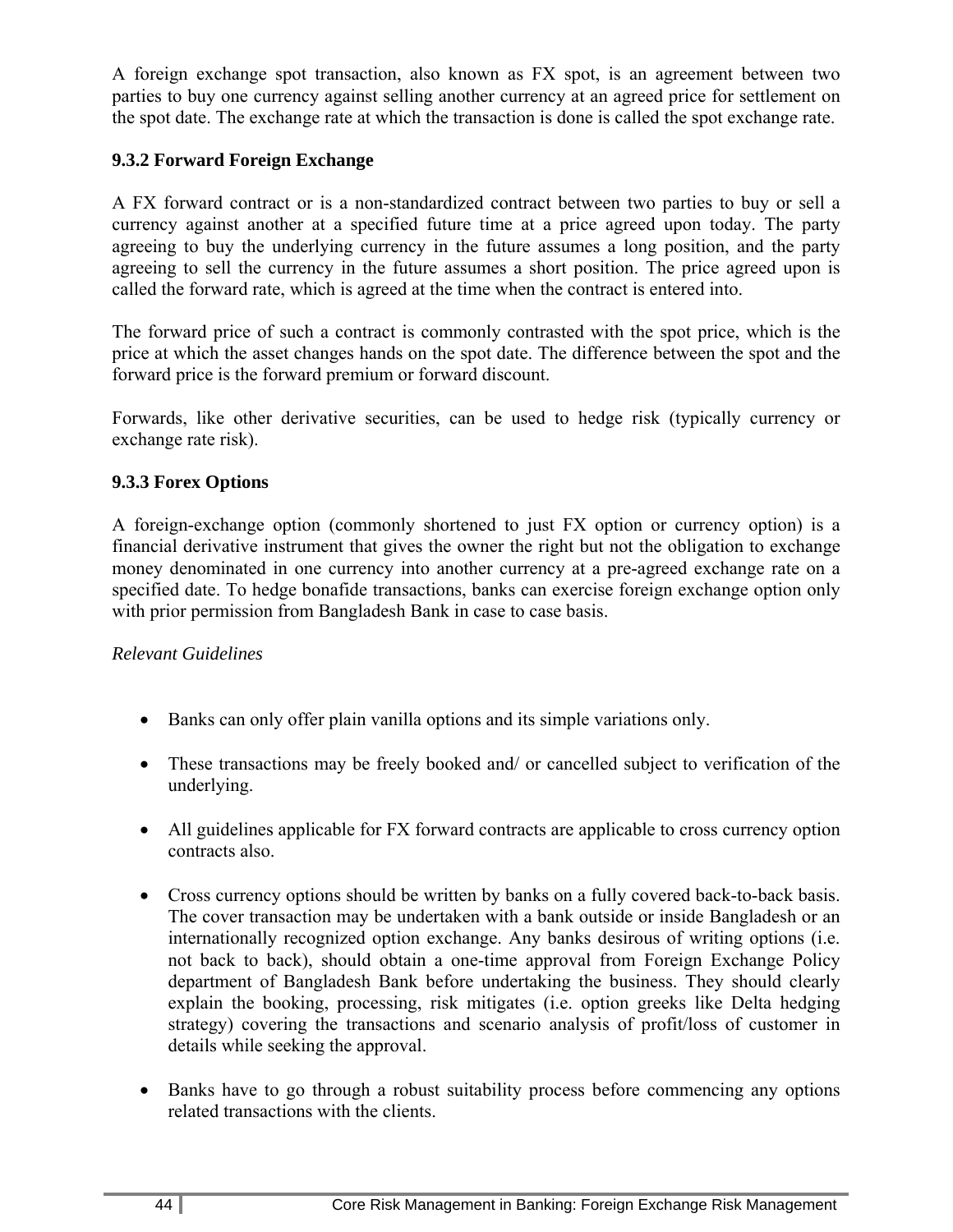- The term sheet for the derivative transactions should also necessarily and clearly mention the following: a) The purpose for the transaction detailing how the product and each of its components help the client in hedging; b) The spot rate prevailing at the time of executing the transaction; and quantified maximum loss/ worst downside in various scenarios.
- The pricing of all forex derivative products should be locally demonstrable at all times.

## **9.3.4 Forex Swaps**

Clients having a foreign currency liability and undertaking a foreign currency vs BDT swap to move from a foreign currency liability to a BDT liability or vice versa is allowed given AD banks is able to examine the suitability and appropriateness of the swap and be satisfied about the financial soundness of the client.

Purpose of this is to hedge exchange rate and/or interest rate risk exposure for those having long or short term foreign currency borrowing or to transform long or short term BDT borrowing into foreign currency liability.

#### Guidelines

- The term "long-term exposure" means exposures with residual maturity of one year or more. "Short term exposure" meaning less than one year exposures.
- The swap transactions, once cancelled, shall not be rebooked or re-entered, by whichever mechanism or by whatever name called.
- AD banks should not offer any swap structures other then vanilla, i.e. leveraged swap.
- The notional principal amount of the swap should not exceed the outstanding amount of the underlying exposure.
- The maturity of the swap should not exceed the remaining maturity of the underlying exposure.
- Banks should carry out due diligence regarding "user appropriateness" and "suitability" of the swap transaction.
- The term sheet for the derivative transactions should also necessarily and clearly mention the following: a) The purpose for the transaction detailing how the product and each of its components help the client in hedging; b) The spot rate prevailing at the time of executing the transaction. C) Quantified maximum loss/ worst downside in various scenarios.
- The pricing of all forex derivative products should be locally demonstrable at all times.
- Buying/Selling/Swapping foreign currency against BDT or another foreign currency is allowed between resident interbank counterparties and Buying/Selling/Swapping foreign currency against another foreign currency to cover client transactions or for adjustment of own position is allowed with banks abroad if Guidelines on Managing Core Risks in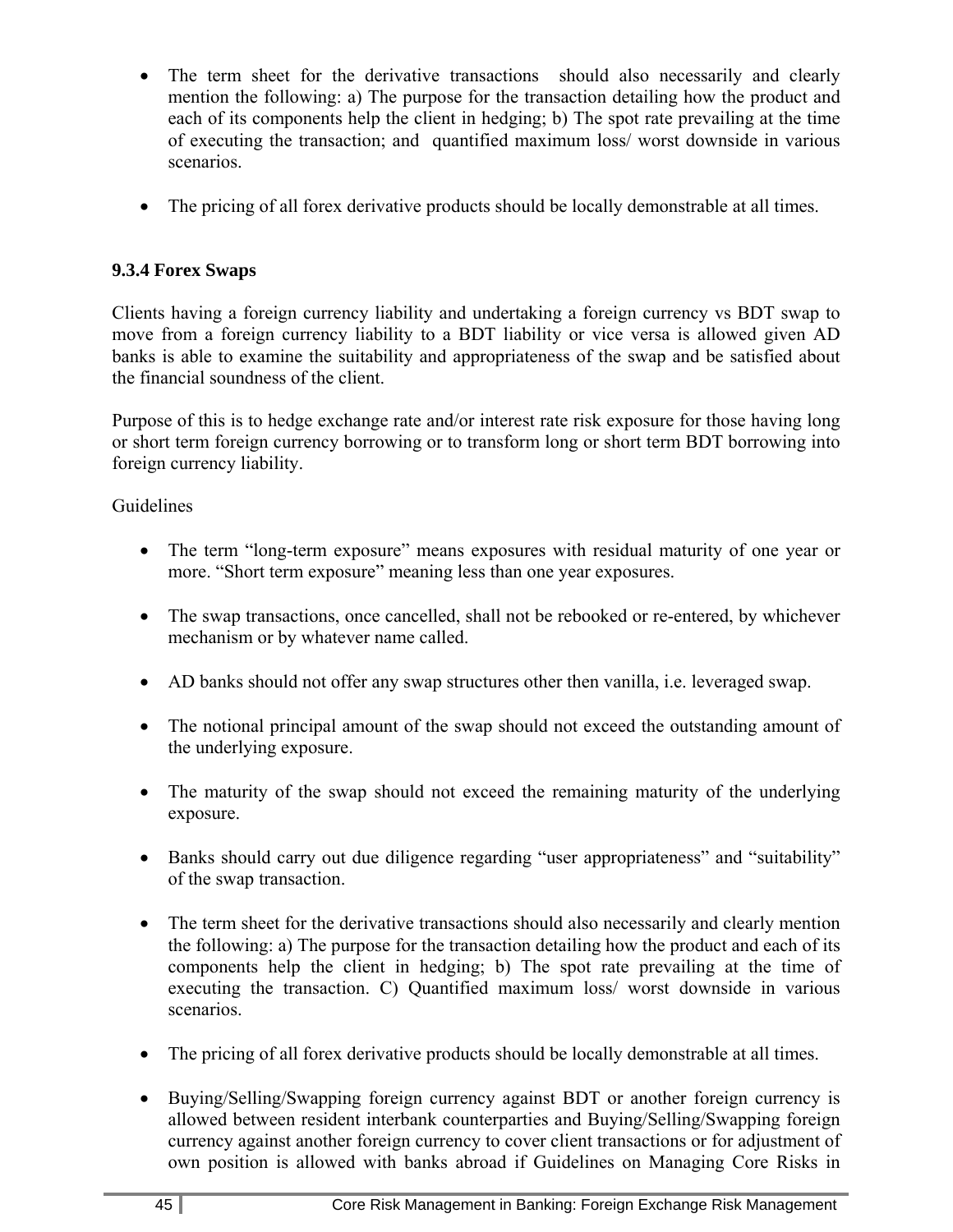Banking' (as prescribed by Bangladesh Bank vide BRPD circular 19 dated 09/10/2003). It is also allowed for AD banks to initiate trading positions with the overseas markets banks.

#### **9.3.5 Cross Currency Swaps**

Cross Currency Swap (CCS) or Currency Swap is an agreement between two parties to exchange interest payments and principals denominated in two different currencies. Purpose is to hedge FCY borrowing or lending related interest rate and exchange rate exposure and unwinding from such hedges.

#### Guidelines

- The notional principal amount of the product should not exceed the outstanding amount of the foreign currency loan.
- The maturity of the product should not exceed the unexpired maturity of the underlying loan.
- The contracts may be cancelled and rebooked freely.
- Banks should carry out due diligence regarding "user appropriateness" and "suitability" of the swap transaction.
- The term sheet for the derivative transactions should also necessarily and clearly mention the following:
	- 1. The purpose for the transaction detailing how the product and each of its components help the client in hedging;
	- 2. The spot rate prevailing at the time of executing the transaction.
	- 3. Quantified maximum loss/worst downside in various scenarios.
- The pricing of all forex derivative products should be locally demonstrable at all times.

#### **9.3.6 Interest Rate Swaps**

An Interest Rate Swap is a financial contract between two parties exchanging or swapping a stream of interest payments for a `notional principal' amount on multiple occasions during a specified period. Such contracts generally involve exchange of a `fixed to floating' or `floating to floating' rates of interest. Accordingly, on each payment date - that occurs during the swap period - cash payments based on fixed/ floating and floating rates, are made by the parties to one another. Purpose is to hedge FCY borrowing or lending related interest rates exposure and unwinding from such hedges.

Guidelines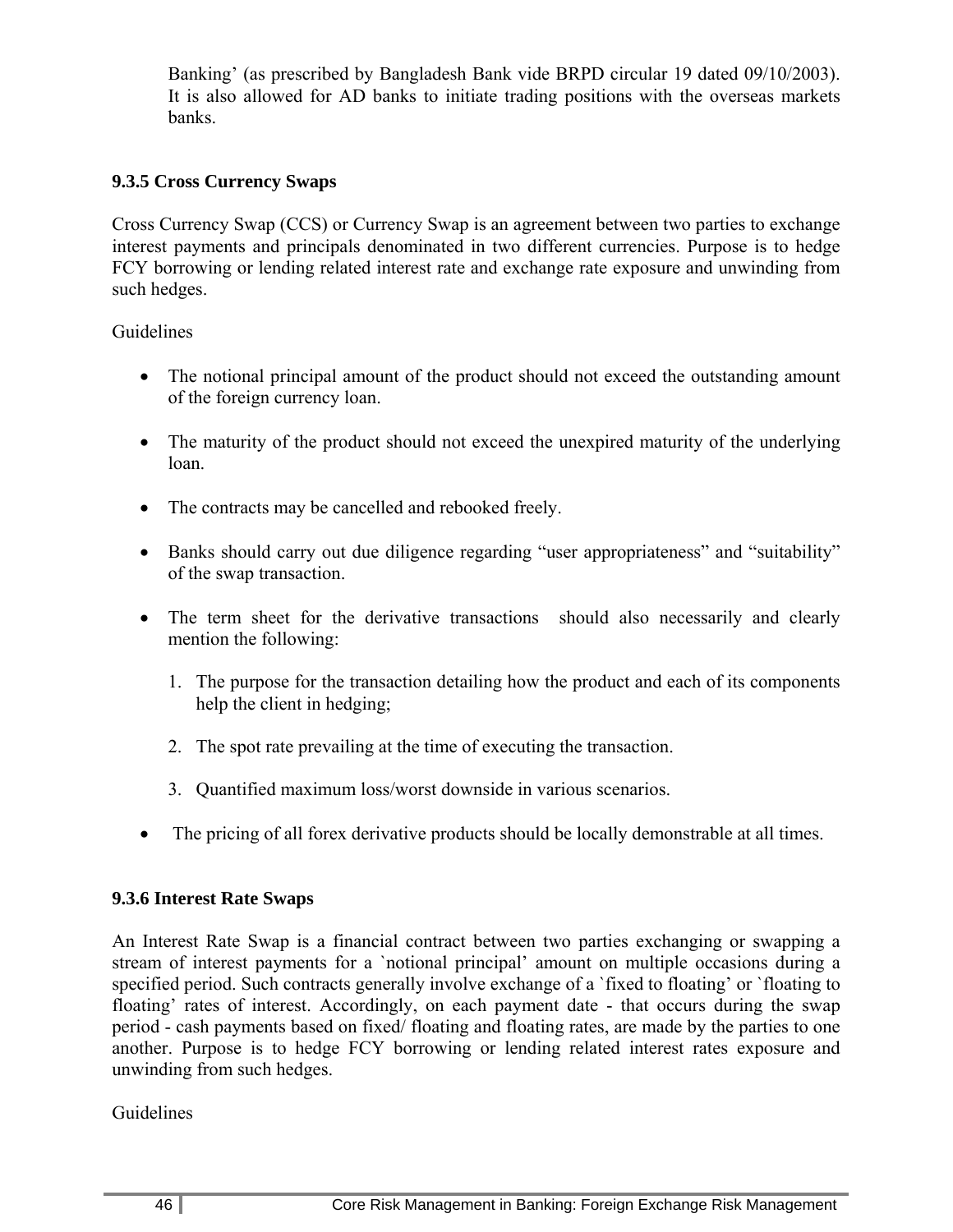- The notional principal amount of the product should not exceed the outstanding amount of the foreign currency loan.
- The maturity of the product should not exceed the unexpired maturity of the underlying loan.
- The contracts may be cancelled and rebooked freely as per specific predetermined policy guidelines.
- Banks should carry out due diligence regarding "user appropriateness" and "suitability" of the swap transaction.
- The pricing of all forex derivative products should be locally demonstrable at all times.

#### **9.3.7 Interest Rate Cap and Collar**

An interest rate cap is an interest rate option in which payments are made when the reference rate exceeds the strike rate. Analogously, an interest rate floor is an interest rate option in which payments are made when the reference

rate falls below the strike rate. Purpose is to hedge FCY borrowing or lending related interest rate exposure and unwinding from such hedges.

#### Guidelines

- The notional principal amount of the product should not exceed the outstanding amount of the foreign currency loan.
- The maturity of the product should not exceed the unexpired maturity of the underlying loan.
- The contracts may be cancelled and rebooked freely.
- Banks should carry out due diligence regarding "user appropriateness" and "suitability" of the Cap and Collar.
- AD banks can offer only those products that they can price independently. This is also applicable to the products offered even on back to back basis. The pricing of all forex derivative products should be locally demonstrable at all times.

\*\*\* For any other products other then mentioned above will require Bangladesh Bank approval on a case by case basis before transacting. Please update the sample product approval format (*Please use appendix Nine for Product approval format*) and send it along with application letter to General Manager, Foreign Exchange Policy Department.

#### **10. CONCLUSION**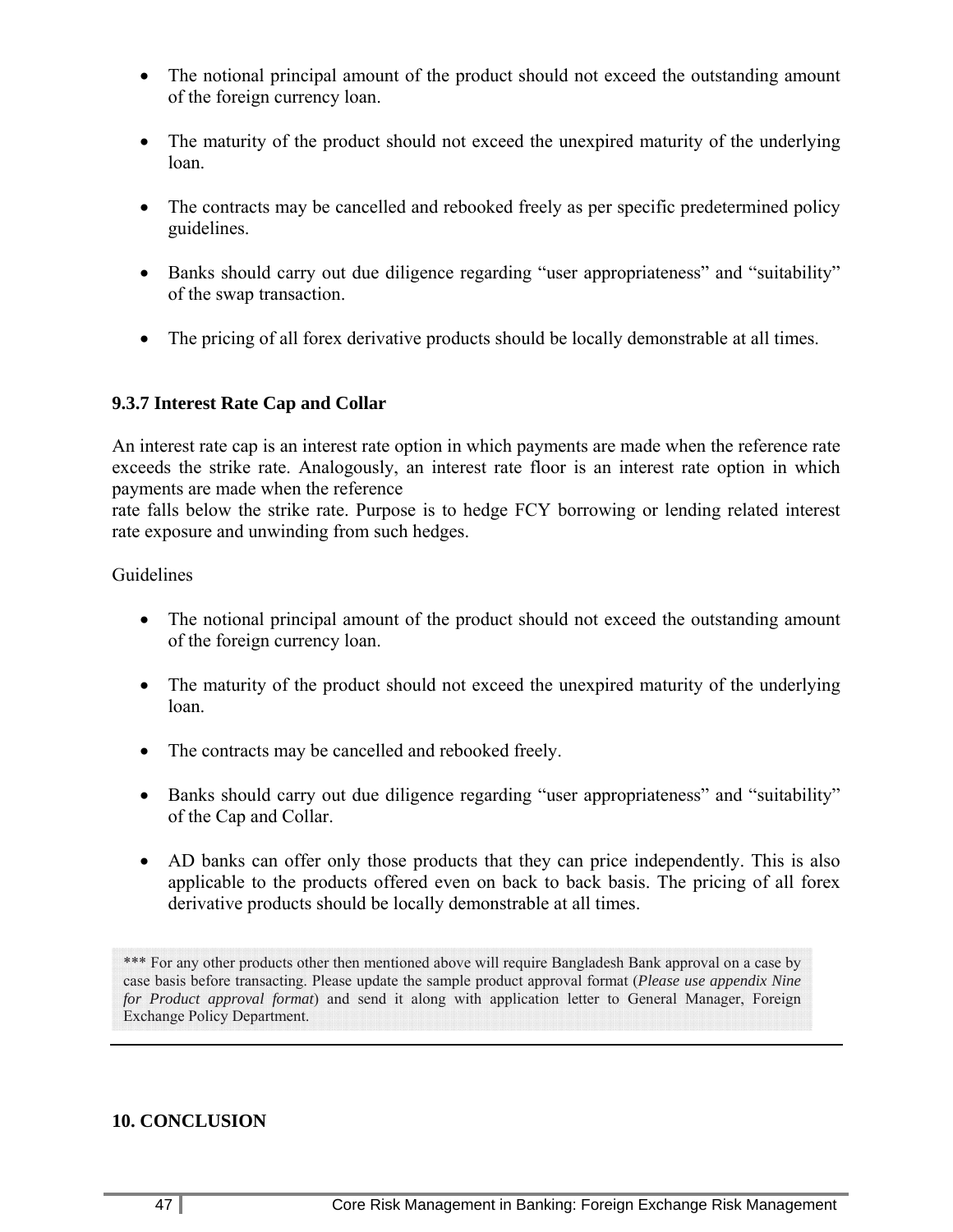The descriptions on the above pages depict a trader's job as a highly demanding one requiring high degree of skills and specialization in their respective areas. Certain key positions in the treasury back-office also require high level of skills and expertise.

The traders of an organization are responsible for risk management of the organization's overall balance sheet as well as managing the capital which is a highly responsible function where the best possible decisions are expected to be made in split-second.

It is the senior management's responsibility to ensure appointment of the appropriate and deserving personnel as treasury and treasury-back office staff. They should also on a continuous basis, identify the traders training and development requirement and arrange for the same. The management should also put in place an overall trading policy for its treasury defining the scopes, policies, risk-limits as well as their control mechanisms as well as set up and review individual dealer mandates.

A trader's job is extremely stressful requiring them to devote high degree of continuous concentration and remain alert all the time. Also, due to the current global nature of a treasury's business, today's traders require working for extended as well as unsocial hours. Many of the banks operating in the local market keep their dealing rooms operative for business reasons on Fridays, which is the local weekly holiday. Bearing this in mind, most advanced dealing rooms pay a special dealing allowance to its traders.

The management must appreciate that the nature of a treasury environment is ever changing where new market dynamics, products and as a result, new risks are evolving on a continuous basis. An organization's internal policies and structures must be designed in such a manner that identification of new risk and control areas is possible at the earliest where control mechanisms can be implemented prior to taking up any significant risk.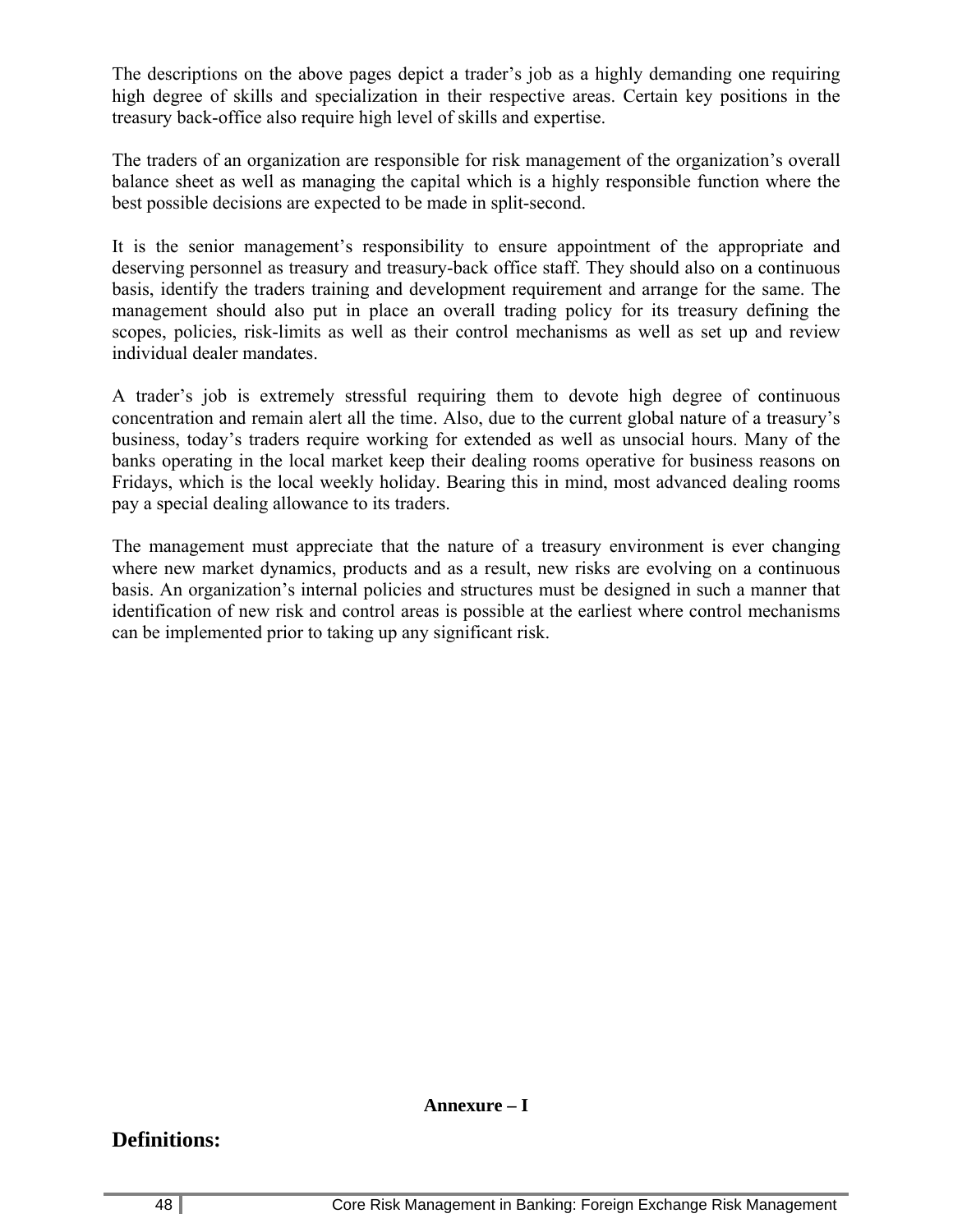Following are definitions of some terminologies used for this document:

- a) **Counter-party**: The other entity/bank or party with whom a transaction is concluded.
- b) **Exchange Position**: Exchange position refers to the position of foreign currency (FCY) to be reported as per prescribed format of Bangladesh Bank which indicates the total FX assets and liabilities and differences thereof.
- c) **Inter-bank Transactions**: Inter-bank Transactions refer to transactions between counterparties (banks and/ or other financial institutions) which participate in the inter-bank market.
- d) **Limit and Sub-Limit**: Limit and Sub-Limit express the approved aggregate value for particular currency (currency limit) either booked as asset or as liability.
- e) **Merchant Transaction**: Merchant Transaction indicates those transactions which involves in-house customers e.g. exporter, importer and remitter of the Bank. These are often termed as flow transactions or internal flows.
- f) **Open Position Limit**: Open Position Limit indicates the limit approved by Bangladesh Bank for maximum long and short aggregate currency position in equivalent USD.
- h) **Position Taking**: Position Taking refers to the transactions for which dealers enter into buy/ sell transaction in a particular currency with a view to making profit.
- i) **Revaluation**: Through this process, the LCY equivalent of the FCY assets and liabilities of the balance sheet (book value) are valued at market price using the prevailing exchange rate and any difference is accounted for.
- j) **Ready/Cash Deals**: Deals where the Transaction date and the Settlement date is same.
- k) **Value TOM**: Deals where the Settlement date is one working day after the Transaction date i.e. the settlement of the transaction is  $T + 1$  working day. The term "TOM" here is used in a short form for "tomorrow".
- l) **Value Spot:** Deals where the Settlement date is two working days after the Transaction date i.e. the settlement of the transaction is  $T + 2$  working days, except USD/CAD where spot is T+1
- m) **After Hour's Dealings**: Deals concluded by the dealers at a time that is after the bank's internally approved dealing hour.
- n) **Off Premises dealing:** Deals concluded by dealers from outside the dealing room i.e. when the dealer is not physically located inside the dealing room.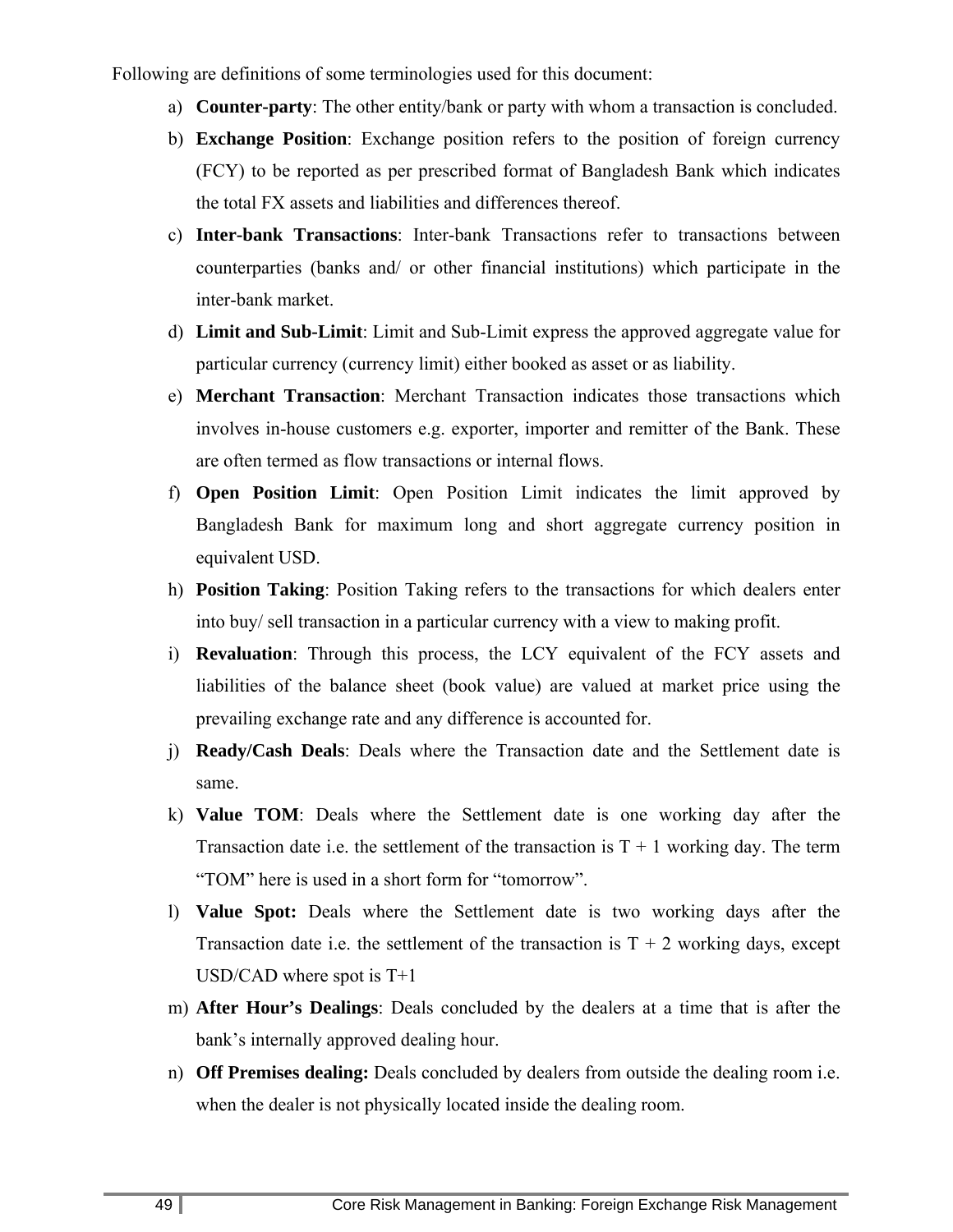- o) **Stop loss limit**: A limit set by the independent market risk management department or risk management unit which a dealer must not exceed when managing and/or closing an adverse position or portfolio.
- p) **Mark to Market**: A process through which all outstanding FX positions and portfolios are valued at the current market rate to determine the current market value.
- q) **Deal Blotter**: A listing of all the Deals that are executed over a trading day.
- r) **Deal Slip**: The Primary document where a dealer records all the information related to an executed deal. Banks with automated front office systems writes and passes their deal slips electronically while banks without automated systems hand over a physical slip to their back office for further processing of the transaction.
- s) **Currency Pair:** The two currencies in a foreign exchange transaction.
- t) **Spread:** The difference between the buying and selling price for foreign currency.
- t) **Overbought/Long:** If the F.C(s) purchased/FX asset(s) is/are more than the F.C(s) sold/FX liability(s), the Bank is said to have Overbought/Long position.
- u) **Oversold/Short:** If the F.C(s) sold/FX liability(s) is/are more than the F.C(s) bought/FX asset(s), the Bank is said to have Oversold/short position.
- v) **Square:** If the F.C(s) Purchase/FX Asset(s) are equal to F.C(s) Sales/FX liability(s), then the position is square.
- w) **Net Open Position (NOP):** The Net Open Position (NOP) is the residual balance of total F.C assets minus liabilities/ aggregate F.C purchase minus aggregate F.C sales.
- x) **Daylight/Intraday Limit:** The Daylight/Intraday Limit is the maximum position allowed by the management that can be taken during the course of the trading session by the dealers in a particular trading day.
- y) **Money market:** The Money Market refers to the marketplace where short term resources with maturity of funds ranging from one day to one year are raised and/ or deployed.
- z) **Treasury Bills:** Treasury bills refer to short-term negotiable debt obligations issued by the government of Bangladesh and backed by its full faith and credit with a maturity of up to one year.
- aa) **Repo:** Repo or Repurchase Agreement refers to sale of securities with a commitment to repurchase the same securities at a pre-agreed date in the future. Presently only government securities are being dealt with under repo transactions.
- bb) **Reverse Repo:** Reverse Repo refers to purchase of securities with a commitment to sell the same securities at a pre-agreed date in the future.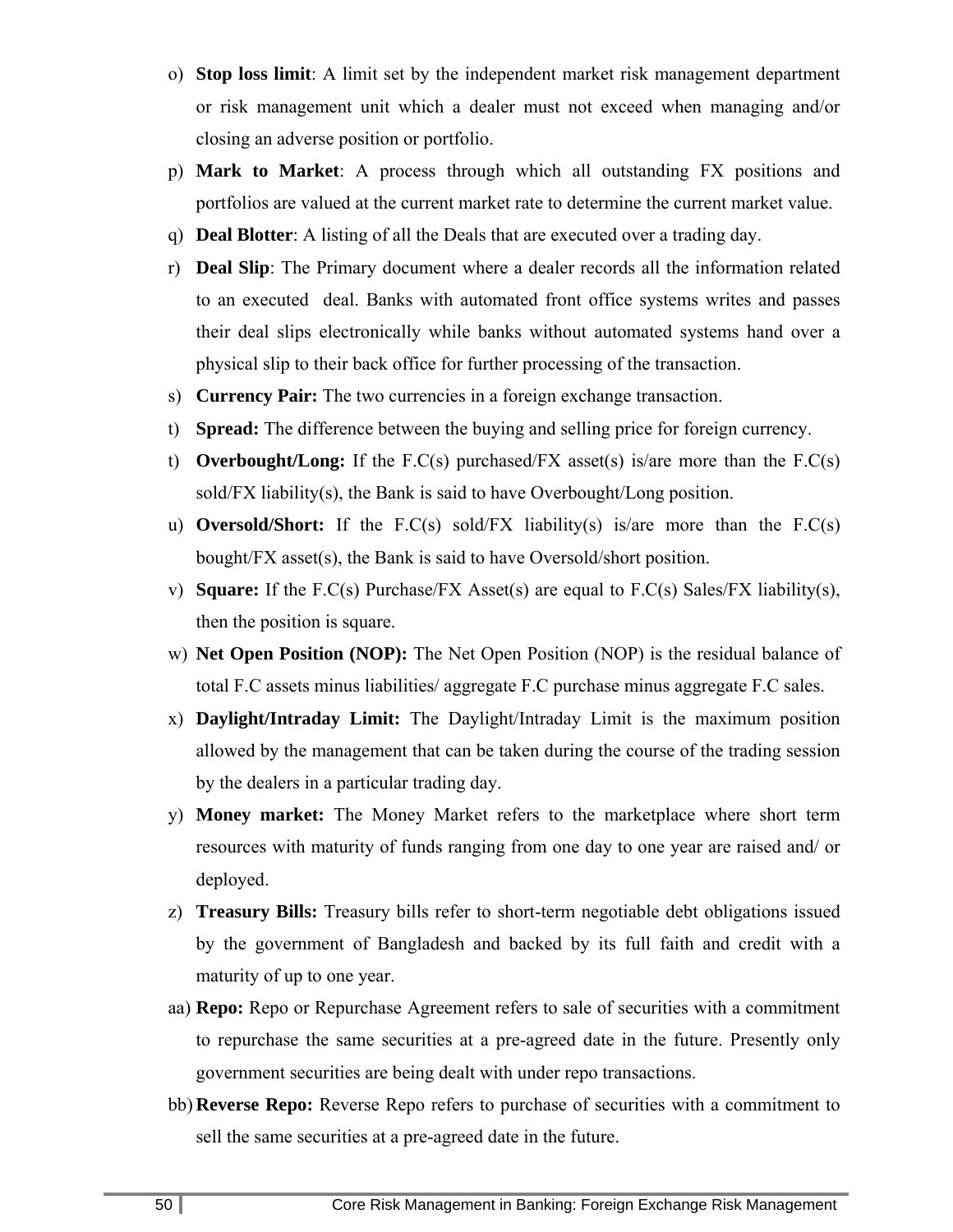- cc) **Call Money:** Call Money refers to borrowing/lending of funds which can be matured by a same day notice of either party at any given date starting from the next working day.
- dd) **Overnight Money:** Refers to funds placed/borrowed that automatically mature on the following working day.
- ee) **Notice Money:** Notice Money refers to placement of funds beyond overnight for periods not exceeding 14 days.
- ff) **Term Money:** Term Money refers to placement or borrowing of funds for periods over 14 days.
- gg) **Dealing system:** System used for conversation/dealing among the counterparts for foreign exchange dealing.
- hh) **Trading spikes:** The comparatively large upward or downward movement of a price or value level in a short period.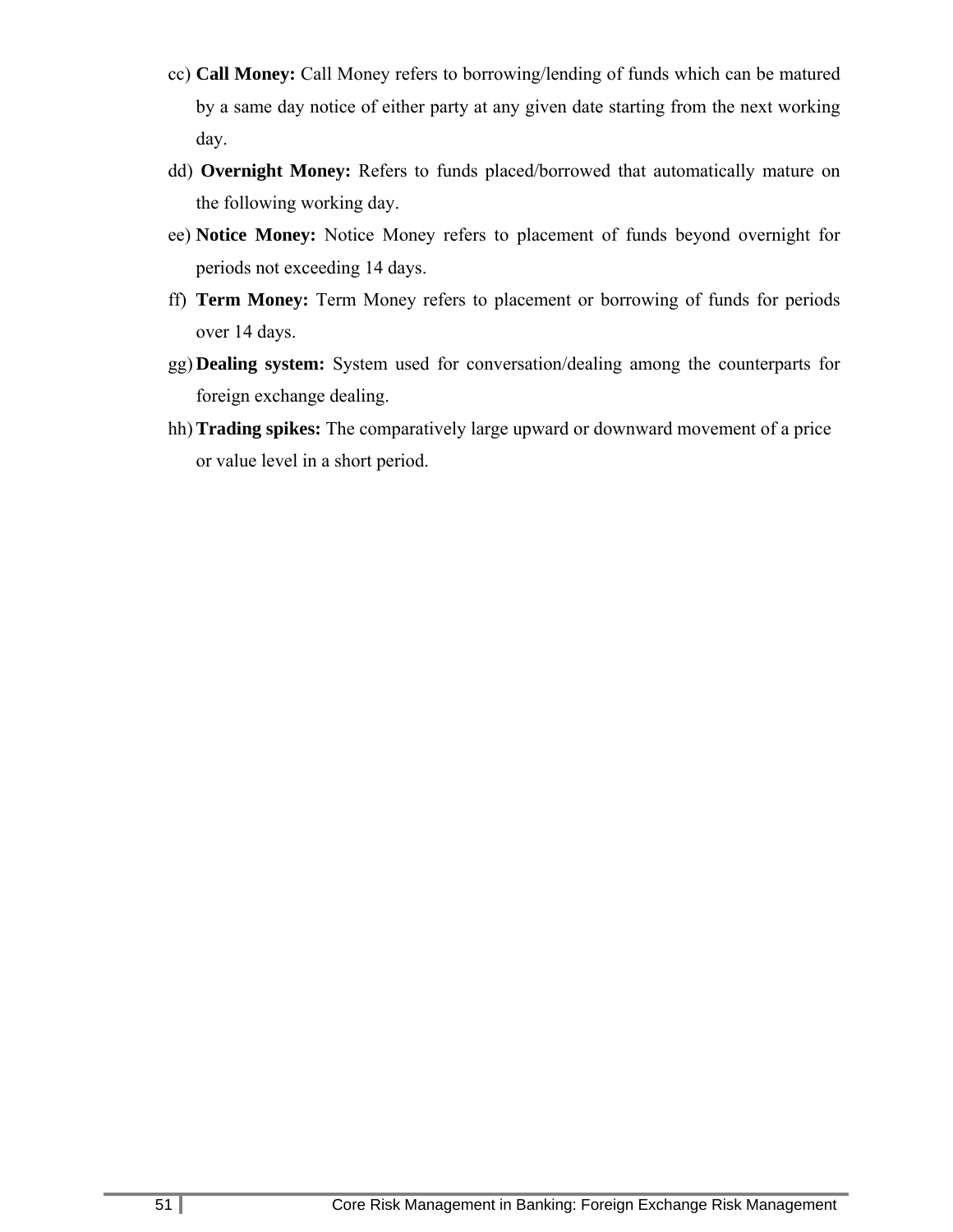#### **Annexure – II**

#### **EARNINGS AT RISK**

For those portfolios that are subject to accrual accounting, the Earnings at Risk methodology should be used for measuring how much the earnings might be impacted by an adverse movement in interest rates. Interest rate risk occurs when assets and liabilities reprice at different times (gaps), when assets and liabilities are subject to administered rate pricing, or when assets and liabilities reprice on different yield curves.

Earnings at Risk measures the potential pre-tax earnings impact on the non-trading portfolios for a given time period of a specified parallel movement in interest rates. The specific rate movements are statistically derived. For a portfolio without options, the Earnings at Risk for each currency are calculated by multiplying the repricing gap by the specified rate movement.

Earnings at Risk calculations are generally done for the full life of the portfolio. By convention, since there may be assets and liabilities with indefinite maturities, the calculation of full life earnings at risk is normally truncated at 5 years. The first step in calculating earnings at risk for a balance sheet without options is to construct gap schedules based on asset and liability repricings for each month and each year. Some assets and liabilities do not have contractual repricing dates or maturities, e.g. demand deposit accounts and overdraft loans: in these cases, assumptions need to be made and approved by the market risk unit.

All profit and loss items which have interest rate sensitivity, i.e. those revenues or expenses which vary with interest rate changes, must be included in the Earnings at Risk calculations. To calculate possible impact of rate changes on such positions, it is necessary to estimate the time it would take to eliminate the risk and close the gap, the defeasance period. This will obviously depend on the nature of the assets and liabilities and the availability of suitable hedging facilities. The level of change in interest rates will be determined by the length of the defeasance period. The longer it takes to rebalance the positions the greater the possible movement in interest rates.

The impact of the specified parallel shift of the yield curve is calculated for each year. The results for each year of the full life calculation are then discounted using the appropriate swap rate and are added together to provide the total change in the earnings of the portfolio.

Earnings at risk limits are to be set for all accrual portfolios, for the full life of the portfolio. Generally, the aggregate earnings at risk is limited to a percentage of annual budgeted earnings. The utilization of the earnings at risk against the set limits should be measured at least weekly, but procedures must be in place to ensure that the limits are not exceeded on a daily basis.

#### **Example of Earnings at Risk in a Commercial Lending Portfolio:**

Customer A – deposits Tk. 100 million for 91 days, fixed rate at 5% per annum

Customer B – borrows Tk. 10 million for 15 days, fixed rate at 9% per annum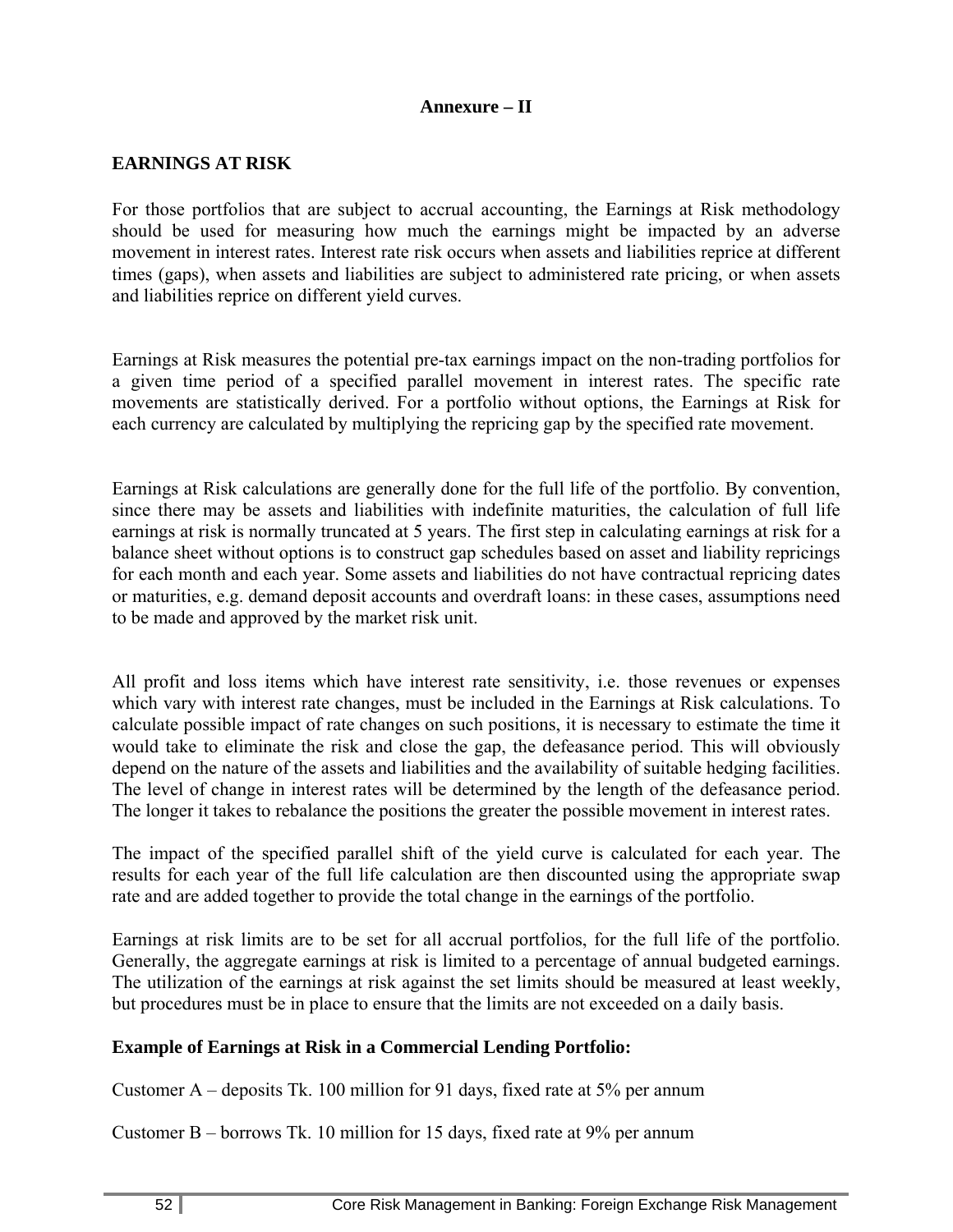Customer C – borrows Tk. 90 million for 151 days, floating rate determined monthly, currently at 9% per annum

|                 | <b>Outstanding</b><br><b>Volume</b> | <b>Month</b><br><b>Volume</b> | $\overline{2}$<br><b>Month</b><br><b>Volume</b> | 3<br><b>Month</b><br><b>Volume</b> | <b>Month</b><br>-1<br><b>Volume</b> | <b>Total</b> |
|-----------------|-------------------------------------|-------------------------------|-------------------------------------------------|------------------------------------|-------------------------------------|--------------|
| Assets<br>e.g.  | Tk. 100 M                           | Tk. 100M                      | Tk. 20M                                         | $\overline{0}$                     | $\Omega$                            | $\theta$     |
| Loans           |                                     |                               |                                                 |                                    |                                     |              |
| Liabilities e.g | Tk. 100 M                           | Tk. 100M                      | Tk. 100M                                        | Tk. 100M                           | $\mathbf{0}$                        | $\theta$     |
| Deposits        |                                     |                               |                                                 |                                    |                                     |              |
| Cumulative      |                                     |                               | Tk. 90M                                         | Tk. 100M                           | $\theta$                            | $\theta$     |
| interest        |                                     |                               |                                                 |                                    |                                     |              |
| sensitive gap   |                                     |                               |                                                 |                                    |                                     |              |
| (Liabilities)   |                                     |                               |                                                 |                                    |                                     |              |
| minus assets)   |                                     |                               |                                                 |                                    |                                     |              |
| Rate            |                                     | 55 bp                         | 55 bp                                           | 55 bp                              |                                     |              |
| Change/Defe     |                                     |                               |                                                 |                                    |                                     |              |
| asance factor   |                                     |                               |                                                 |                                    |                                     |              |
| Earnings<br>at  |                                     |                               | Tk. 39.9k                                       | Tk 15.9k                           |                                     | Tk.          |
| <b>Risk</b>     |                                     |                               |                                                 |                                    |                                     | 92.5k        |

#### **Notes:**

In month 2 the loan of 90 million is repriced, so is not included in outstanding volume. The average volume of the fixed rate loan is 20 million, i.e. 10 million x 15 days/30 days.

The defeasance period is considered to be 1 weeks, i.e. the time to come to a decision, find a suitable hedge to close the position, obtain approval and put the hedge into operation could be as long as I month. Over this period of time, the 2 standard deviation interest rate movement, for example, is derived historically to be 55 basis points. Earnings at Risk is calculated as Cumulative interest rate gap x Rate Change x Time. For example in the second month: 90 million x 55 bps x  $30/390$  days = Tk. 39.9 thousand.

Earnings at Risk calculations are rarely as straightforward as the above example. Some products do not have easily defined maturities so actuarial estimates need to be used instead. Portfolios may also contain embedded options, the effect of which have to be taken into consideration.

This is an example of positive gapping: the balance sheet has been positioned to take advantage of a rise in rates, by borrowing longer term and lending shorter term.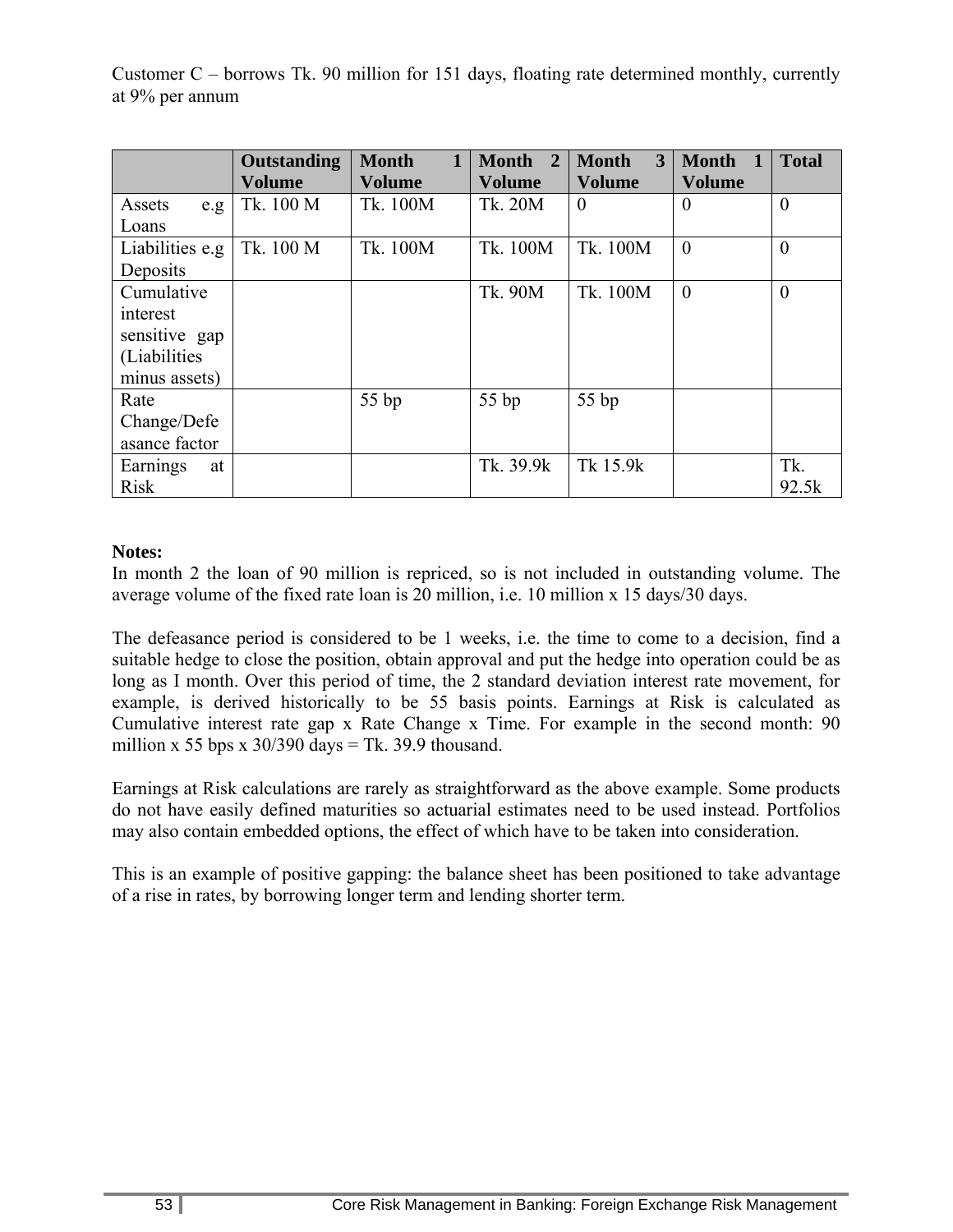#### **Annexure - III**

#### **VALUE AT RISK**

Value at Risk, commonly referred to by its acronym VAR, is a statistical measure of the worst probable loss on a position or portfolio of positions that can be expected over a specified period of time to a given level of

confidence. The calculation of VAR requires a number of inputs:

- Market value of the position
- Daily volatility of the currencies
- Holding period
- Level of confidence

#### **Market Value of Position:**

The market value of position, expressed in US Dollars, is the base point from which expected losses are calculated. In other words, adding or subtracting (depending on whether the position is long or short) the VAR on a position to the market value will give the worst probable market value of the position.

#### **Daily Volatility:**

Foreign Exchange volatility is calculated from the daily movements in the foreign exchange rate over a specified historic time period. A key assumption in the calculation of historic volatility is that recent events play a more significant role in determining likely rate movements in the future than events, say that took place a year ago. As a result, recent rate movements are usually given higher weightage in the calculation of volatility. An alternative method commonly used in the market is to limit the historic period used to calculate volatility, and not apply any weighting. A third method is to use implied volatility i.e. the actual volatility traded in the market.

Whatever method is used, the risk manager should be aware of the difference between implied and historic. If the difference is significant, might be necessary to tune the calculation of historic volatility to bring it in line with implied.

Historic volatility is calculated by simply taking the Standard Deviation of the daily changes in the rates for the historic time period selected. To compare historic to implied volatility, the daily volatility needs to be converted to an annualized basis. This is done by multiplying the daily volatility by the square root of the number of trading days in a year (say 290).

#### **Holding Period:**

The holding period for VAR refers to the liquidity of the position i.e. how long it will take to liquidate the position in terms of number of trading days. The majority of positions (regardless of size) in freely floating currencies should be able to be liquidated within a twenty-four hour period. For these currencies, the holding period will therefore be set to one day. However, positions in currency that is not liquid may take several days to unwind, which may depend on the size of the position or general market conditions. In these cases, the holding period should be extended appropriately.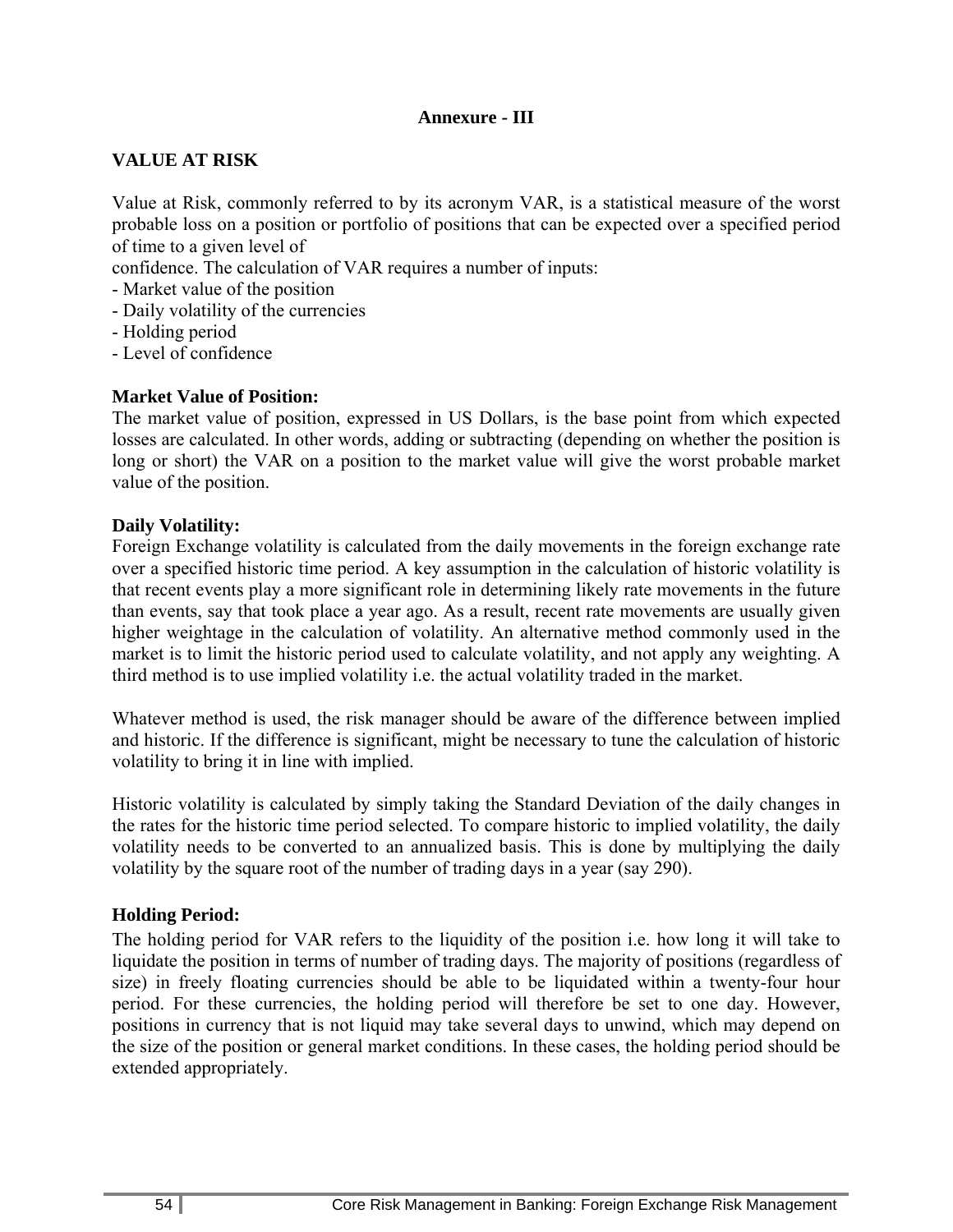### **Level of Confidence:**

The level of confidence selected determines the probability and frequency that there will be a rate movement in excess of the predicted (i.e. VAR) amount.

Market volatility is quoted to one standard deviation, thereby inferring that once in every five trading days the calculated worst probable loss will be exceeded. At two standard deviations, this raised to one in every forty trading days. At three standard deviations this is increased to once in every two hundred days.

Based on the normal distribution of rate changes, the percentage of the distribution, defined by the number of Standard Deviation (), Level of Confidence will define the probability of a rate movement occurring outside the worst probable rate. The approximate relationship between Confidence Level and Standard Deviation is as follows:

 $1\sigma = 90\%$  Confidence Level

 $2\sigma = 95\%$  Confidence Level

 $3\sigma = 99\%$  Confidence Level

However, since the concern is only with the half of the distribution that may cause a loss on a position, the Confidence Levels are raised as follows:

 $1\sigma = 90\%$  Confidence Level  $2\sigma = 99.5\%$  Confidence Level  $3\sigma = 99.5\%$  Confidence Level

These Confidence Levels in turn can be expressed as frequency of occurrence (how frequently our expectation of worst probable rate movement will be exceeded in terms of number of trading days).

90% Confidence Level = 1 in 5 days 99.5% Confidence Level = 1 in 10 days 99.5% Confidence Level = 1 in 200 days

Market volatility is quoted to one standard deviation, thereby inferring that once in every five trading days the calculated worst probable loss will be exceeded. At two standard deviations, this raised to one in every forty trading days. At three standard deviations this is increased to once in every two hundred days.

# **CALCULATION FOREIGN EXCHANGE VAR:**

#### **Gross VAR:**

Gross VAR is calculated as follows, using the inputs discussed above: Gross VAR = Market value of the position X Daily Volatility X Level of confidence  $X \sqrt{\text{Holding Period}}$ 

#### **Net VAR:**

Net VAR reduces the Gross VAR calculated on a portfolio of positions by taking into account the way foreign exchange rates move in relation to each other. As with volatility, this Portfolio Effect (using the Marckowitz's Portfolio Theory) or Correlation is also calculated from the same historic period. Correlations range from  $+1$  to  $-1$ . A  $+1$  correlation indicates that two currencies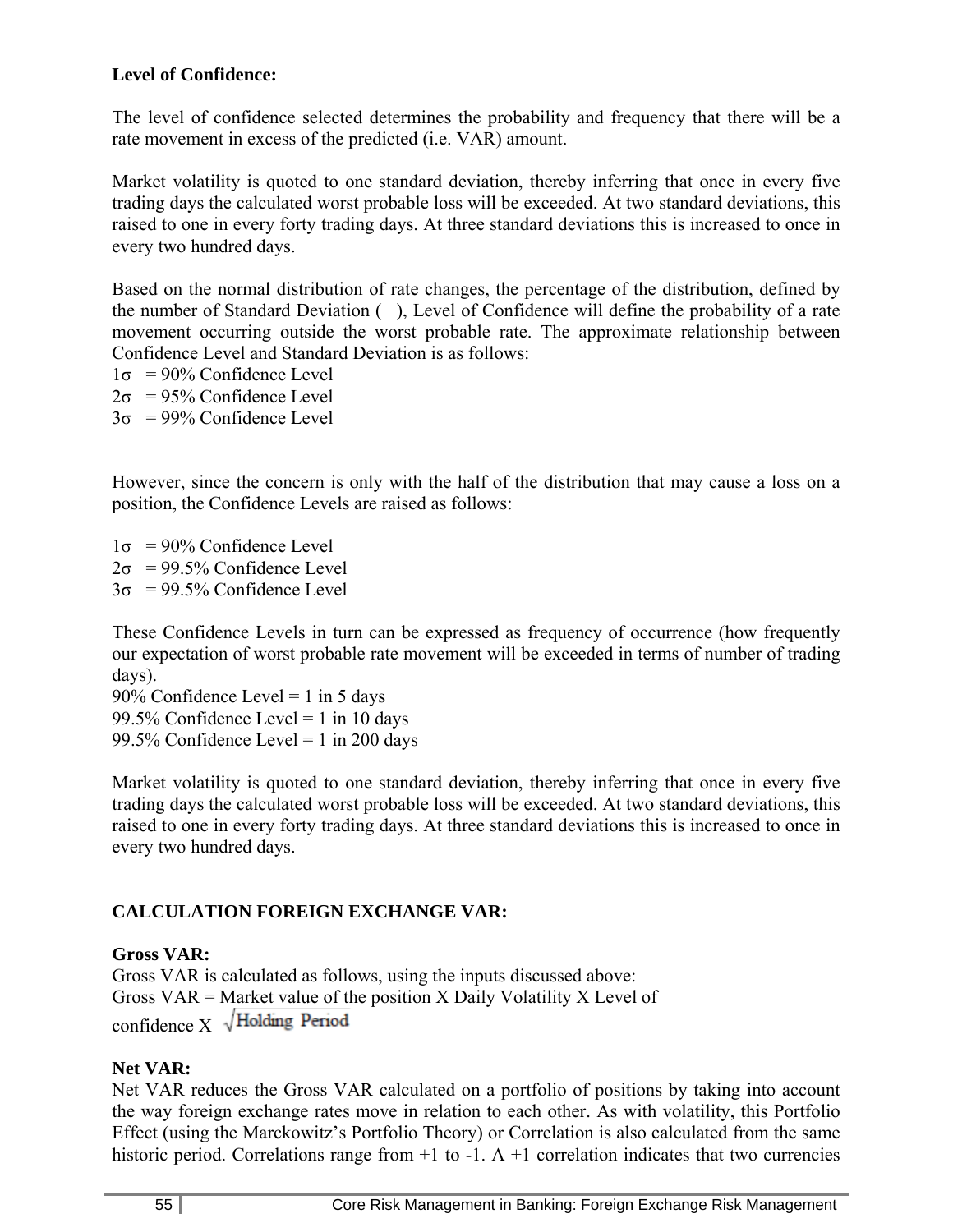move identically to each other against the US dollar. A -1 correlation indicates that two currencies move in diametrically opposite directions to each other against the US dollar. A zero correlation means there is no relationship between the ways the currencies move.

For example, studies reveal that there is positive correlation between Euro and Swiss Franc, which indicates that a long Euro position is hedgedby the short CHF position. The Gross VAR calculated on each position can therefore be reduced proportionately. Just as the loss is limited, so is the profit potential in EUR/CHF position is limited.

| Position A     | Position B  | (Any   Correlation | sign<br>Correlation term |
|----------------|-------------|--------------------|--------------------------|
| (Any currency) | currency)   |                    | (Effect on Net Var)      |
| Short $(+)$    | Short $(+)$ | Negative (-)       | Negative $(-)$           |
| Long $(-)$     | Long $(-)$  | Negative (-)       | Negative (-)             |
| Short $(+)$    | Long $(-)$  | Positive $(+)$     | Negative (-)             |
| Long $(-)$     | Short $(+)$ | Positive $(+)$     | Negative (-)             |
| Short $(+)$    | Short $(+)$ | Positive $(+)$     | Positive $(+)$           |
| Long $(-)$     | Long $(-)$  | Positive $(+)$     | Positive $(+)$           |
| Short $(+)$    | Long $(-)$  | Negative (-)       | Positive $(+)$           |
| $Long(-)$      | Short $(+)$ | Negative (-)       | Positive $(+)$           |

The following table shows how positive and negative correlations between currencies affect Net VAR calculation:

The correlation term sign indicates whether the portfolio effect will be added or subtracted in the Net VAR calculation. It should be noted that the Net VAR calculation cannot increase the aggregate of the Gross VAR on each position, rather reduces it to the extent of the correlation.

It should also be noted that a zero correlation does not mean that Net VAR will equal aggregate Gross VAR. There will be a reduction in Gross VAR on the basis that even a random movement between currency rates may to some extent reduce risk.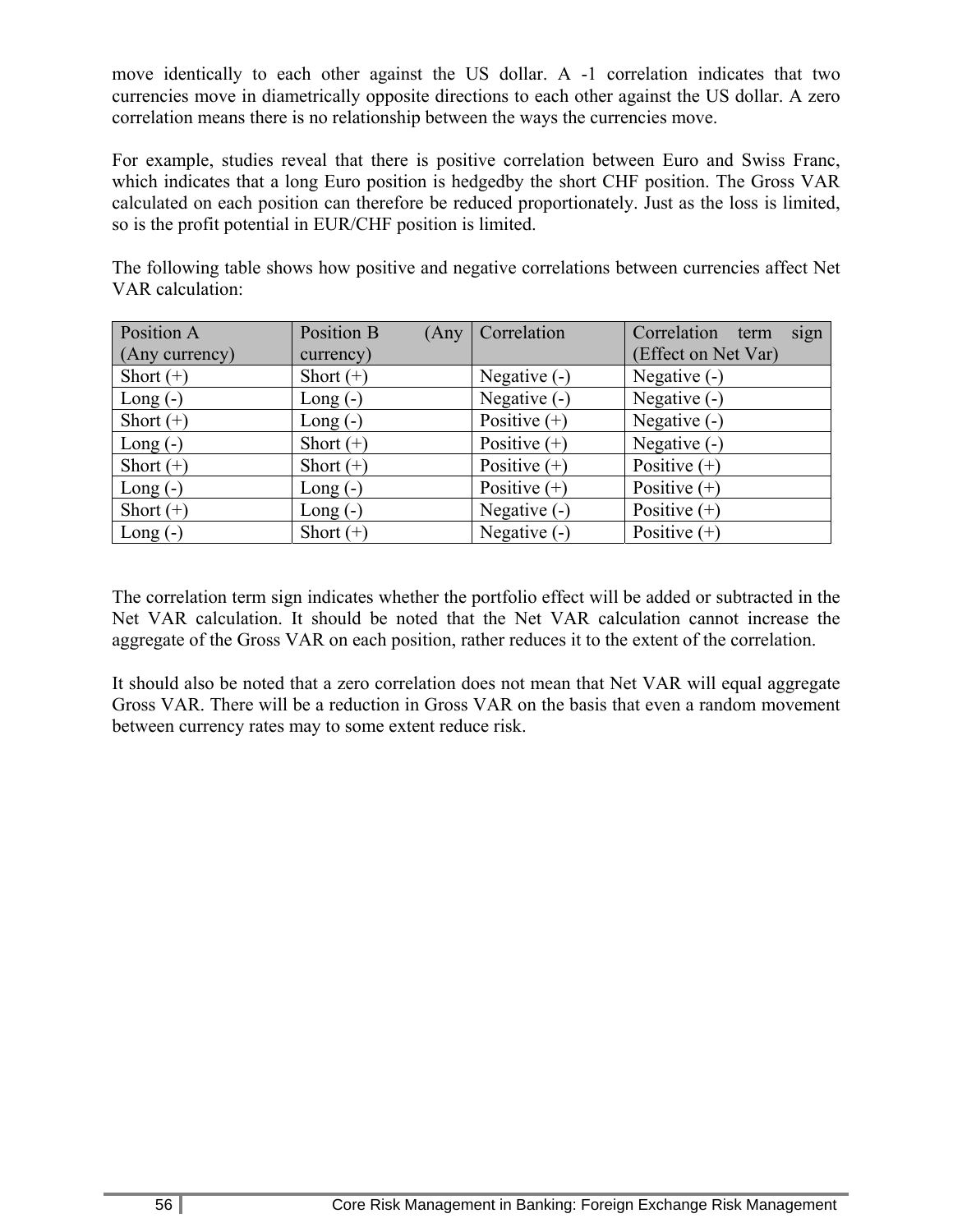$$
Net\ VaR = \sqrt{(VaR_{x,a}^{2} + VaR_{x,b}^{2} + VaR_{y,a}^{2} + VaR_{y,b}^{2}) + 2r_{x,y}\left[ \frac{(VaR_{x,a} \times VaR_{y,a}) + (VaR_{x,a} \times VaR_{y,b}) + 2r_{x,y}\left[ \frac{(VaR_{x,a} \times VaR_{y,a}) + (VaR_{x,a} \times VaR_{y,b})}{(VaR_{x,b} \times VaR_{y,b}) + (VaR_{x,b} \times VaR_{y,b})} \right] \right]}
$$

Where

 $VARx$ <sub>a</sub> = Gross VAR of currency 'x' in case of short position  $VARx, b = Gross VAR$  of currency 'x' in case of long position VARy, a = Gross VAR of currency 'y' in case of short position  $VARy, b = Gross VAR$  of currency 'y' in case of long position = Coefficient of Correlation between currencies 'x' and 'y'  $IX.V$ 

#### **Calculation of Net VAR for Four Currencies:**

$$
Net\; VaR_{w,x,y,z}^{2} = \begin{pmatrix} (VaR_{w,a}^{2} + VaR_{w,b}^{2} + VaR_{x,a}^{2} + VaR_{x,b}^{2} + VaR_{y,b}^{2} + VaR_{z,a}^{2} + VaR_{z,a}^{2} + VaR_{z,b}^{2}) + \\ 2r_{w,x}[(VaR_{w,a} \times VaR_{x,a}) + (VaR_{w,a} \times VaR_{x,b}) + (VaR_{w,b} \times VaR_{x,a}) + (VaR_{w,b} \times VaR_{y,b})] + \\ 2r_{w,y}[(VaR_{w,a} \times VaR_{y,a}) + (VaR_{w,a} \times VaR_{y,b}) + (VaR_{w,b} \times VaR_{y,a}) + (VaR_{w,b} \times VaR_{y,b})] + \\ 2r_{w,z}[(VaR_{w,a} \times VaR_{z,a}) + (VaR_{w,a} \times VaR_{z,b}) + (VaR_{w,b} \times VaR_{z,a}) + (VaR_{w,b} \times VaR_{y,b})] + \\ 2r_{x,z}[(VaR_{x,a} \times VaR_{y,a}) + (VaR_{x,a} \times VaR_{y,b}) + (VaR_{x,b} \times VaR_{y,a}) + (VaR_{x,b} \times VaR_{y,b})] + \\ 2r_{x,z}[(VaR_{x,a} \times VaR_{z,a}) + (VaR_{x,a} \times VaR_{z,b}) + (VaR_{x,b} \times VaR_{z,a}) + (VaR_{y,b} \times VaR_{z,b})] + \\ 2r_{y,z}[(VaR_{y,a} \times VaR_{z,a}) + (VaR_{y,a} \times VaR_{z,b}) + (VaR_{y,b} \times VaR_{z,a}) + (VaR_{y,b} \times VaR_{z,b})] \end{pmatrix}
$$

Where,

 $VARw, a = Gross VAR$  of currency 'w' in case of short position  $VARw, b = Gross VAR$  of currency 'w' in case of long position VARx, $a =$  Gross VAR of currency 'x' in case of short position  $VARx, b = Gross VAR$  of currency 'x' in case of long position VARy, $a =$  Gross VAR of currency 'y' in case of short position  $VARY, b = Gross VAR$  of currency 'y' in case of long position VARz, $a =$  Gross VAR of currency 'z' in case of short position  $VARz, b = Gross VAR$  of currency 'z' in case of long position  $rw.x = Coefficient of Correlation between currencies 'w' and 'x'$ rw.y = Coefficient of Correlation between currencies 'w' and 'y' rw.z = Coefficient of Correlation between currencies 'w' and 'z'  $rx.y = Coefficient of Correlation between currencies 'x' and 'y'$  $rx.z = Coefficient of Correlation between currencies 'x' and 'z'$  $ry.z = Coefficient of Correlation between currencies 'y' and 'z'$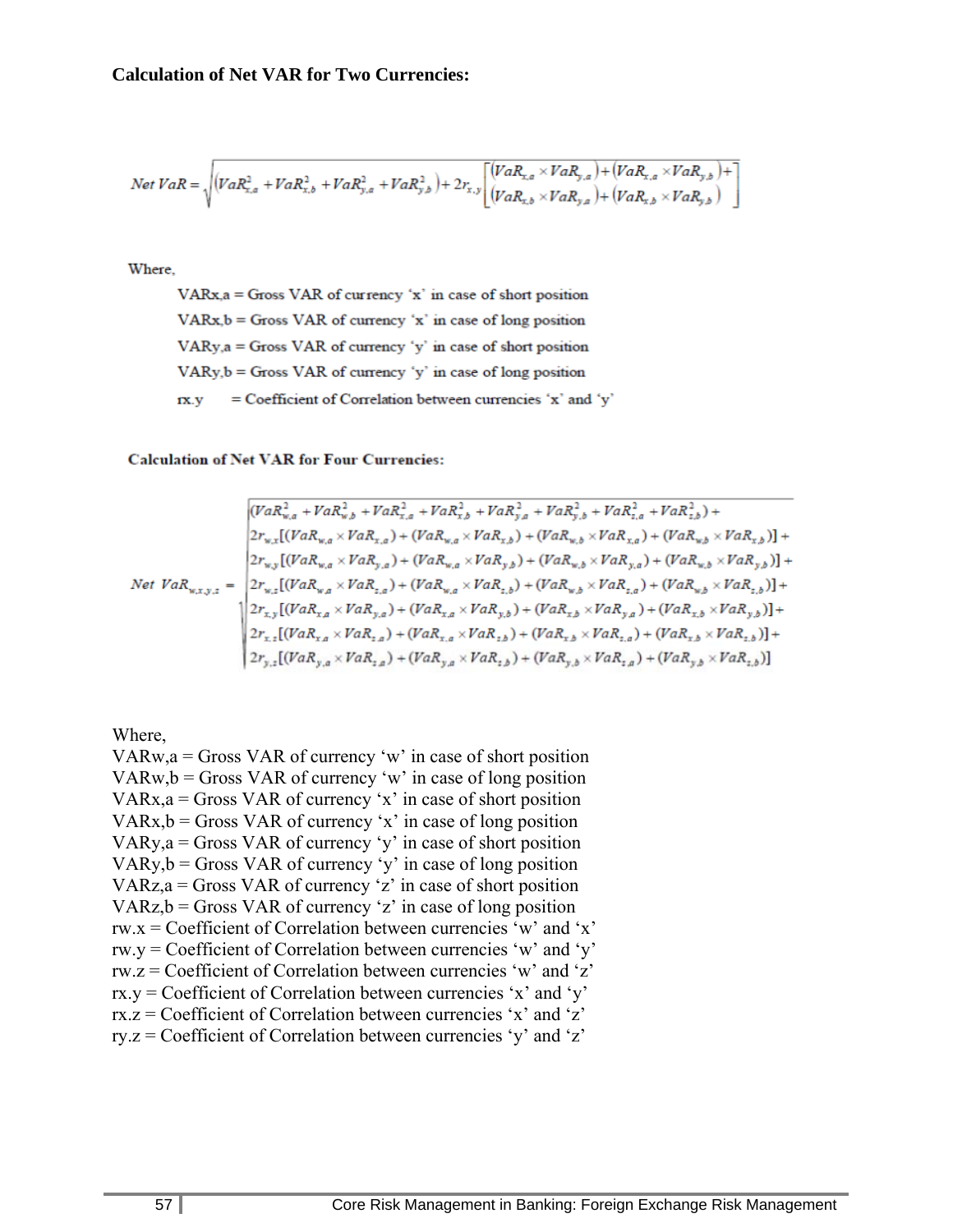Receive nostro account statement from correspondent bank. Receive via swift/ telex Match and knock-off identical entries Prepare a report (Reconciliation Balance Report) for the Highlight these outstanding exceptions to the units concerned Units pass the corresponding/ corrective entries as well as entries for unreconcilable items. Reconciliation Flowchart ANNEXURE III Take printout of "our account" from internal system/ database



58 Core Risk Management in Banking: Foreign Exchange Risk Management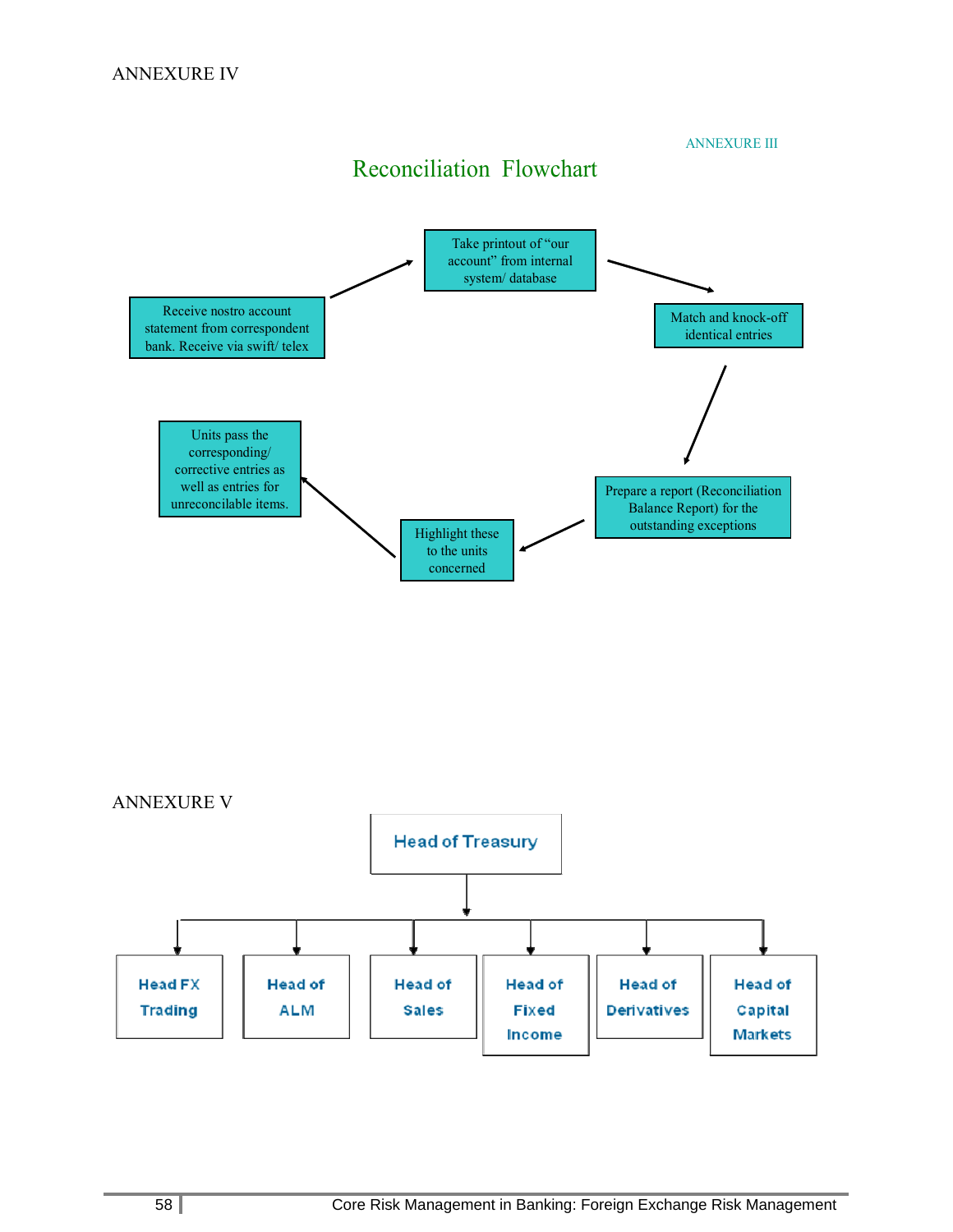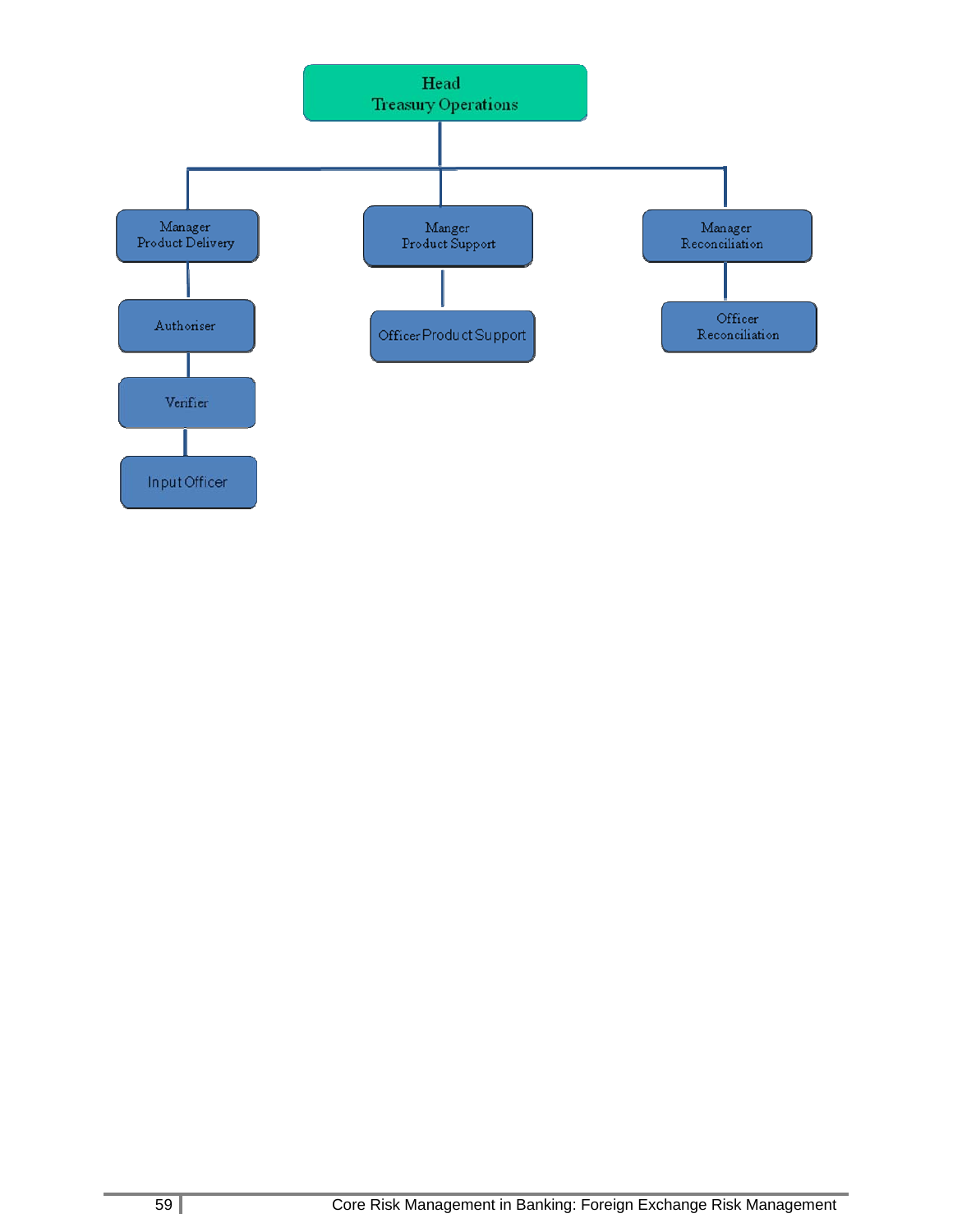ANNEXURE V



Note:

- 1. No manual deal ticket is raised when using e-platform/Reuters for dealing
- 2. For integrated system, no position reconciliation takes place between front and back office
- 3. As good practice, counterparty front office would reconcile deals done over phone
- 4. All daily deal confirmations should be sent to counterparty by end of business day
- 5. Back office should reconcile counterparty deal confirmation with deals to identify any discrepancies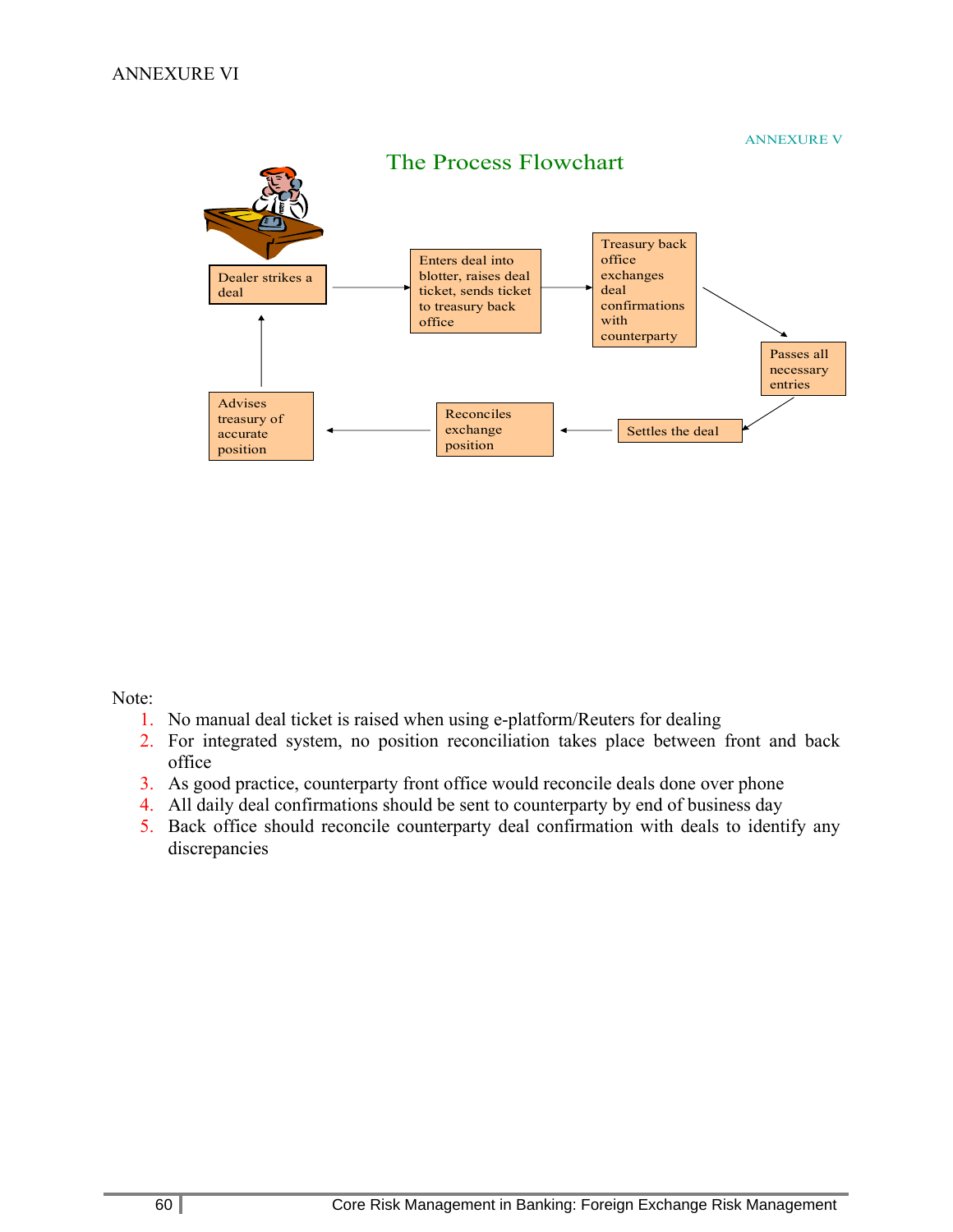# **XYZ Bank Limited**

999, Motijheel C/A, Dhaka

# **FX POSITION BLOTTER** Date:

| Currency: USD |          |      |          |                 |
|---------------|----------|------|----------|-----------------|
| Counterparty  | Purchase | Sale | Comments | Net<br>Position |
|               |          |      |          |                 |
|               |          |      |          |                 |
|               |          |      |          |                 |
|               |          |      |          |                 |
|               |          |      |          |                 |
|               |          |      |          |                 |

| Currency: GBP |          |      |          |                 |
|---------------|----------|------|----------|-----------------|
| Counterparty  | Purchase | Sale | Comments | Net<br>Position |
|               |          |      |          |                 |
|               |          |      |          |                 |
|               |          |      |          |                 |
|               |          |      |          |                 |
|               |          |      |          |                 |
|               |          |      |          |                 |

| <b>Currency:</b><br><b>EUR</b> |          |      |          |                 |
|--------------------------------|----------|------|----------|-----------------|
| Counterparty                   | Purchase | Sale | Comments | Net<br>Position |
|                                |          |      |          |                 |
|                                |          |      |          |                 |
| <b>Currency:</b><br><b>JPY</b> |          |      |          |                 |
| Counterparty                   | Purchase | Sale | Comments | Net<br>Position |
|                                |          |      |          |                 |
|                                |          |      |          |                 |
|                                |          |      |          |                 |

#### **NET OPEN POSITION:**

Note: Organizations can add/ delete currencies according to their own requirement in the same format.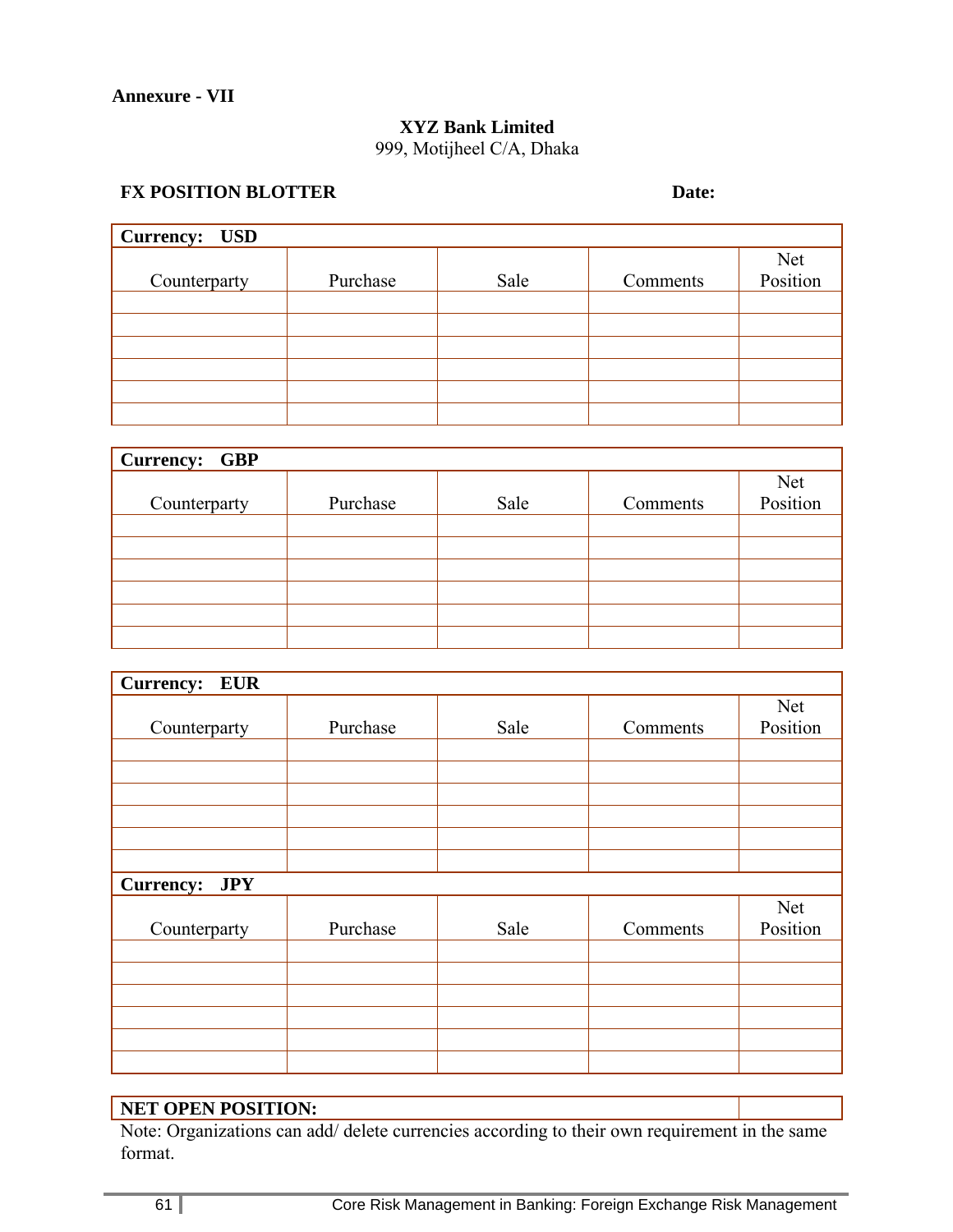**XYZ Bank Limited**  999, Motijheel C/A Dhaka 9999

**No. 0001** 

| <b>Foreign Exchange Deal Slip</b> | Date:                         |  |
|-----------------------------------|-------------------------------|--|
| Counterparty:                     |                               |  |
| We Have Purchased/Sold:           |                               |  |
| Currency:                         |                               |  |
| Amount:                           |                               |  |
| Against Sale/ Purchase of:        |                               |  |
| Currency:                         |                               |  |
| Amount:                           | _____________________________ |  |
| Deal Rate:                        |                               |  |
| Value Date:                       |                               |  |
| We Receive Payment at:            |                               |  |
| Their Payment at:                 |                               |  |
| Special Instruction:              |                               |  |

. . . . . . . . . . . . . . . Dealer's Signature

Note:

There is no manual deal ticket raised where the front office and back office use integrated dealing and settlement systems.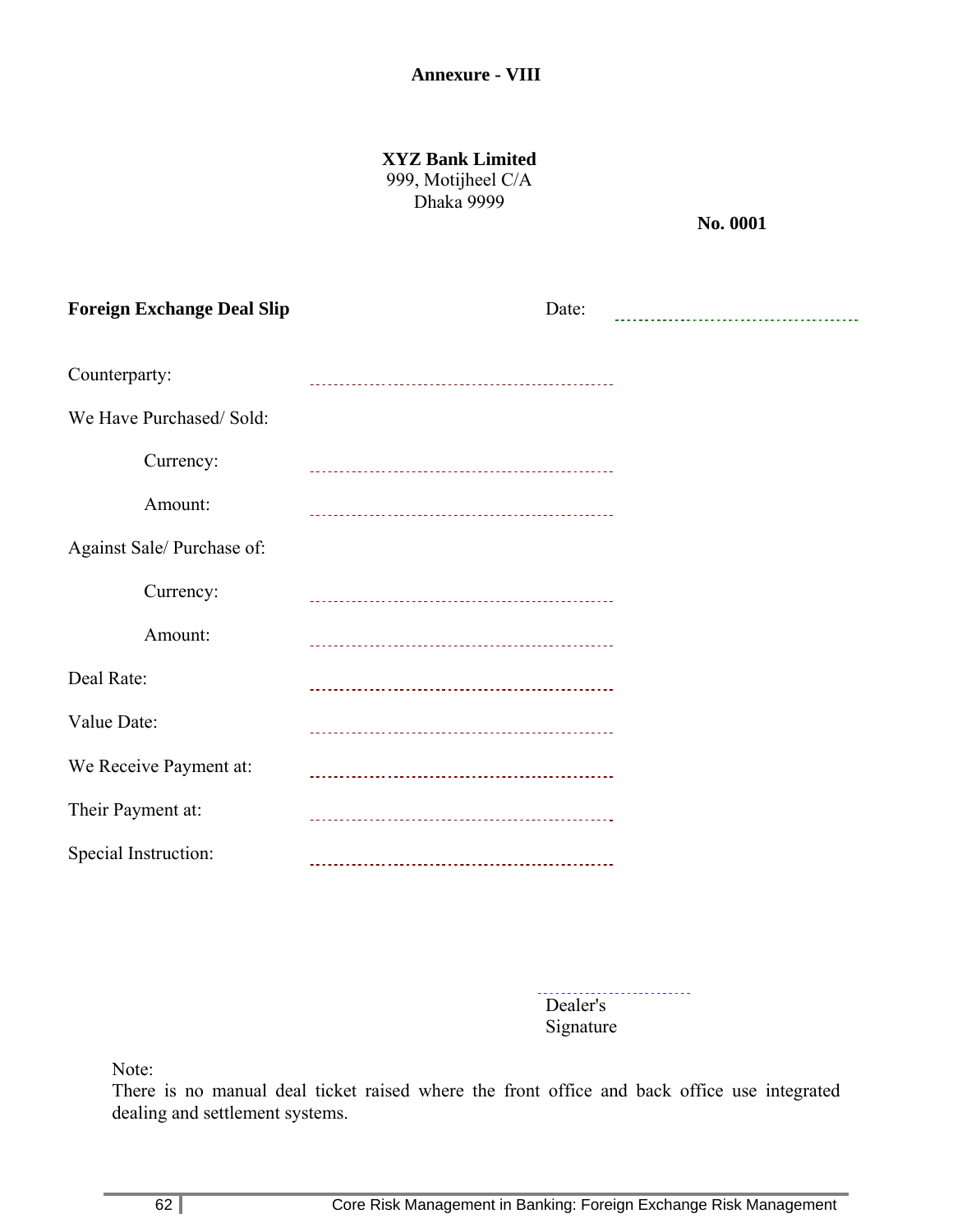#### **Annexure-IX**

#### **Code of Conduct of the Foreign Exchange Dealers**

#### **General Code**

#### **1. Purpose**

The aim of the code of conduct is to set out the manner and sprit in which business should be conducted, in order to ensure that the foreign exchange market and its participants enjoy a reputation for high standards of professionalism, integrity, and ethical conduct. This is addressed not only to dealers in foreign banks, but to the management of such institutions together with relevant operational support stuff, and should be well understood by each of them.

#### **2**. **Responsibility of management for dealing activities**

Control of the activities of all personnel engaged in dealing (both dealers and the support staff) is the management's responsibility of such organizations. Management should therefore clearly set out, in writing, the authorities and responsibilities within which dealers and the support staff should operate. These might include:

- General dealing policy including reporting procedures;
- Persons authorized to deal;
- Instrument to deal in;
- Limits on open positions, mismatmpositions, counterparts, stop- loss limits etc…
- Confirmation and settlement procedures;
- Relationships with other foreign exchange banks, brokers, and customers; and
- Other relevant guidance as considered appropriate.

#### **3. Responsibility of staff for dealing activities**

All personnel engaged in dealing activities both dealers and support staff) must observe the following code as their fundamental behavior in the dealing activities:

- They must keep dealing activities within the responsibilities authorized by the management, and observe the instruction given by the management for supervisors in each dealing section (dealing room and back office) concerned.

- Troubles which arose during dealing activities, and other issues, which might cause serious troubles, must immediately be reported to the management or supervisors for their instructions. - Full compliance with all regulations at all times.

#### **4. Use market terminology and definitions**

The management of banks should see if it's staff use common expressions, and have knowledge of their generally accepted meanings in their dealing activities in order to avoid misunderstandings.

#### **5. Dealing unit and back-office**

The organizational framework in an institution should clearly separate the dealing unit from the back office where all the administrative work (payments, global position keeping) is done and from bookkeeping department which should, among others, be responsible for a timely and swift check of all incoming confirmations. A bank should not start foreign exchange trading with less than two trained and authorized people in its room designated for dealing.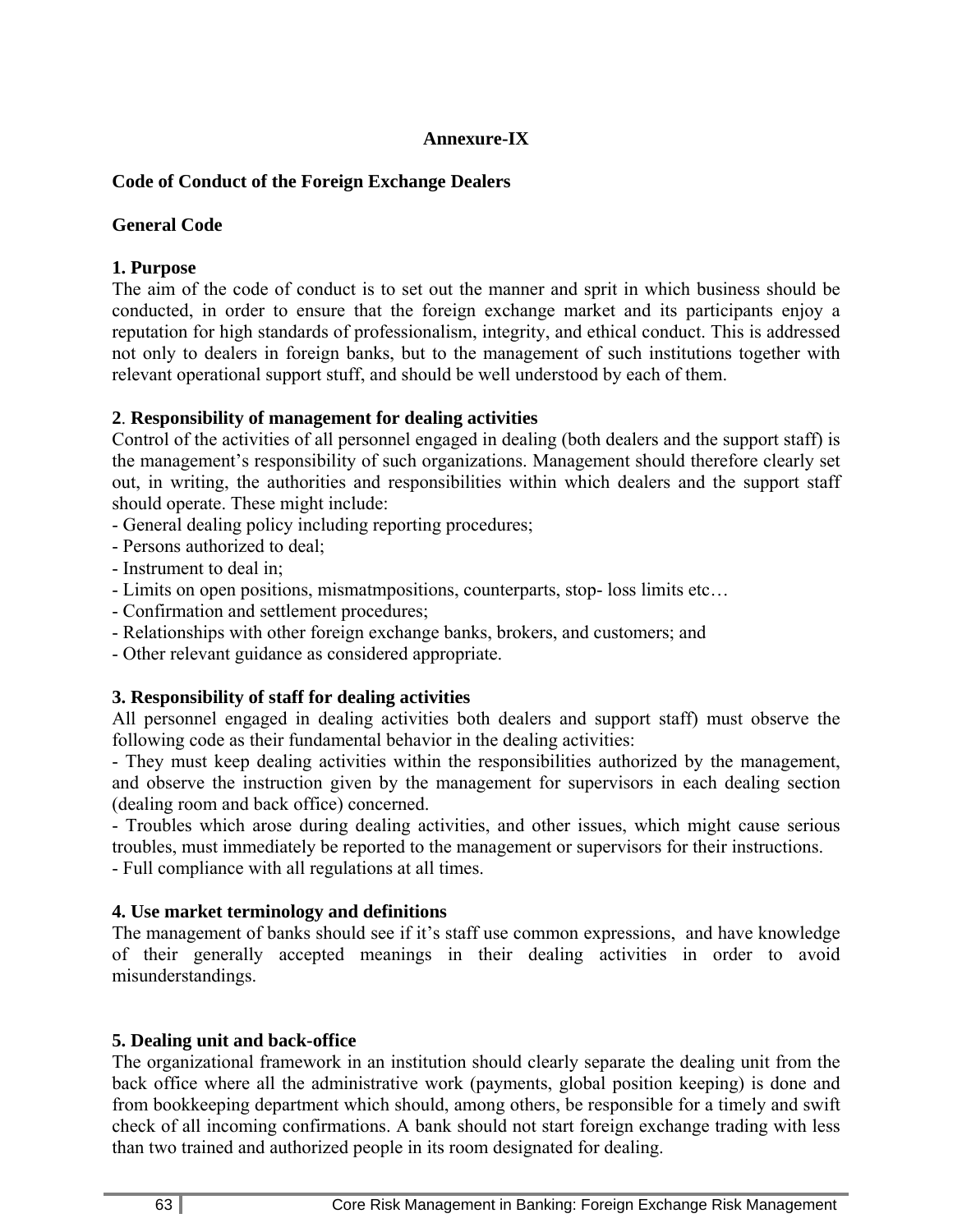#### **6. Recording a deal**

All the essential details of a deal must be written down in a dealing ticket which must be forwarding as soon as possible to the back-office for further processing. Alternatively, the information may be entered into the computer system.

#### **7. Accounting**

The back-office must work with the bank's accounting department to ensure that all transactions and violation changes are accounted for promptly. Because of two-day settlements, the value date accounting is inadequate for the monitoring of risk positions, and hence accounting must be established on a transactions basis.

#### **Code Regarding Dealing Practices**

#### 1. **Opening hours in the foreign exchange market :**

Opening hour should be defined.

#### 2. **Confirming procedures**

Dealers must confirm verbally or other authenticated electronic means.

After dealers' confirmation, it is the back-office's responsibility to carry out reconfirmation independently from those who initiated deals. Recommendation must be sent out as quickly as possible after a deal has been done, and should be addressed to the back-office of the counterparty bank.

All reconfirmations should include the following information as a minimum requirement:

- date of transaction;
- By which means effected (phone, telexed. ;
- Name and location of counterpart;
- Rate amount and currency;
- Type and side of deal (buying and selling)
- Value date, maturity date, and all other relevant dates;
- Standard terms/conditions applicable; and
- All other important and relevant information.

Upon receipt, all reconfirmation must immediately be thoroughly checked, and appropriate action be taken to rectify differences. If the counterpart's recommendation is considered incorrect, it must immediately be informed. A new reconfirmation (or written agreement to a correction) must be requested from, and provided by the bank whose original reconfirmation was incorrect.

#### **3. Payment/settlement instruction**

Payment/settlement instructions should be passed as quickly as possible to facilitate prompt settlement. The use of standardized payment instructions between counterparts who regularly deal with each other is recommended as their use can make a significant contribution to reducing both the incidence, and the size of differences arising from the mistaken settlement of funds.

#### **4. Confidentiality**

Confidentiality anonymity are essential to the operation of a professional foreign exchange market. Participants in the market—commercial clients as well as banks—can expect to have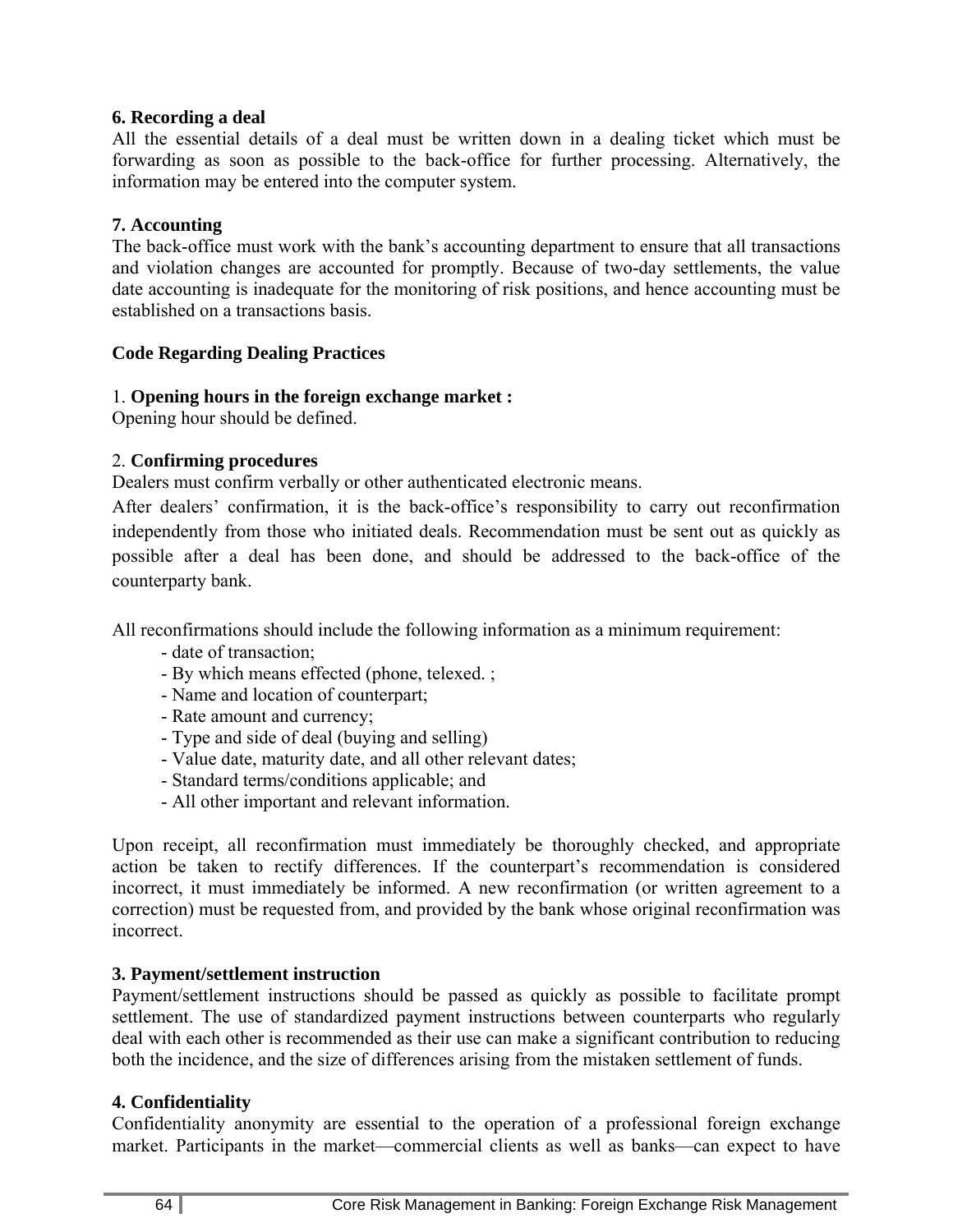their interest and to ensure that its employees can readily identify information that is confidential or situations where anonymity is essential, and instruct their employees to handle such information accordingly. Whenever confidentiality is broken, management has to see that the institutions are issued swiftly to correct the conditions that permitted such a situation to occur.

The use of confidential information by tenders for their personal benefit, or in a manner that compromiser the institution in any way, should be strictly forbidden. Dealers operating in the market are responsible for maintaining confidentiality. Without disclosed or discuss any information relating to deals transacted, in the process of being arranged except to, or with the counterparts involved. A dealer should not be permitted to pass on information outside his institution, nor should he distribute information within his institution, except on explicit permission from the parties involved. Banks should have policies to ensure electronic and hard data are secure.

#### **III. Ethical Rules**

#### **1. Trading for personal account**

It is expected that any trader will give full attention to the employing institution's business activities, and not be distracted by his own financial affairs. Any bank dealer should not be allowed to deal for their own account in any instruments since it is expected that any dealer will fulfill his institutional responcibilities objectively, unbiased by his own financial position. Management has to be aware that, if traders are permitted to trade in instruments closely related to those they deal for the institution, a conflict of interest might arise that could be detrimental or embarrassing for the institution, the trader, or both. Therefore, it is the management's responsibility to develop a clear institutional policy on these matters.

#### **2. Protection against Fraud**

All staff should pay great vigilance to fraud attempted particularly in the following cases :

- Deals which do not include pre-agreed standard settlement institutions;
- Deals whose payment is made in favor of a third party;
- Inability to make reconfirmation after concluding the deal; and
- Other deals which have different standards than the pre-agreed.

**3. Entertainment, gifts, and gambling :** Neither management nor employees should offer inducements to conduct business, or solicit them from the personnel of other institutions. Where inducements are recognized in the normal course of the business, management should formulate policies in this area which include guidance on the provision and receipt of entertainment and gifts by staff. This should include what may or may not be offered or accepted, together with procedures for dealing with gifts judged to be excessive, but which cannot be declined without causing offenses. Similar guidelines should be established on gambling with other market participants.

#### **IV Escalation Process:**

Banks should have an escalation process to report exceptions/deviations from the code of conduct.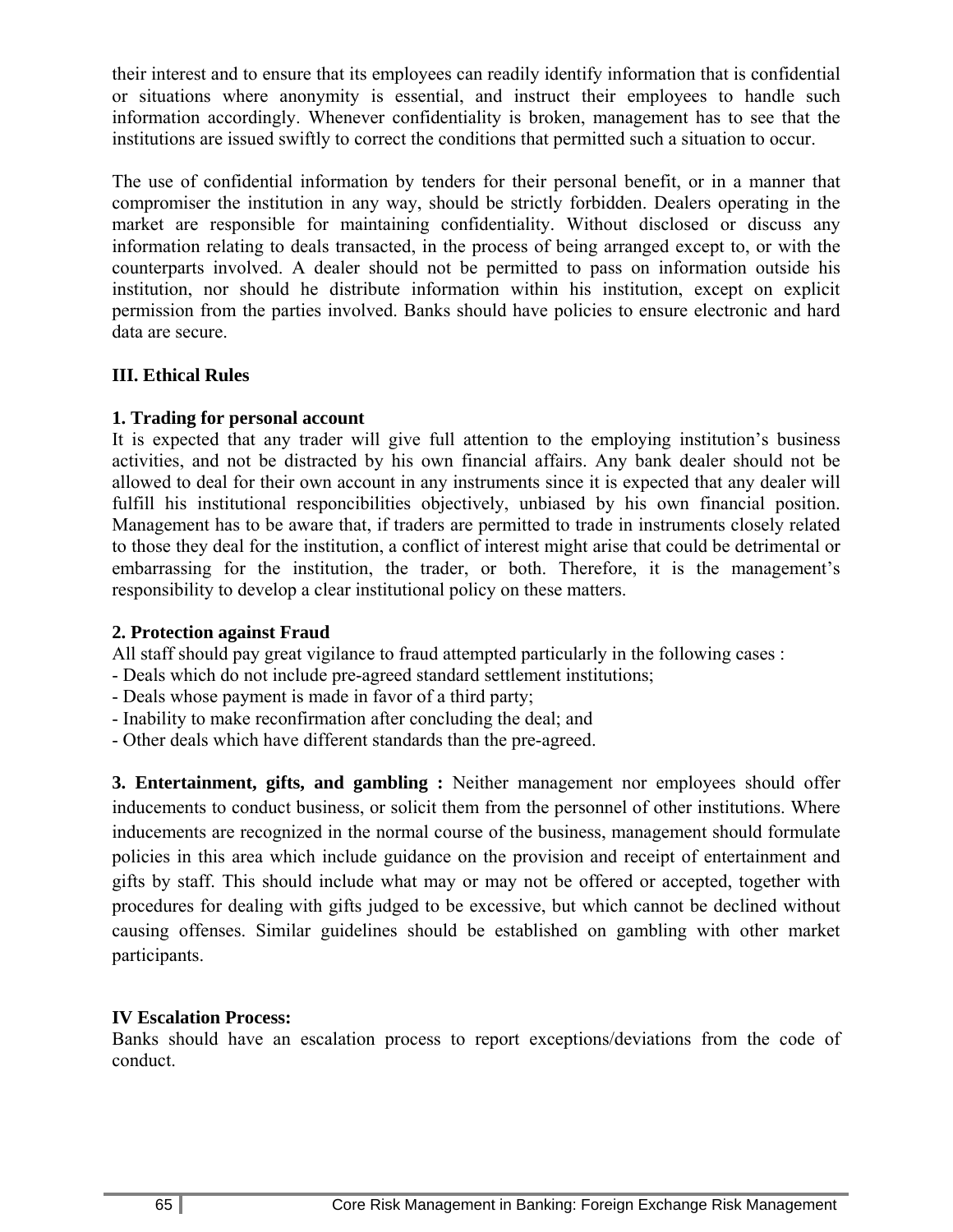#### **Annuxure - X**

Nostro Account Reconciliation: The following table shows the maximum time limit after which unmatched items must be referred to the operations manager.

| <b>Type of Transaction</b>                       | <b>Transit Time</b>                |  |  |
|--------------------------------------------------|------------------------------------|--|--|
| $L/C$ payments                                   | 3 days, ACU - 9 days               |  |  |
| Foreign exchange settlements                     | Nil. Immediately notify respective |  |  |
|                                                  | department if settlement does not  |  |  |
|                                                  | occur on value date                |  |  |
| <b>TC</b> Encashments                            | 21 days                            |  |  |
| Outward remittances                              | 3 days                             |  |  |
| Draft payments                                   | 30 days                            |  |  |
| ACU cover funds sent through                     | 9 days                             |  |  |
| <b>Bangladesh Bank</b>                           |                                    |  |  |
| Credits to our accounts with                     | 20 days                            |  |  |
| insufficient details                             |                                    |  |  |
| Correspondent bank charges                       | 30 days                            |  |  |
| recoverable from our customers or                |                                    |  |  |
| otherwise                                        |                                    |  |  |
| Any other credits to our accounts, where we have | 9 days                             |  |  |
| not passed corresponding debit entry             |                                    |  |  |
| Any other transactions where we                  | 9 days                             |  |  |
| have debited, but they do not credit             |                                    |  |  |
| Any other transactions where they                | 9 days                             |  |  |
| have debited, but we do not credit               |                                    |  |  |
| Any other transactions where we                  | 9 days                             |  |  |
| have credited, but they do not debit             |                                    |  |  |

#### **Annexure - XI**

#### **Appendix Nine: Derivatives Application to Central Bank Format**

| Applicant Bank's Name:                       |     |    |  |
|----------------------------------------------|-----|----|--|
| Product Name:                                |     |    |  |
| For which Client/s (Legal Name):             |     |    |  |
| Level of client sophistication: Seniority of |     |    |  |
| the client in the business, management       |     |    |  |
| awareness, level of product knowledge,       |     |    |  |
| understanding of pricing knowledge, used     |     |    |  |
| to do forward transactions and other         |     |    |  |
| hedging solutions.                           |     |    |  |
| Back to Back with another market maker:      | Yes | Nο |  |
| If yes with which Bank?                      |     |    |  |